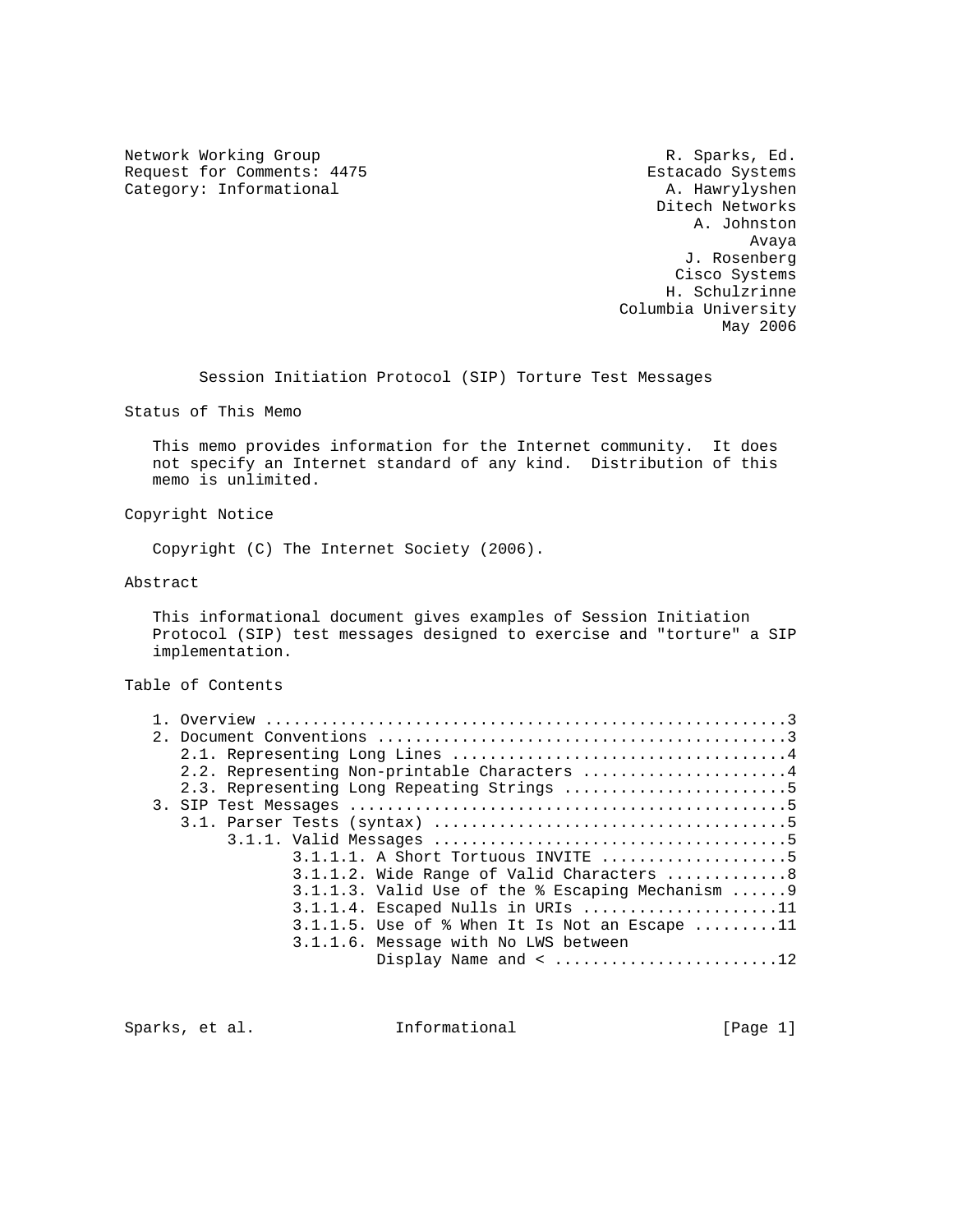| 3.1.1.7. Long Values in Header Fields 12                                 |
|--------------------------------------------------------------------------|
| 3.1.1.8. Extra Trailing Octets in a UDP Datagram  14                     |
| 3.1.1.9. Semicolon-Separated Parameters in                               |
| URI User Part 16                                                         |
| 3.1.1.10. Varied and Unknown Transport Types 16                          |
| 3.1.1.11. Multipart MIME Message 17                                      |
| $3.1.1.12$ . Unusual Reason Phrase 18                                    |
| 3.1.1.13. Empty Reason Phrase 19                                         |
|                                                                          |
| 3.1.2.1. Extraneous Header Field Separators 20                           |
| 3.1.2.2. Content Length Larger Than Message 20                           |
| 3.1.2.3. Negative Content-Length 21                                      |
| 3.1.2.4. Request Scalar Fields with                                      |
| Overlarge Values 22                                                      |
| 3.1.2.5. Response Scalar Fields with                                     |
| Overlarge Values 23                                                      |
| 3.1.2.6. Unterminated Quoted String in                                   |
| Display Name 24                                                          |
| 3.1.2.7. <> Enclosing Request-URI 25                                     |
| 3.1.2.8. Malformed SIP Request-URI (embedded LWS) 26                     |
| 3.1.2.9. Multiple SP Separating                                          |
| Request-Line Elements 27                                                 |
| 3.1.2.10. SP Characters at End of Request-Line 28                        |
| 3.1.2.11. Escaped Headers in SIP Request-URI 29                          |
| 3.1.2.12. Invalid Timezone in Date Header Field 30                       |
| $3.1.2.13$ . Failure to Enclose name-addr URI in $\langle 2, 31 \rangle$ |
| $3.1.2.14$ . Spaces within addr-spec 31                                  |
| 3.1.2.15. Non-token Characters in Display Name 32                        |
| 3.1.2.16. Unknown Protocol Version 32                                    |
| 3.1.2.17. Start Line and CSeq Method Mismatch 33                         |
| 3.1.2.18. Unknown Method with CSeq Method Mismatch .33                   |
| 3.1.2.19. Overlarge Response Code 34                                     |
| 3.2. Transaction Layer Semantics 34                                      |
| 3.2.1. Missing Transaction Identifier 34                                 |
| 3.3. Application-Layer Semantics 35                                      |
| 3.3.1. Missing Required Header Fields 35                                 |
| 3.3.2. Request-URI with Unknown Scheme 36                                |
| 3.3.3. Request-URI with Known but Atypical Scheme 36                     |
| 3.3.4. Unknown URI Schemes in Header Fields 37                           |
| 3.3.5. Proxy-Require and Require 37                                      |
| 3.3.6. Unknown Content-Type 38                                           |
| 3.3.7. Unknown Authorization Scheme 38                                   |
| 3.3.8. Multiple Values in Single Value Required Fields 39                |
|                                                                          |
| 3.3.9. Multiple Content-Length Values 40                                 |
| 3.3.10. 200 OK Response with Broadcast Via Header                        |
| 3.3.11. Max-Forwards of Zero 41                                          |
|                                                                          |
| 3.3.12. REGISTER with a Contact Header Parameter 42                      |

Sparks, et al. 1nformational 1998 [Page 2]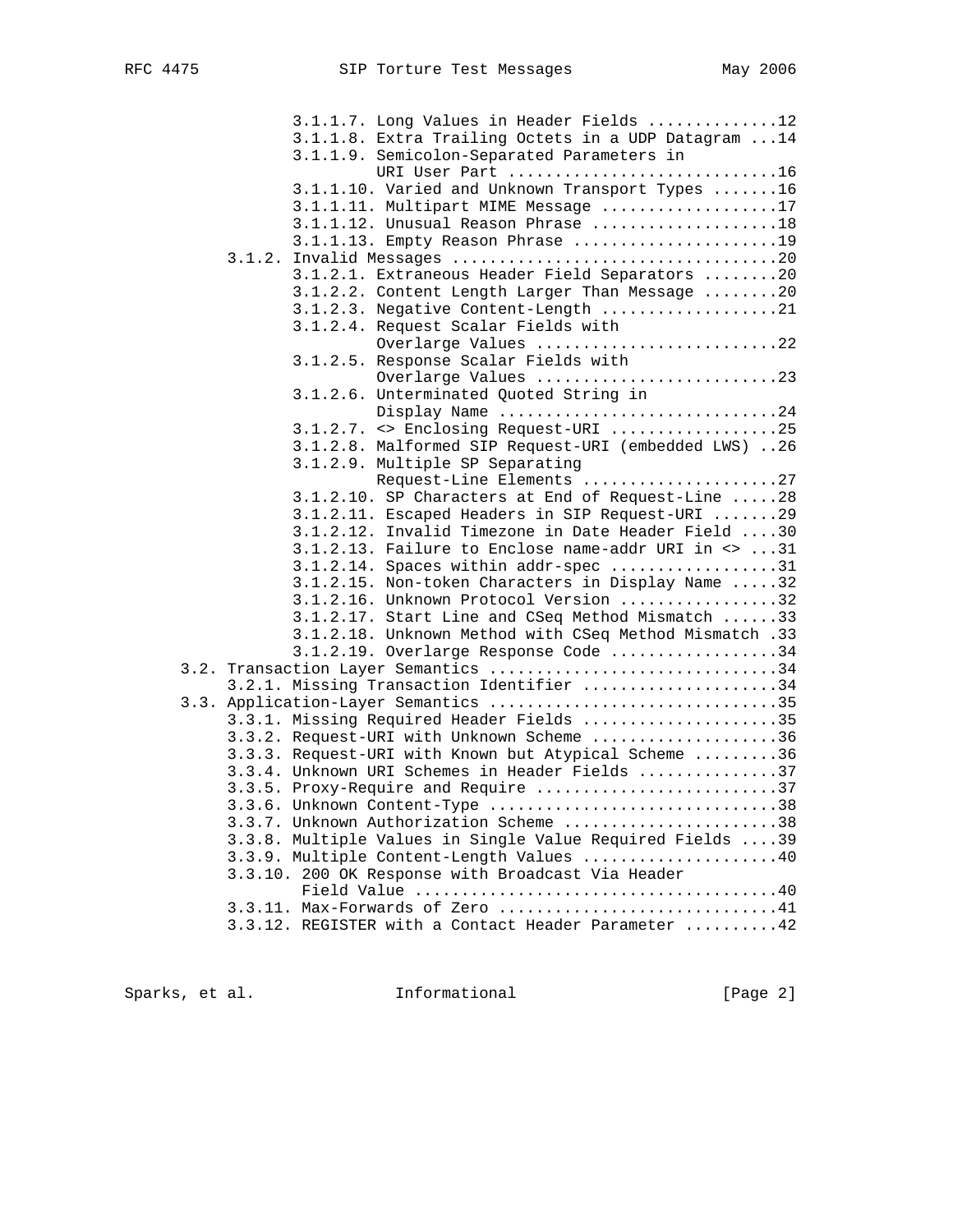| 3.3.13. REGISTER with a url-parameter 42              |  |
|-------------------------------------------------------|--|
| 3.3.14. REGISTER with a URL Escaped Header 43         |  |
| 3.3.15. Unacceptable Accept Offering 44               |  |
|                                                       |  |
| 3.4.1. INVITE with RFC 2543 Syntax 44                 |  |
|                                                       |  |
|                                                       |  |
|                                                       |  |
| Appendix A. Bit-Exact Archive of Each Test Message 47 |  |
| A.1. Encoded Reference Messages 48                    |  |

## 1. Overview

 This document is informational and is NOT NORMATIVE on any aspect of SIP.

 This document contains test messages based on the current version (2.0) of the Session Initiation Protocol as, defined in [RFC3261]. Some messages exercise SIP's use of the Session Description Protocol (SDP), as described in [RFC3264].

 These messages were developed and refined at the SIPIt interoperability test events.

 The test messages are organized into several sections. Some stress only a SIP parser, and others stress both the parser and the application above it. Some messages are valid, and some are not. Each example clearly calls out what makes any invalid messages incorrect.

 This document does not attempt to catalog every way to make an invalid message, nor does it attempt to be comprehensive in exploring unusual, but valid, messages. Instead, it tries to focus on areas that have caused interoperability problems or that have particularly unfavorable characteristics if they are handled improperly. This document is a seed for a test plan, not a test plan in itself.

 The messages are presented in the text using a set of markup conventions to avoid ambiguity and meet Internet-Draft layout requirements. To resolve any remaining ambiguity, a bit-accurate version of each message is encapsulated in an appendix.

### 2. Document Conventions

 This document contains many example SIP messages. Although SIP is a text-based protocol, many of these examples cannot be unambiguously rendered without additional markup due to the constraints placed on the formatting of RFCs. This document defines and uses the markup

Sparks, et al. 1nformational 1999 [Page 3]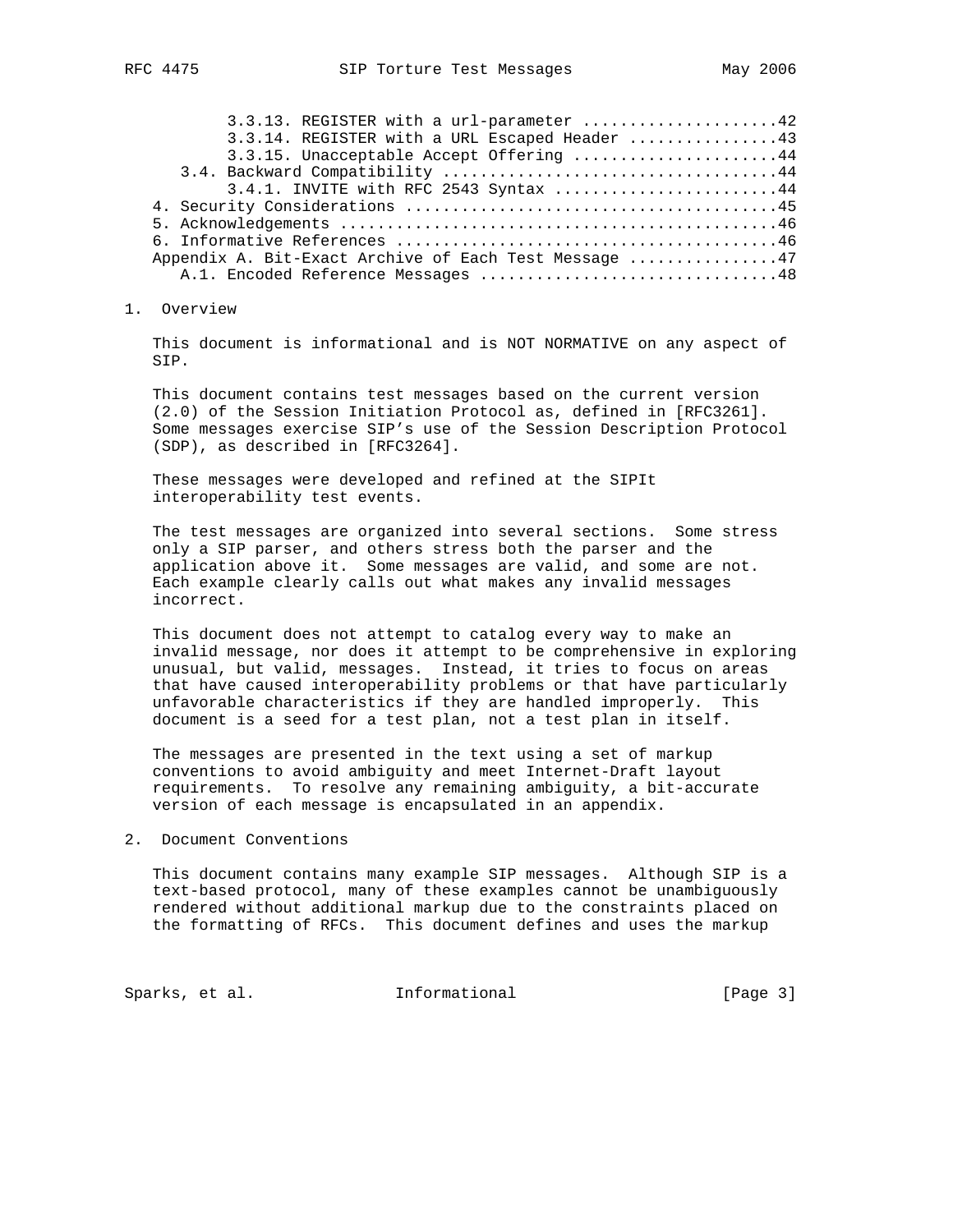defined in this section to remove that ambiguity. This markup uses the start and end tag conventions of XML but does not define any XML document type.

 The appendix contains an encoded binary form of all the messages and the algorithm needed to decode them into files.

2.1. Representing Long Lines

 Several of these examples contain unfolded lines longer than 72 characters. These are captured between <allOneLine/> tags. The single unfolded line is reconstructed by directly concatenating all lines appearing between the tags (discarding any line feeds or carriage returns). There will be no whitespace at the end of lines. Any whitespace appearing at a fold-point will appear at the beginning of a line.

The following represent the same string of bits:

Header-name: first value, reallylongsecondvalue, third value

```
 <allOneLine>
 Header-name: first value,
 reallylongsecondvalue
 , third value
 </allOneLine>
```

```
 <allOneLine>
 Header-name: first value,
 reallylong
 second
 value,
 third value
 </allOneLine>
```
 Note that this is NOT SIP header-line folding, where different strings of bits have equivalent meaning.

 Several examples contain binary message bodies or header field values containing non-ascii range UTF-8 encoded characters. These are rendered here as a pair of hexadecimal digits per octet between <hex/> tags. This rendering applies even inside quoted-strings.

Sparks, et al. 1nformational (Page 4)

<sup>2.2.</sup> Representing Non-printable Characters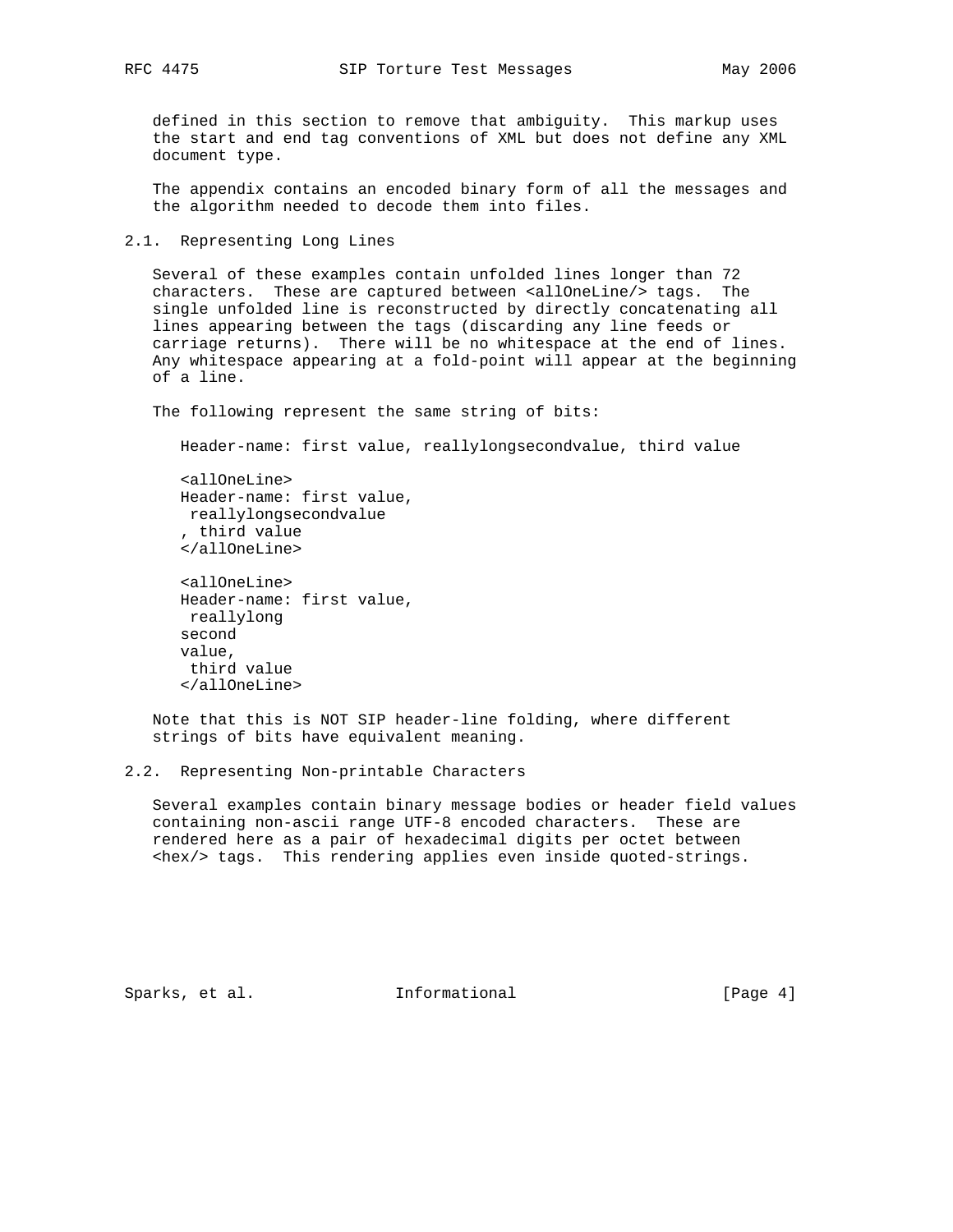The following represent the same string of bits:

 Header-name: value one Header-name: value<hex>206F6E</hex>e

The following is a Subject header field containing the euro symbol:

Subject: <hex>E282AC</hex>

2.3. Representing Long Repeating Strings

 Several examples contain very large data values created with repeating bit strings. Those will be rendered here using <repeat count=some\_integer>value</repeat>. As with <hex>, this rendering applies even inside quoted strings.

For example, the value "abcabcabc" can be rendered as <repeat count=3>abc</repeat>. A display name of "1000000 bottles of beer" could be rendered as

To: "1<repeat count=6><hex>30</hex></repeat> bottles of beer" <sip:beer.example.com>

 A Max-Forwards header field with a value of one google will be rendered here as

Max-Forwards: 1<repeat count=100>0</repeat>

- 3. SIP Test Messages
- 3.1. Parser Tests (syntax)
- 3.1.1. Valid Messages
- 3.1.1.1. A Short Tortuous INVITE

This short, relatively human-readable message contains:

- o line folding all over.
- o escaped characters within quotes.
- o an empty subject.
- o LWS between colons, semicolons, header field values, and other fields.
- o both comma separated and separately listed header field values.

Sparks, et al.  $I_n$  Informational [Page 5]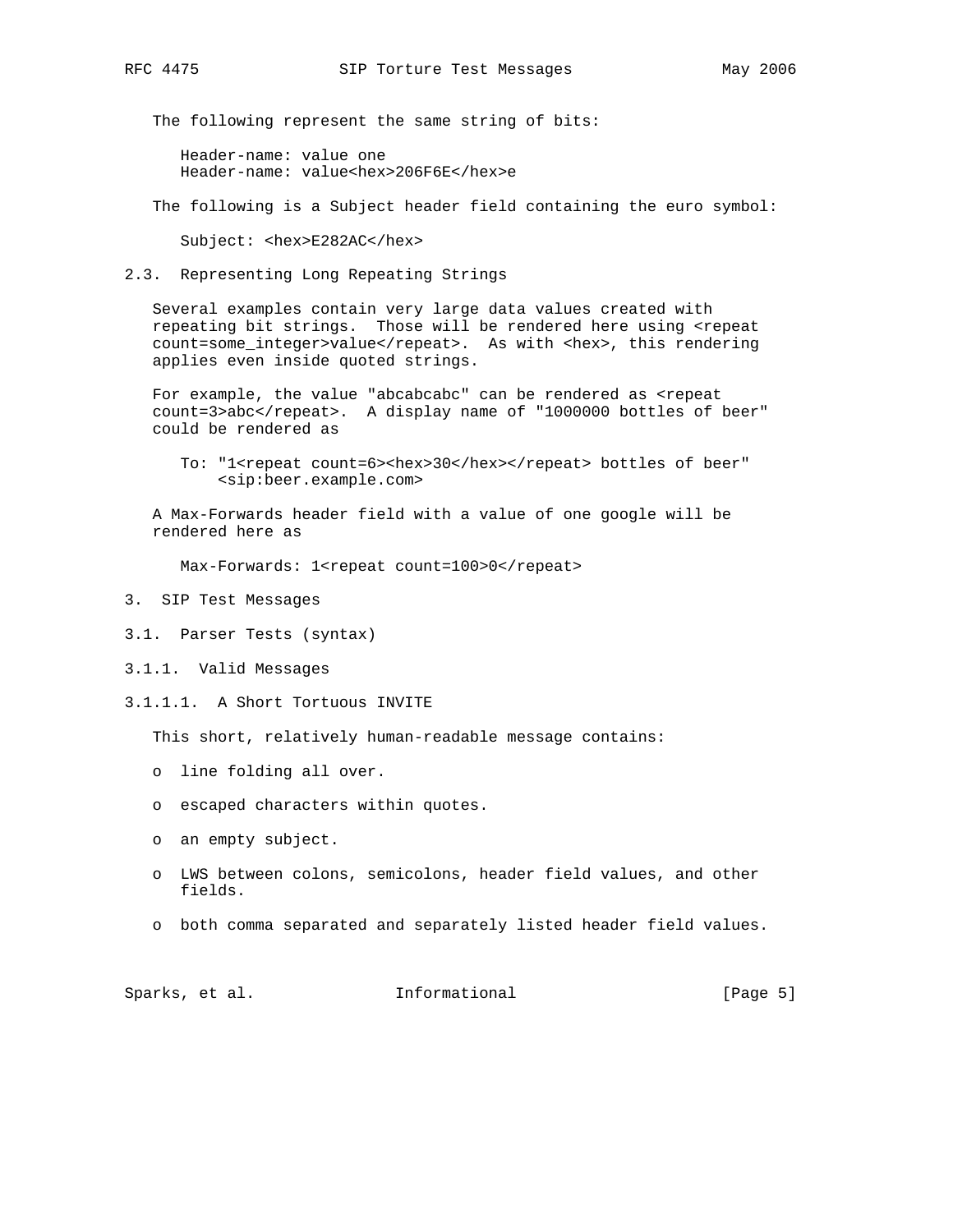- o a mix of short and long form for the same header field name.
- o unknown Request-URI parameter.
- o unknown header fields.
- o an unknown header field with a value that would be syntactically invalid if it were defined in terms of generic-param.
- o unusual header field ordering.
- o unusual header field name character case.
- o unknown parameters of a known header field.
- o a uri parameter with no value.
- o a header parameter with no value.
- o integer fields (Max-Forwards and CSeq) with leading zeros.

All elements should treat this as a well-formed request.

 The UnknownHeaderWithUnusualValue header field deserves special attention. If this header field were defined in terms of comma separated values with semicolon-separated parameters (as would many of the existing defined header fields), this would be invalid. However, since the receiving element does not know the definition of the syntax for this field, it must parse it as a header value. Proxies would forward this header field unchanged. Endpoints would ignore the header field.

Sparks, et al. 1nformational 1998 [Page 6]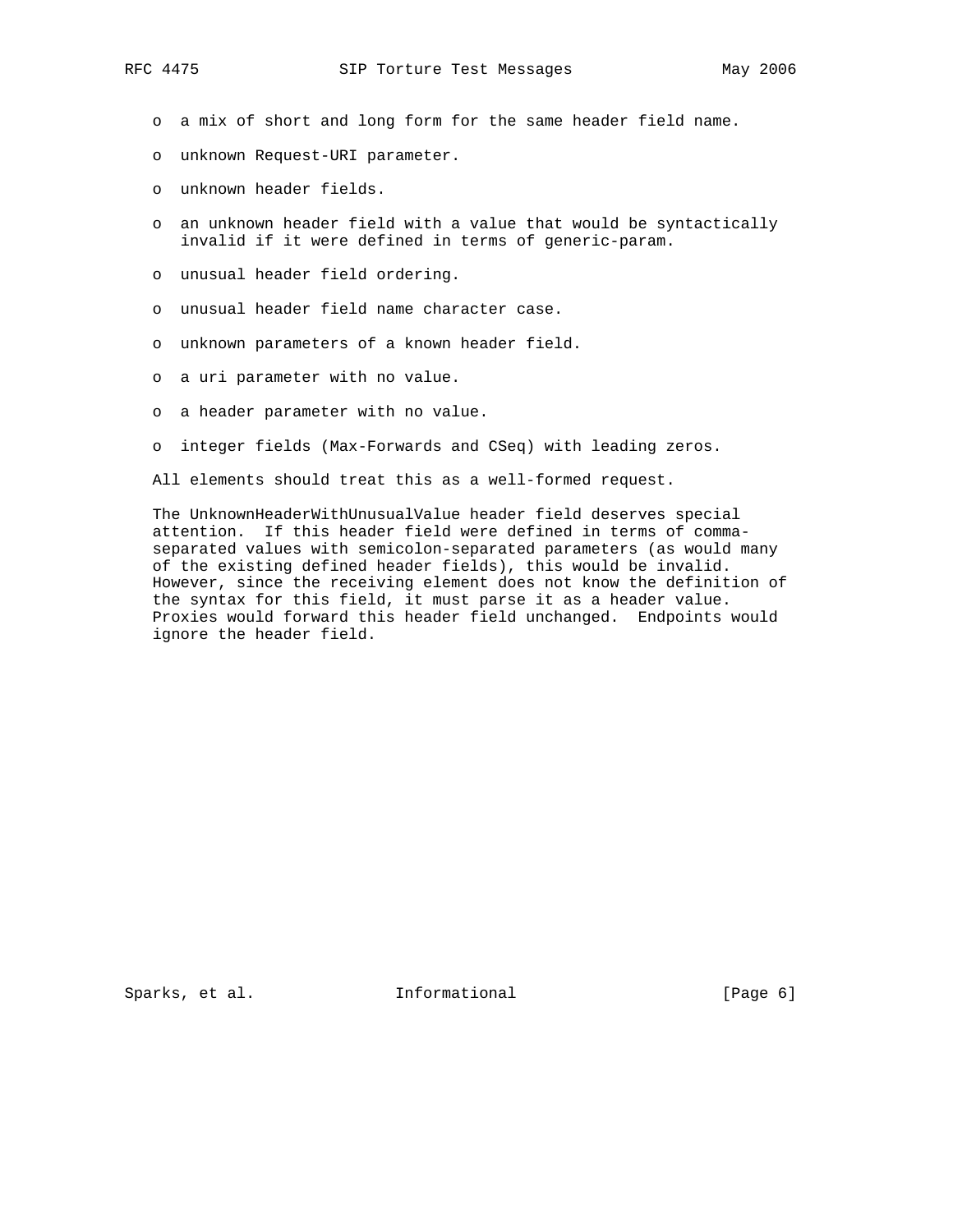```
 Message Details : wsinv
 INVITE sip:vivekg@chair-dnrc.example.com;unknownparam SIP/2.0
 TO :
sip:viewekg@chair-dnrc.example.com ; tag = 1918181833nfrom : "J Rosenberg \\\"" <sip:jdrosen@example.com>
\mathbf{i} tag = 98asjd8
 MaX-fOrWaRdS: 0068
 Call-ID: wsinv.ndaksdj@192.0.2.1
 Content-Length : 150
 cseq: 0009
  INVITE
 Via : SIP / 2.0
 /UDP
    192.0.2.2;branch=390skdjuw
 s :
 NewFangledHeader: newfangled value
 continued newfangled value
UnknownHeaderWithUnusualValue: ;;,,;;;;
 Content-Type: application/sdp
 Route:
 <sip:services.example.com;lr;unknownwith=value;unknown-no-value>
 v: SIP / 2.0 / TCP spindle.example.com ;
  branch = z9hG4bK9ikj8 ,
 SIP / 2.0 / UDP 192.168.255.111 ; branch=
 z9hG4bK30239
 m:"Quoted string \"\"" <sip:jdrosen@example.com> ; newparam =
      newvalue ;
secondparam ; q = 0.33v=0 o=mhandley 29739 7272939 IN IP4 192.0.2.3
s = - c=IN IP4 192.0.2.4
t=0 0
 m=audio 49217 RTP/AVP 0 12
```
m=video 3227 RTP/AVP 31

a=rtpmap:31 LPC

Sparks, et al. 1nformational 1998 [Page 7]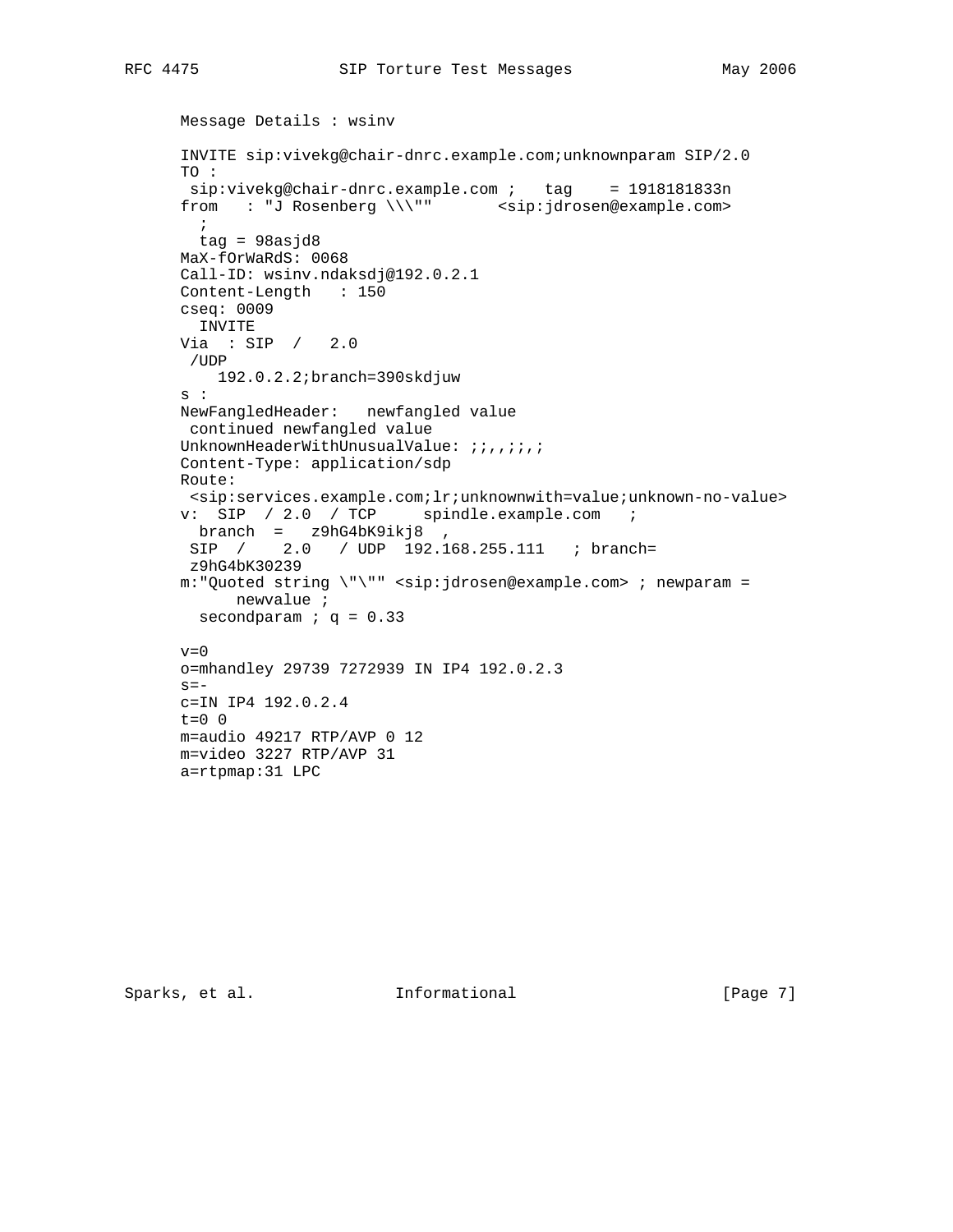# 3.1.1.2. Wide Range of Valid Characters

 This message exercises a wider range of characters in several key syntactic elements than implementations usually see. In particular, note the following:

- o The Method contains non-alpha characters from token. Note that % is not an escape character for this field. A method of IN%56ITE is an unknown method. It is not the same as a method of INVITE.
- o The Request-URI contains unusual, but legal, characters.
- o A branch parameter contains all non-alphanum characters from token.
- o The To header field value's quoted string contains quoted-pair expansions, including a quoted NULL character.
- o The name part of name-addr in the From header field value contains multiple tokens (instead of a quoted string) with all non-alphanum characters from the token production rule. That value also has an unknown header parameter whose name contains the non-alphanum token characters and whose value is a non-ascii range UTF-8 encoded string. The tag parameter on this value contains the non-alphanum token characters.
- o The Call-ID header field value contains the non-alphanum characters from word. Notice that in this production:
	- \* % is not an escape character. It is only an escape character in productions matching the rule "escaped".
	- \* " does not start a quoted string. None of ',' or " imply that there will be a matching symbol later in the string.
	- \* The characters  $\left[\right] \left\{ \right\}$  () <> do not have any grouping semantics. They are not required to appear in balanced pairs.
- o There is an unknown header field (matching extension-header) with non-alphanum token characters in its name and a UTF8-NONASCII value.

 If this unusual URI has been defined at a proxy, the proxy will forward this request normally. Otherwise, a proxy will generate a 404. Endpoints will generate a 501 listing the methods they understand in an Allow header field.

Sparks, et al. 1nformational (Page 8)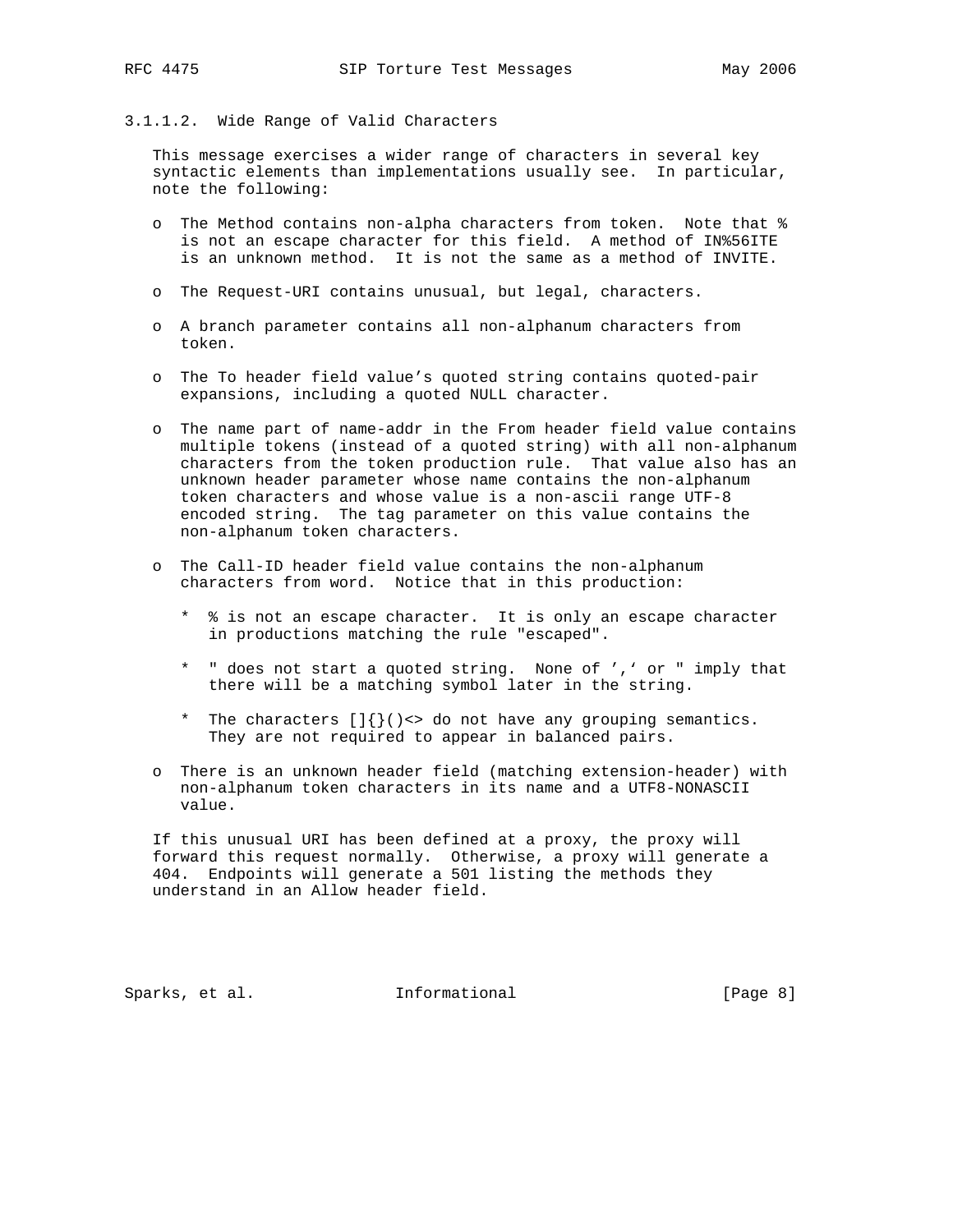```
 Message Details : intmeth
```

```
 <allOneLine>
!interesting-Method0123456789 *+'.%indeed'<sup>~</sup>
sip:1_unusual.URI~(to-be!sure)&isn't+it$/crazy?,/;;*
 :&it+has=1,weird!*pas$wo˜d_too.(doesn't-it)
 @example.com SIP/2.0
 </allOneLine>
Via: SIP/2.0/TCP host1.example.com;branch=z9hG4bK-.!%66*_+''<sup>~</sup>
 <allOneLine>
 To: "BEL:\<hex>07</hex> NUL:\<hex>00</hex> DEL:\<hex>7F</hex>"
 <sip:1_unusual.URI˜(to-be!sure)&isn't+it$/crazy?,/;;*
 @example.com>
 </allOneLine>
 <allOneLine>
 From: token1˜' token2'+_ token3*%!.- <sip:mundane@example.com>
 ;fromParam''˜+*_!.-%=
 "<hex>D180D0B0D0B1D0BED182D0B0D18ED189D0B8D0B9</hex>"
 ;tag=_token˜1'+'*%!-.
 </allOneLine>
Call-ID: intmeth.word%ZK-!.*_+'@word'<sup>~</sup>)(><:\/"][?}{
 CSeq: 139122385 !interesting-Method0123456789_*+'.%indeed'˜
 Max-Forwards: 255
 <allOneLine>
extensionHeader-!.%*+_''<sup>~</sup>:
 <hex>EFBBBFE5A4A7E5819CE99BBB</hex>
 </allOneLine>
 Content-Length: 0
```
3.1.1.3. Valid Use of the % Escaping Mechanism

 This INVITE exercises the % HEX HEX escaping mechanism in several places. The request is syntactically valid. Interesting features include the following:

- o The request-URI has sips:user@example.com embedded in its userpart. What that might mean to example.net is beyond the scope of this document.
- o The From and To URIs have escaped characters in their userparts.
- o The Contact URI has escaped characters in the URI parameters. Note that the "name" uri-parameter has a value of "value%41", which is NOT equivalent to "valueA". Per [RFC3986], unescaping URI components is never performed recursively.

Sparks, et al.  $I_n$  Informational [Page 9]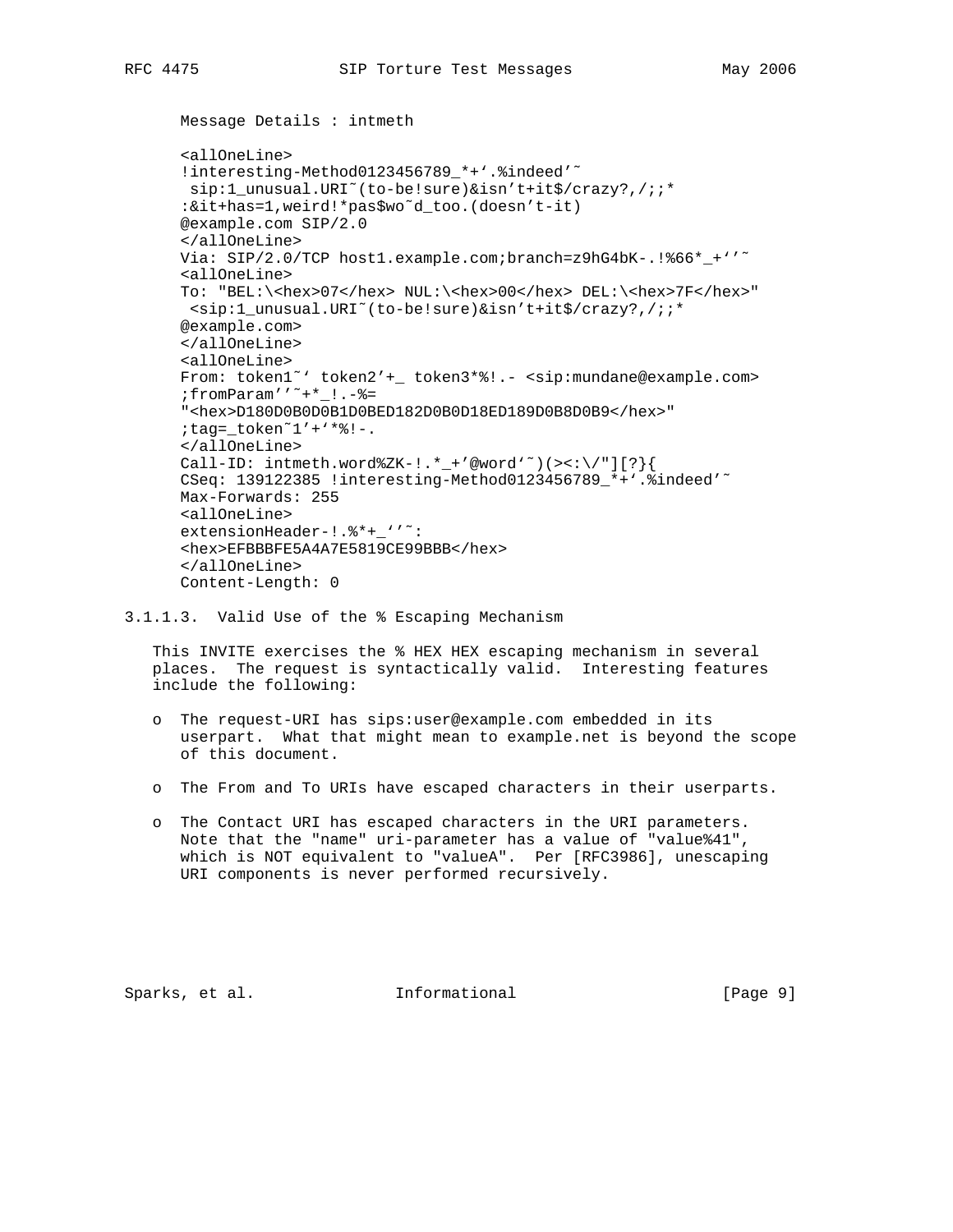A parser must accept this as a well-formed message. The application using the message must treat the % HEX HEX expansions as equivalent to the character being encoded. The application must not try to interpret % as an escape character in those places where % HEX HEX ("escaped" in the grammar) is not a valid part of the construction. In [RFC3261], "escaped" only occurs in the expansions of SIP-URI, SIPS-URI, and Reason-Phrase.

Message Details : esc01

a=rtpmap:31 LPC

```
 INVITE sip:sips%3Auser%40example.com@example.net SIP/2.0
 To: sip:%75se%72@example.com
 From: <sip:I%20have%20spaces@example.net>;tag=938
 Max-Forwards: 87
 i: esc01.239409asdfakjkn23onasd0-3234
 CSeq: 234234 INVITE
 Via: SIP/2.0/UDP host5.example.net;branch=z9hG4bKkdjuw
 C: application/sdp
 Contact:
  <sip:cal%6Cer@host5.example.net;%6C%72;n%61me=v%61lue%25%34%31>
 Content-Length: 150
v=0 o=mhandley 29739 7272939 IN IP4 192.0.2.1
s=- c=IN IP4 192.0.2.1
t=0 0
 m=audio 49217 RTP/AVP 0 12
 m=video 3227 RTP/AVP 31
```
Sparks, et al. 1nformational [Page 10]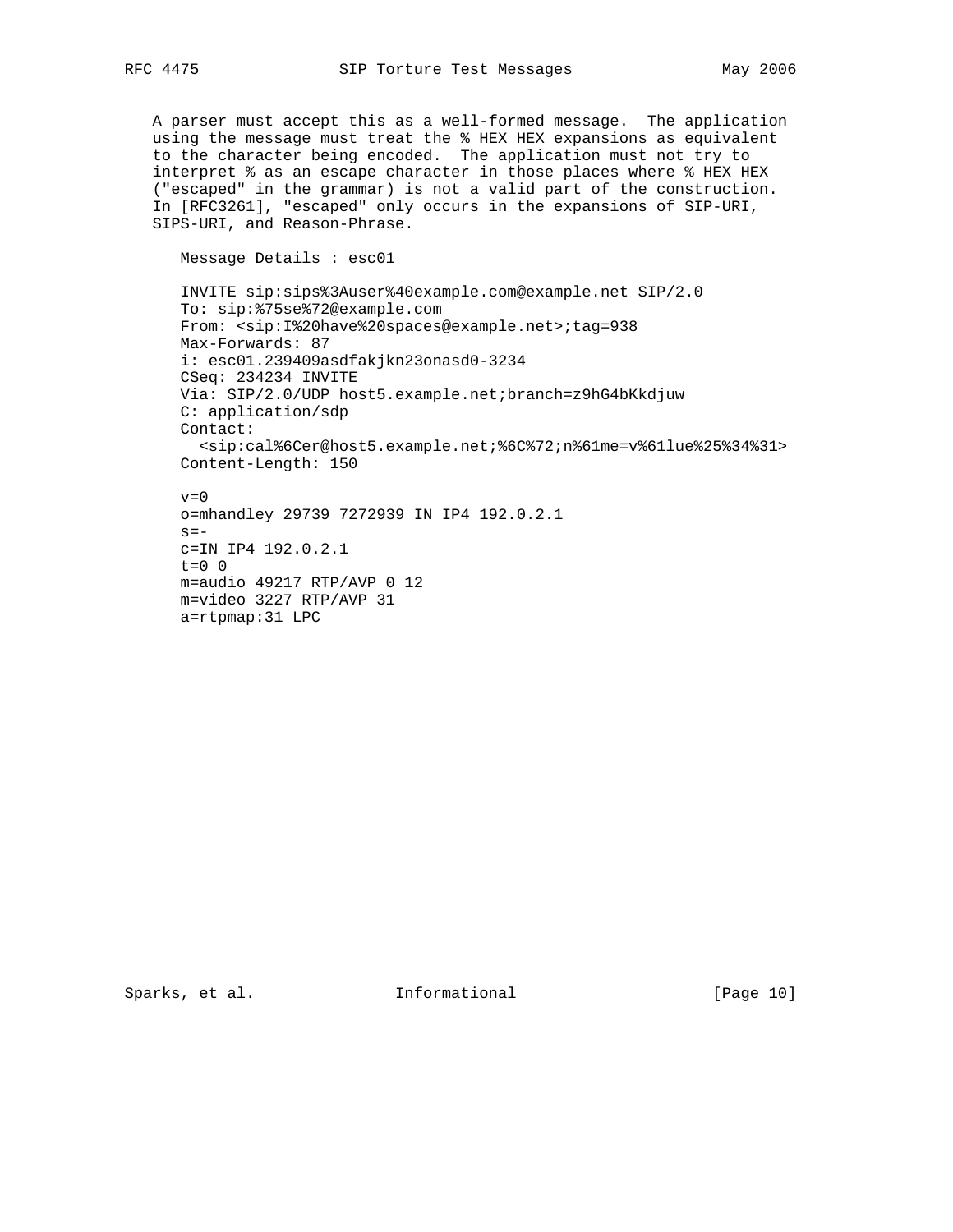# 3.1.1.4. Escaped Nulls in URIs

 This register request contains several URIs with nulls in the userpart. The message is well formed - parsers must accept this message. Implementations must take special care when unescaping the Address-of-Record (AOR) in this request so as to not prematurely shorten the username. This request registers two distinct contact URIs.

Message Details : escnull

 REGISTER sip:example.com SIP/2.0 To: sip:null-%00-null@example.com From: sip:null-%00-null@example.com;tag=839923423 Max-Forwards: 70 Call-ID: escnull.39203ndfvkjdasfkq3w4otrq0adsfdfnavd CSeq: 14398234 REGISTER Via: SIP/2.0/UDP host5.example.com;branch=z9hG4bKkdjuw Contact: <sip:%00@host5.example.com> Contact: <sip:%00%00@host5.example.com>  $L:0$ 

3.1.1.5. Use of % When It Is Not an Escape

 In most of the places % can appear in a SIP message, it is not an escape character. This can surprise the unwary implementor. The following well-formed request has these properties:

- o The request method is unknown. It is NOT equivalent to REGISTER.
- o The display name portion of the To and From header fields is "%Z%45". Note that this is not the same as %ZE.
- o This message has two Contact header field values, not three. <sip:alias2@host2.example.com> is a C%6Fntact header field value.

 A parser should accept this message as well formed. A proxy would forward or reject the message depending on what the Request-URI meant to it. An endpoint would reject this message with a 501.

Sparks, et al. 1nformational [Page 11]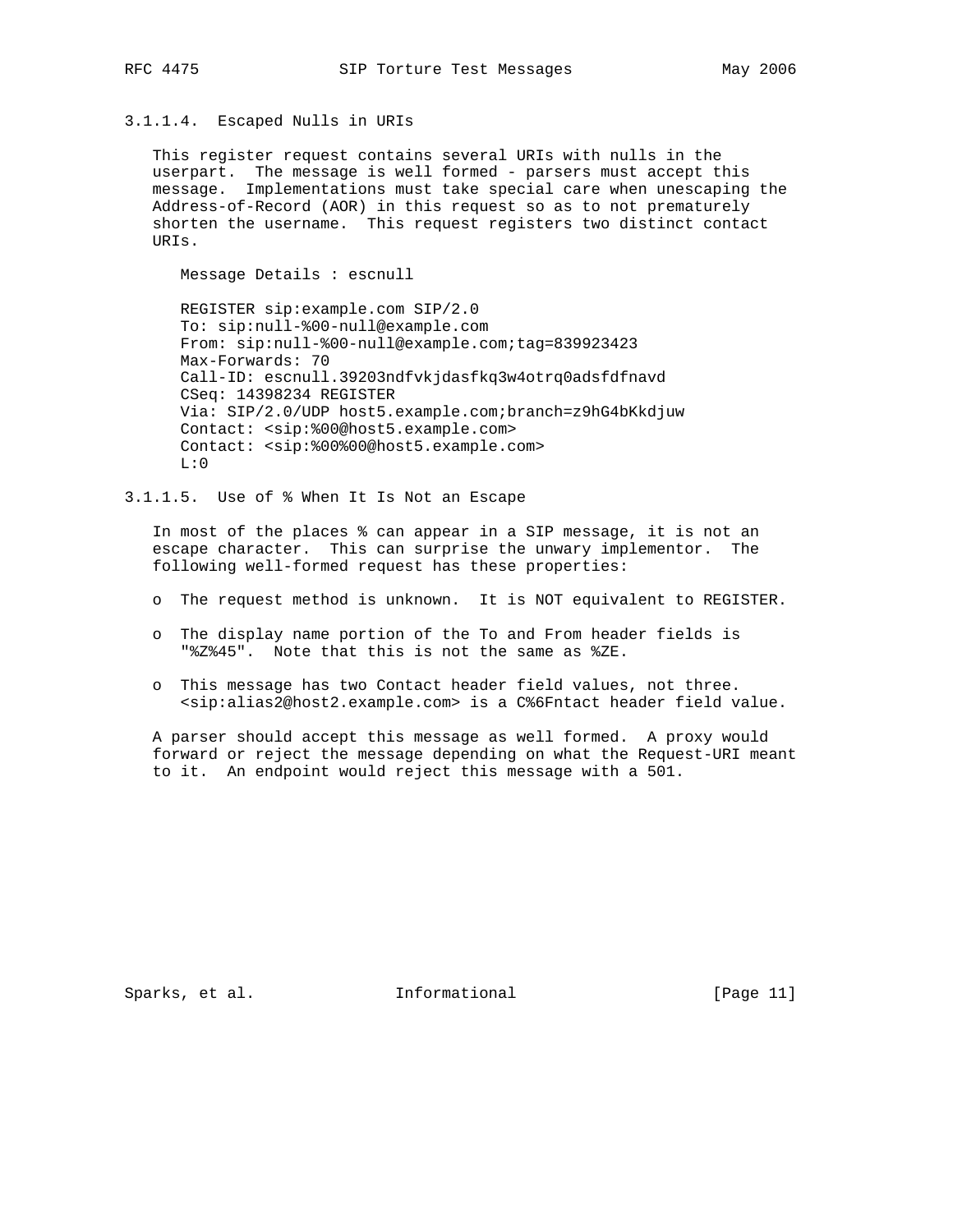Message Details : esc02

 RE%47IST%45R sip:registrar.example.com SIP/2.0 To: "%Z%45" <sip:resource@example.com> From: "%Z%45" <sip:resource@example.com>;tag=f232jadfj23 Call-ID: esc02.asdfnqwo34rq23i34jrjasdcnl23nrlknsdf Via: SIP/2.0/TCP host.example.com;branch=z9hG4bK209%fzsnel234 CSeq: 29344 RE%47IST%45R Max-Forwards: 70 Contact: <sip:alias1@host1.example.com> C%6Fntact: <sip:alias2@host2.example.com> Contact: <sip:alias3@host3.example.com> l: 0

3.1.1.6. Message with No LWS between Display Name and <

 This OPTIONS request is not valid per the grammar in RFC 3261 since there is no LWS between the token in the display name and < in the From header field value. This has been identified as a specification bug that will be removed when RFC 3261 is revised. Elements should accept this request as well formed.

 Message Details : lwsdisp OPTIONS sip:user@example.com SIP/2.0 To: sip:user@example.com From: caller<sip:caller@example.com>;tag=323 Max-Forwards: 70 Call-ID: lwsdisp.1234abcd@funky.example.com CSeq: 60 OPTIONS Via: SIP/2.0/UDP funky.example.com;branch=z9hG4bKkdjuw l: 0

3.1.1.7. Long Values in Header Fields

 This well-formed request contains header fields with many values and values that are very long. Features include the following:

- o The To header field has a long display name, and long uri parameter names and values.
- o The From header field has long header parameter names and values, in particular, a very long tag.
- o The Call-ID is one long token.

Sparks, et al. **Informational** [Page 12]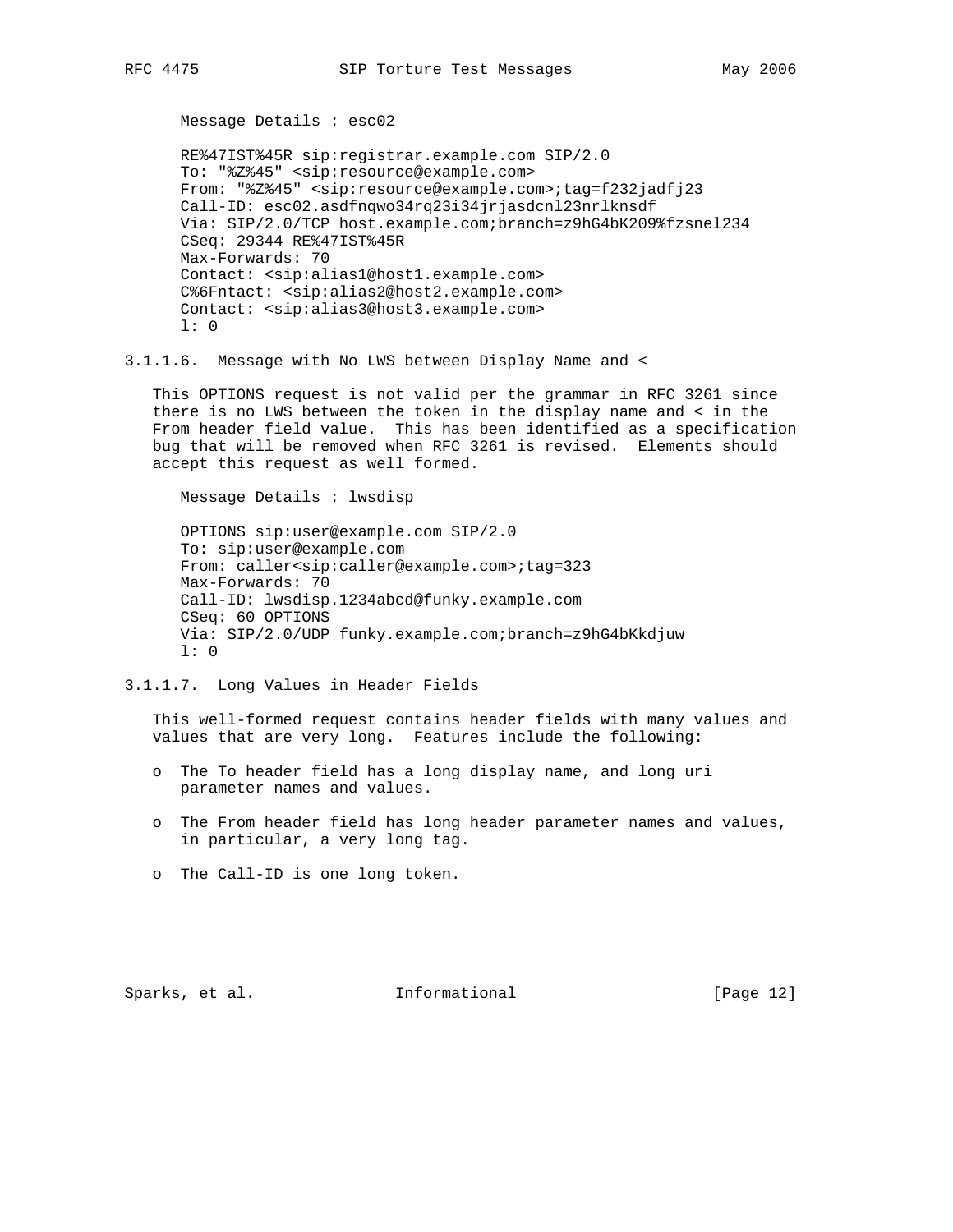```
 Message Details : longreq
 INVITE sip:user@example.com SIP/2.0
 <allOneLine>
 To: "I have a user name of
 <repeat count=10>extreme</repeat> proportion"
 <sip:user@example.com:6000;
 unknownparam1=very<repeat count=20>long</repeat>value;
longparam<repeat count=25>name</repeat>=shortvalue;
 very<repeat count=25>long</repeat>ParameterNameWithNoValue>
 </allOneLine>
 <allOneLine>
 F: sip:
 <repeat count=5>amazinglylongcallername</repeat>@example.net
 ;tag=12<repeat count=50>982</repeat>424
; unknownheaderparam<repeat count=20>name</repeat>=
unknowheaderparam<repeat count=15>value</repeat>
; unknownValueless<repeat count=10>paramname</repeat>
 </allOneLine>
Call-ID: longreq.one<repeat count=20>really</repeat>longcallid
 CSeq: 3882340 INVITE
 <allOneLine>
Unknown-<repeat count=20>Long</repeat>-Name:
unknown-<repeat count=20>long</repeat>-value;
unknown-<repeat count=20>long</repeat>-parameter-name =
unknown-<repeat count=20>long</repeat>-parameter-value
 </allOneLine>
 Via: SIP/2.0/TCP sip33.example.com
 v: SIP/2.0/TCP sip32.example.com
 V: SIP/2.0/TCP sip31.example.com
 Via: SIP/2.0/TCP sip30.example.com
 ViA: SIP/2.0/TCP sip29.example.com
 VIa: SIP/2.0/TCP sip28.example.com
 VIA: SIP/2.0/TCP sip27.example.com
 via: SIP/2.0/TCP sip26.example.com
 viA: SIP/2.0/TCP sip25.example.com
 vIa: SIP/2.0/TCP sip24.example.com
 vIA: SIP/2.0/TCP sip23.example.com
 V : SIP/2.0/TCP sip22.example.com
 v : SIP/2.0/TCP sip21.example.com
 V : SIP/2.0/TCP sip20.example.com
 v : SIP/2.0/TCP sip19.example.com
 Via : SIP/2.0/TCP sip18.example.com
 Via : SIP/2.0/TCP sip17.example.com
 Via: SIP/2.0/TCP sip16.example.com
 Via: SIP/2.0/TCP sip15.example.com
 Via: SIP/2.0/TCP sip14.example.com
 Via: SIP/2.0/TCP sip13.example.com
```
Sparks, et al. **Informational** [Page 13]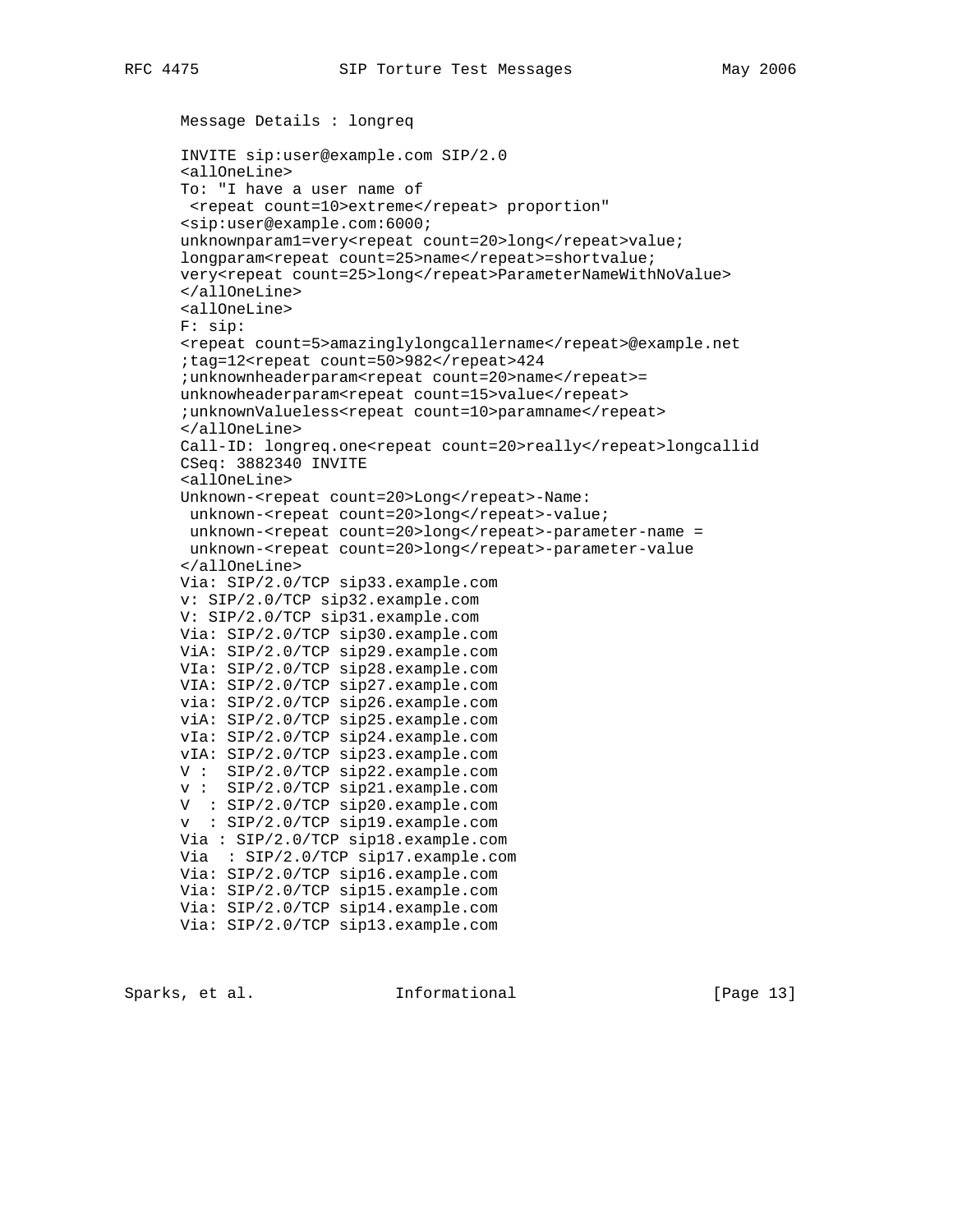```
 Via: SIP/2.0/TCP sip12.example.com
 Via: SIP/2.0/TCP sip11.example.com
 Via: SIP/2.0/TCP sip10.example.com
 Via: SIP/2.0/TCP sip9.example.com
 Via: SIP/2.0/TCP sip8.example.com
 Via: SIP/2.0/TCP sip7.example.com
 Via: SIP/2.0/TCP sip6.example.com
 Via: SIP/2.0/TCP sip5.example.com
 Via: SIP/2.0/TCP sip4.example.com
 Via: SIP/2.0/TCP sip3.example.com
 Via: SIP/2.0/TCP sip2.example.com
 Via: SIP/2.0/TCP sip1.example.com
 <allOneLine>
 Via: SIP/2.0/TCP
 host.example.com;received=192.0.2.5;
 branch=very<repeat count=50>long</repeat>branchvalue
 </allOneLine>
 Max-Forwards: 70
 <allOneLine>
 Contact: <sip:
 <repeat count=5>amazinglylongcallername</repeat>
 @host5.example.net>
 </allOneLine>
 Content-Type: application/sdp
 l: 150
v=0 o=mhandley 29739 7272939 IN IP4 192.0.2.1
s = - c=IN IP4 192.0.2.1
t=0 0
 m=audio 49217 RTP/AVP 0 12
 m=video 3227 RTP/AVP 31
```

```
3.1.1.8. Extra Trailing Octets in a UDP Datagram
```
a=rtpmap:31 LPC

 This message contains a single SIP REGISTER request, which ostensibly arrived over UDP in a single datagram. The packet contains extra octets after the body (which in this case has zero length). The extra octets happen to look like a SIP INVITE request, but (per section 18.3 of [RFC3261]) they are just spurious noise that must be ignored.

 A SIP element receiving this datagram would handle the REGISTER request normally and ignore the extra bits that look like an INVITE request. If the element is a proxy choosing to forward the REGISTER, the INVITE octets would not appear in the forwarded request.

Sparks, et al. 1nformational [Page 14]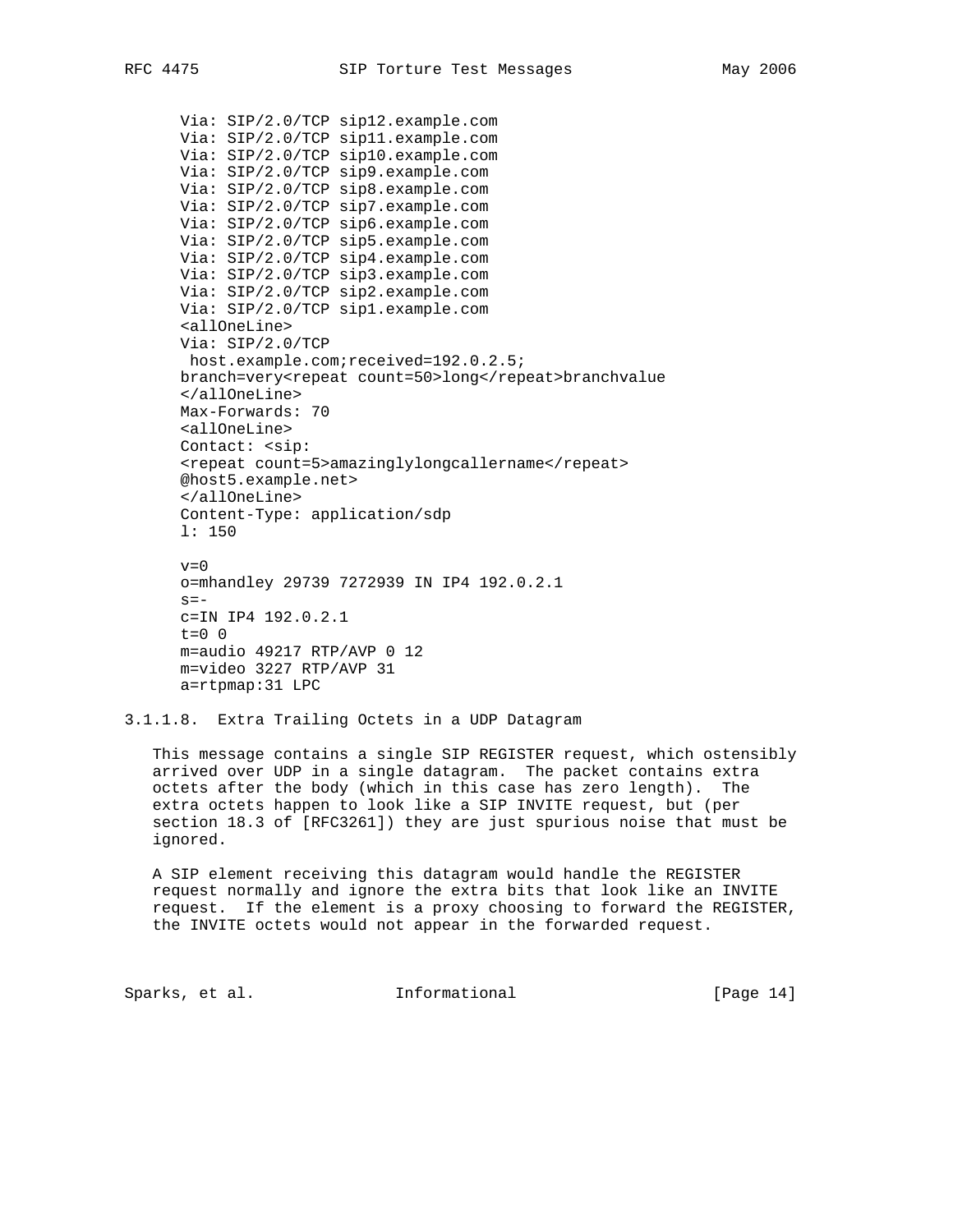```
 Message Details : dblreq
 REGISTER sip:example.com SIP/2.0
 To: sip:j.user@example.com
 From: sip:j.user@example.com;tag=43251j3j324
 Max-Forwards: 8
 I: dblreq.0ha0isndaksdj99sdfafnl3lk233412
 Contact: sip:j.user@host.example.com
 CSeq: 8 REGISTER
 Via: SIP/2.0/UDP 192.0.2.125;branch=z9hG4bKkdjuw23492
 Content-Length: 0
 INVITE sip:joe@example.com SIP/2.0
 t: sip:joe@example.com
From: sip:caller@example.net;tag=141334
 Max-Forwards: 8
 Call-ID: dblreq.0ha0isnda977644900765@192.0.2.15
 CSeq: 8 INVITE
 Via: SIP/2.0/UDP 192.0.2.15;branch=z9hG4bKkdjuw380234
 Content-Type: application/sdp
 Content-Length: 150
v=0 o=mhandley 29739 7272939 IN IP4 192.0.2.15
s=- c=IN IP4 192.0.2.15
```
 m =video 3227 RTP/AVP 31 a=rtpmap:31 LPC

m=audio 49217 RTP/AVP 0 12

 $t=0$  0

Sparks, et al. 1nformational [Page 15]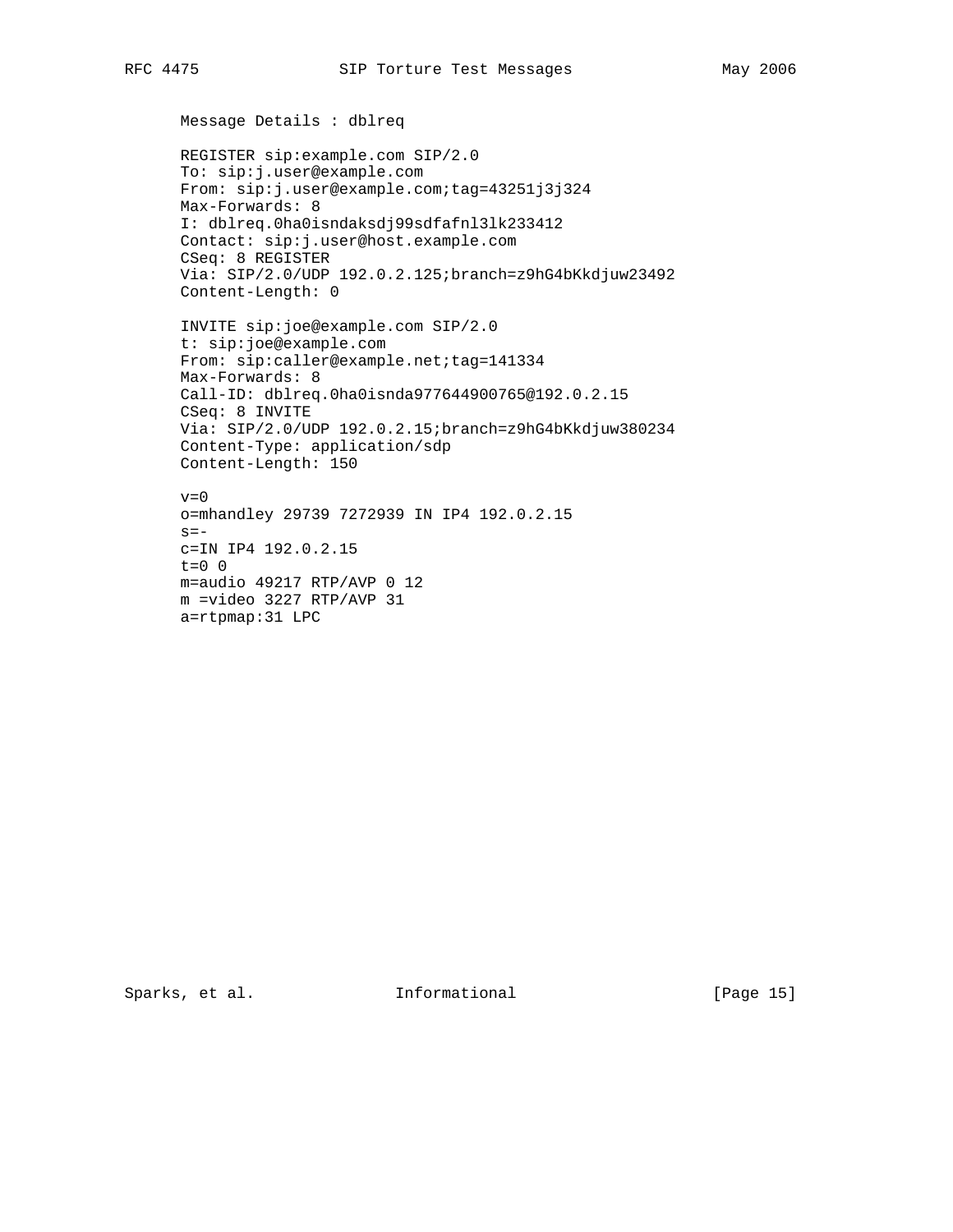3.1.1.9. Semicolon-Separated Parameters in URI User Part

 This request has a semicolon-separated parameter contained in the "user" part of the Request-URI (whose value contains an escaped @ symbol). Receiving elements will accept this as a well-formed message. The Request-URI will parse so that the user part is "user;par=u@example.net".

 Message Details : semiuri OPTIONS sip:user;par=u%40example.net@example.com SIP/2.0 To: sip:j\_user@example.com From: sip:caller@example.org;tag=33242 Max-Forwards: 3 Call-ID: semiuri.0ha0isndaksdj CSeq: 8 OPTIONS Accept: application/sdp, application/pkcs7-mime, multipart/mixed, multipart/signed, message/sip, message/sipfrag Via: SIP/2.0/UDP 192.0.2.1;branch=z9hG4bKkdjuw l: 0

# 3.1.1.10. Varied and Unknown Transport Types

 This request contains Via header field values with all known transport types and exercises the transport extension mechanism. Parsers must accept this message as well formed. Elements receiving this message would process it exactly as if the 2nd and subsequent header field values specified UDP (or other transport).

Message Details : transports

 OPTIONS sip:user@example.com SIP/2.0 To: sip:user@example.com From: <sip:caller@example.com>;tag=323 Max-Forwards: 70 Call-ID: transports.kijh4akdnaqjkwendsasfdj Accept: application/sdp CSeq: 60 OPTIONS Via: SIP/2.0/UDP t1.example.com;branch=z9hG4bKkdjuw Via: SIP/2.0/SCTP t2.example.com;branch=z9hG4bKklasjdhf Via: SIP/2.0/TLS t3.example.com;branch=z9hG4bK2980unddj Via: SIP/2.0/UNKNOWN t4.example.com;branch=z9hG4bKasd0f3en Via: SIP/2.0/TCP t5.example.com;branch=z9hG4bK0a9idfnee l: 0

Sparks, et al. **Informational** [Page 16]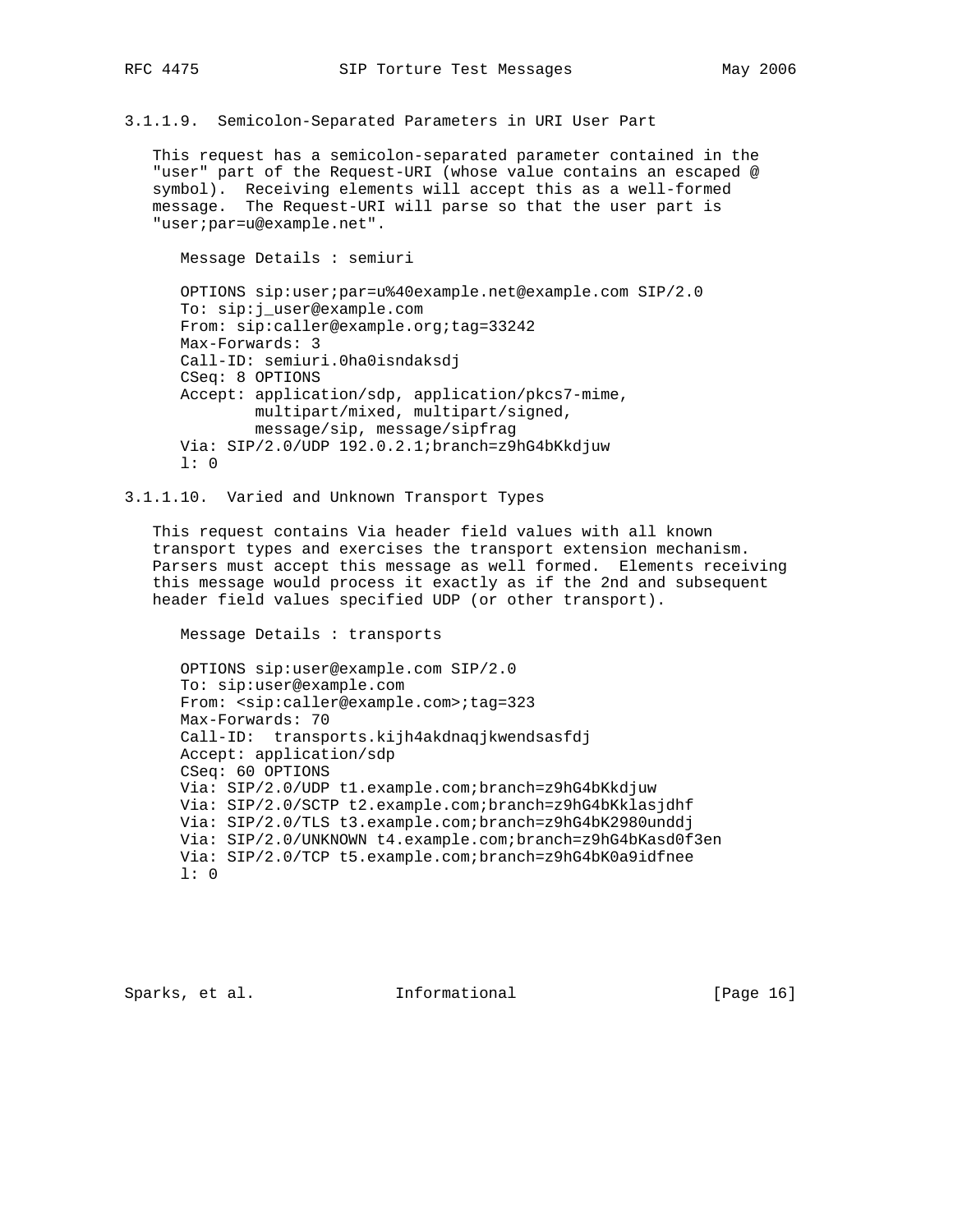# 3.1.1.11. Multipart MIME Message

 This MESSAGE request contains two body parts. The second part is binary encoded and contains null (0x00) characters. Receivers must take care to frame the received message properly.

 Parsers must accept this message as well formed, even if the application above the parser does not support multipart/signed.

 Additional examples of multipart/mime messages, in particular S/MIME messages, are available in the security call flow examples document [SIP-SEC].

 Message Details : mpart01 MESSAGE sip:kumiko@example.org SIP/2.0 <allOneLine> Via: SIP/2.0/UDP 127.0.0.1:5070 ;branch=z9hG4bK-d87543-4dade06d0bdb11ee-1--d87543-;rport </allOneLine> Max-Forwards: 70 Route: <sip:127.0.0.1:5080> <allOneLine> Identity: r5mwreLuyDRYBi/0TiPwEsY3rEVsk/G2WxhgTV1PF7hHuL IK0YWVKZhKv9Mj8UeXqkMVbnVq37CD+813gvYjcBUaZngQmXc9WNZSDN GCzA+fWl9MEUHWIZo1CeJebdY/XlgKeTa0Olvq0rt70Q5jiSfbqMJmQF teeivUhkMWYUA= </allOneLine> Contact: <sip:fluffy@127.0.0.1:5070> To: <sip:kumiko@example.org> From: <sip:fluffy@example.com>;tag=2fb0dcc9 Call-ID: 3d9485ad0c49859b@Zmx1ZmZ5LW1hYy0xNi5sb2NhbA.. CSeq: 1 MESSAGE Content-Transfer-Encoding: binary Content-Type: multipart/mixed;boundary=7a9cbec02ceef655 Date: Sat, 15 Oct 2005 04:44:56 GMT User-Agent: SIPimp.org/0.2.5 (curses) Content-Length: 553

 --7a9cbec02ceef655 Content-Type: text/plain Content-Transfer-Encoding: binary

```
 Hello
 --7a9cbec02ceef655
 Content-Type: application/octet-stream
 Content-Transfer-Encoding: binary
```
Sparks, et al. **Informational** [Page 17]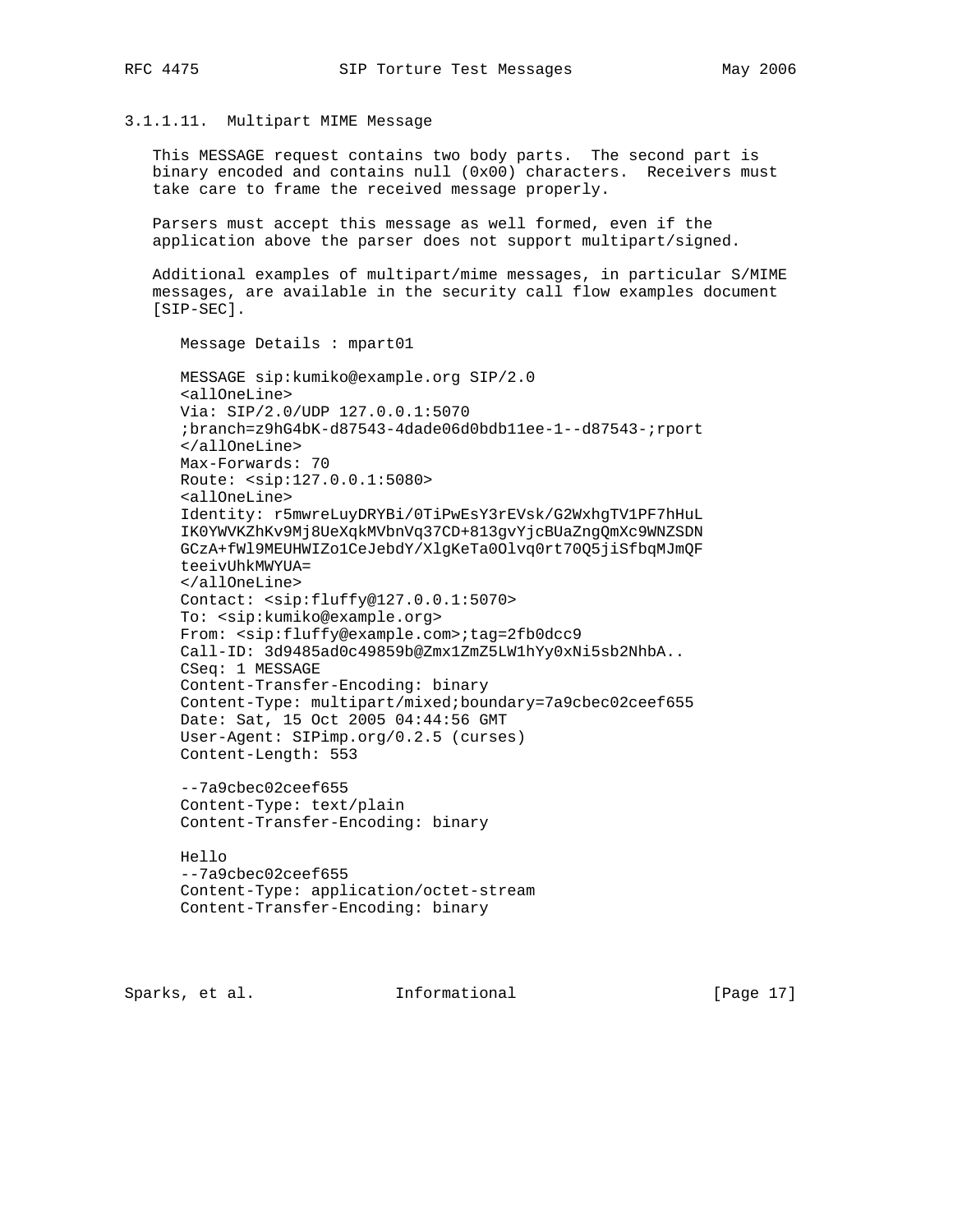<hex> 3082015206092A86 4886F70D010702A08201433082013F02 01013109300706052B0E03021A300B06 092A864886F70D010701318201203082 011C020101307C3070310B3009060355 04061302555331133011060355040813 0A43616C69666F726E69613111300F06 03550407130853616E204A6F7365310E 300C060355040A130573697069743129 3027060355040B132053697069742054 65737420436572746966696361746520 417574686F7269747902080195007102 330113300706052B0E03021A300D0609 2A864886F70D01010105000481808EF4 66F948F0522DD2E5978E9D95AAE9F2FE 15A06659716292E8DA2AA8D8350A68CE FFAE3CBD2BFF1675DDD5648E593DD647 28F26220F7E941749E330D9A15EDABDB 93D10C42102E7B7289D29CC0C9AE2EFB C7C0CFF9172F3B027E4FC027E1546DE4 B6AA3ABB3E66CCCB5DD6C64B8383149C B8E6FF182D944FE57B65BC99D005 </hex> --7a9cbec02ceef655--

3.1.1.12. Unusual Reason Phrase

 This 200 response contains a reason phrase other than "OK". The reason phrase is intended for human consumption and may contain any string produced by

 Reason-Phrase = \*(reserved / unreserved / escaped / UTF8-NONASCII / UTF8-CONT / SP / HTAB)

 This particular response contains unreserved and non-ascii UTF-8 characters. This response is well formed. A parser must accept this message.

Sparks, et al. 1nformational [Page 18]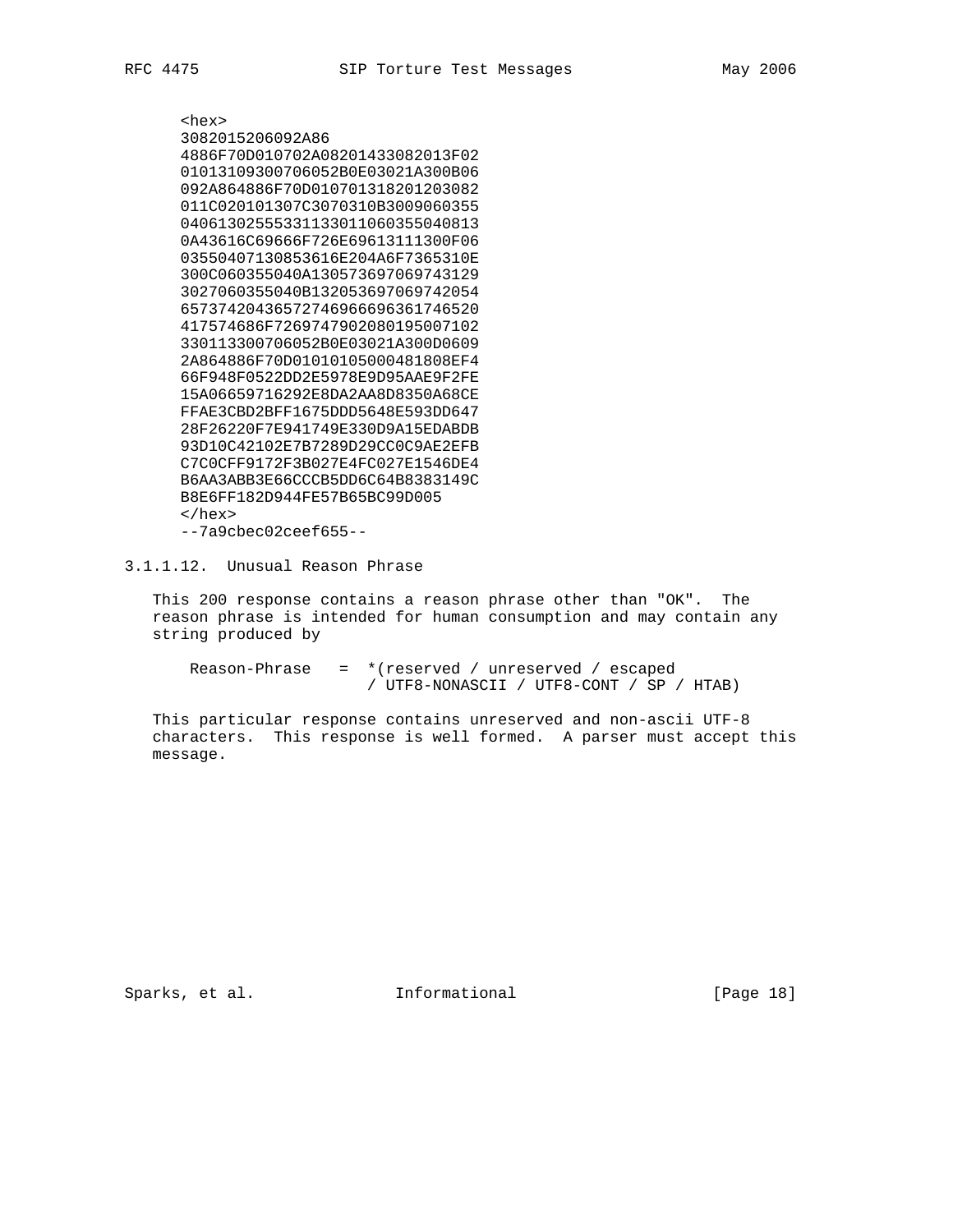```
 Message Details : unreason
```
 <allOneLine> SIP/2.0 200 = 2\*\*3 \* 5\*\*2 <hex>D0BDD0BE20D181D182 D0BE20D0B4D0B5D0B2D18FD0BDD0BED181D182D0BE20D0B4 D0B5D0B2D18FD182D18C202D20D0BFD180D0BED181D182D0 BED0B5</hex> </allOneLine> Via: SIP/2.0/UDP 192.0.2.198;branch=z9hG4bK1324923 Call-ID: unreason.1234ksdfak3j2erwedfsASdf CSeq: 35 INVITE From: sip:user@example.com;tag=11141343 To: sip:user@example.edu;tag=2229 Content-Length: 154 Content-Type: application/sdp Contact: <sip:user@host198.example.com>

```
v=0 o=mhandley 29739 7272939 IN IP4 192.0.2.198
s = - c=IN IP4 192.0.2.198
t=0 0
 m=audio 49217 RTP/AVP 0 12
 m=video 3227 RTP/AVP 31
 a=rtpmap:31 LPC
```
3.1.1.13. Empty Reason Phrase

 This well-formed response contains no reason phrase. A parser must accept this message. The space character after the reason code is required. If it were not present, this message could be rejected as invalid (a liberal receiver would accept it anyway).

Message Details : noreason

 SIP/2.0 100<hex>20</hex> Via: SIP/2.0/UDP 192.0.2.105;branch=z9hG4bK2398ndaoe Call-ID: noreason.asndj203insdf99223ndf CSeq: 35 INVITE From: <sip:user@example.com>;tag=39ansfi3 To: <sip:user@example.edu>;tag=902jndnke3 Content-Length: 0 Contact: <sip:user@host105.example.com>

Sparks, et al. **Informational** [Page 19]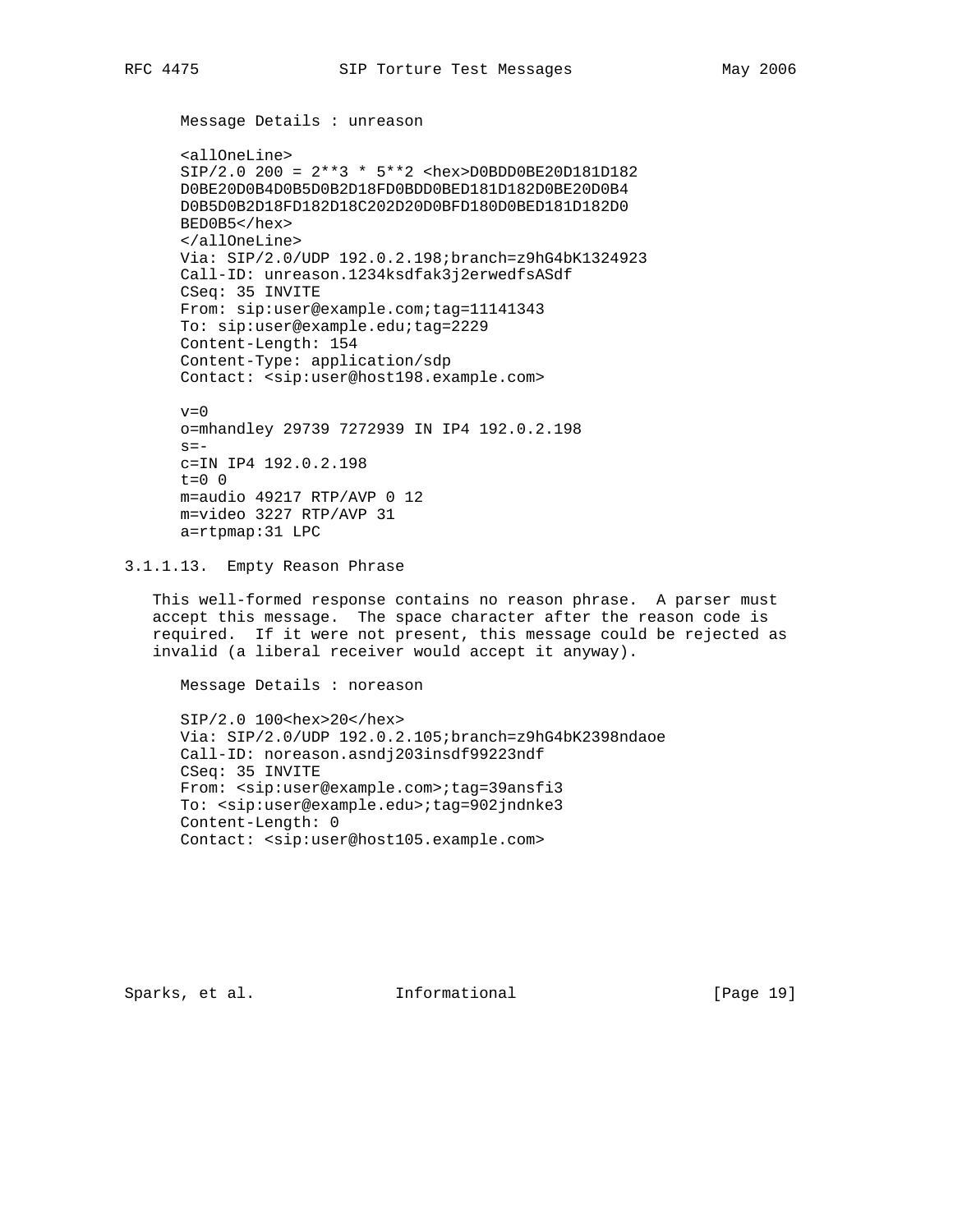3.1.2. Invalid Messages

 This section contains several invalid messages reflecting errors seen at interoperability events and exploring important edge conditions that can be induced through malformed messages. This section does not attempt to be a comprehensive list of all types of invalid messages.

# 3.1.2.1. Extraneous Header Field Separators

 The Via header field of this request contains additional semicolons and commas without parameters or values. The Contact header field contains additional semicolons without parameters. This message is syntactically invalid.

 An element receiving this request should respond with a 400 Bad Request error.

Message Details : badinv01

 INVITE sip:user@example.com SIP/2.0 To: sip:j.user@example.com From: sip:caller@example.net;tag=134161461246 Max-Forwards: 7 Call-ID: badinv01.0ha0isndaksdjasdf3234nas CSeq: 8 INVITE Via: SIP/2.0/UDP 192.0.2.15;;,;,, Contact: "Joe" <sip:joe@example.org>;;;; Content-Length: 152 Content-Type: application/sdp

 $v=0$  o=mhandley 29739 7272939 IN IP4 192.0.2.15  $s =$  c=IN IP4 192.0.2.15  $t=0$  0 m=audio 49217 RTP/AVP 0 12 m=video 3227 RTP/AVP 31 a=rtpmap:31 LPC

3.1.2.2. Content Length Larger Than Message

 This is a request message with a Content Length that is larger than the actual length of the body.

When sent over UDP (as this message ostensibly was), the receiving element should respond with a 400 Bad Request error. If this message arrived over a stream-based transport, such as TCP, there's not much

Sparks, et al. 1nformational [Page 20]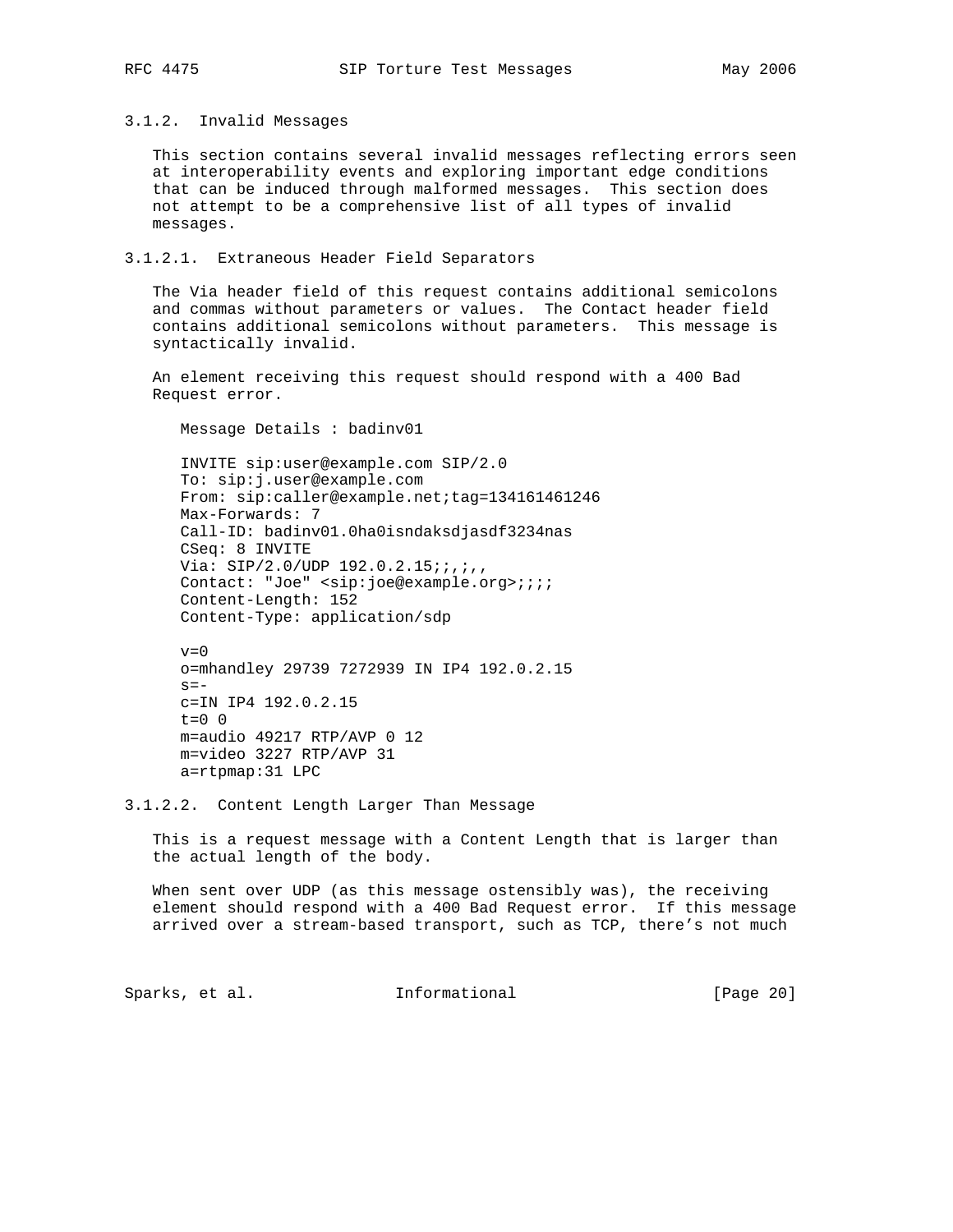the receiving party could do but wait for more data on the stream and close the connection if none is forthcoming within a reasonable period of time.

 Message Details : clerr INVITE sip:user@example.com SIP/2.0 Max-Forwards: 80 To: sip:j.user@example.com From: sip:caller@example.net;tag=93942939o2 Contact: <sip:caller@hungry.example.net> Call-ID: clerr.0ha0isndaksdjweiafasdk3 CSeq: 8 INVITE Via: SIP/2.0/UDP host5.example.com;branch=z9hG4bK-39234-23523 Content-Type: application/sdp Content-Length: 9999

 $v=0$  o=mhandley 29739 7272939 IN IP4 192.0.2.155  $s =$  c=IN IP4 192.0.2.155  $t=0$  0 m=audio 49217 RTP/AVP 0 12 m=video 3227 RTP/AVP 31 a=rtpmap:31 LPC

3.1.2.3. Negative Content-Length

This request has a negative value for Content-Length.

 An element receiving this message should respond with an error. This request appeared over UDP, so the remainder of the datagram can simply be discarded. If a request like this arrives over TCP, the framing error is not recoverable, and the connection should be closed. The same behavior is appropriate for messages that arrive without a numeric value in the Content-Length header field, such as the following:

Content-Length: five

 Implementors should take extra precautions if the technique they choose for converting this ascii field into an integral form can return a negative value. In particular, the result must not be used as a counter or array index.

Sparks, et al. **Informational** [Page 21]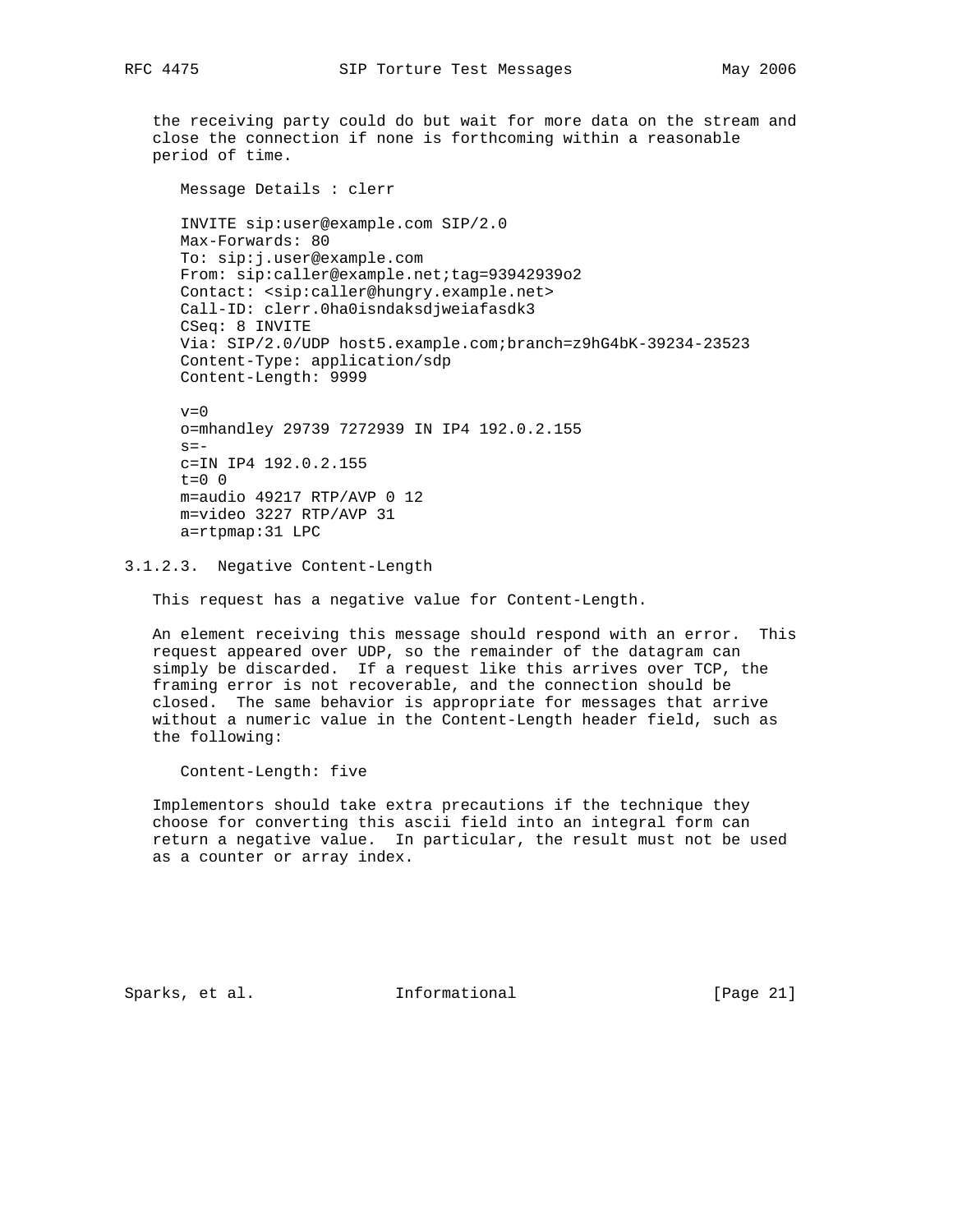```
 Message Details : ncl
```
 INVITE sip:user@example.com SIP/2.0 Max-Forwards: 254 To: sip:j.user@example.com From: sip:caller@example.net;tag=32394234 Call-ID: ncl.0ha0isndaksdj2193423r542w35 CSeq: 0 INVITE Via: SIP/2.0/UDP 192.0.2.53;branch=z9hG4bKkdjuw Contact: <sip:caller@example53.example.net> Content-Type: application/sdp Content-Length: -999

```
v=0 o=mhandley 29739 7272939 IN IP4 192.0.2.53
s=- c=IN IP4 192.0.2.53
t=0 0
 m=audio 49217 RTP/AVP 0 12
 m=video 3227 RTP/AVP 31
 a=rtpmap:31 LPC
```
3.1.2.4. Request Scalar Fields with Overlarge Values

 This request contains several scalar header field values outside their legal range.

- o The CSeq sequence number is >2\*\*32-1.
- o The Max-Forwards value is >255.
- o The Expires value is >2\*\*32-1.
- o The Contact expires parameter value is >2\*\*32-1.

 An element receiving this request should respond with a 400 Bad Request due to the CSeq error. If only the Max-Forwards field were in error, the element could choose to process the request as if the field were absent. If only the expiry values were in error, the element could treat them as if they contained the default values for expiration (3600 in this case).

 Other scalar request fields that may contain aberrant values include, but are not limited to, the Contact q value, the Timestamp value, and the Via ttl parameter.

Sparks, et al. **Informational** [Page 22]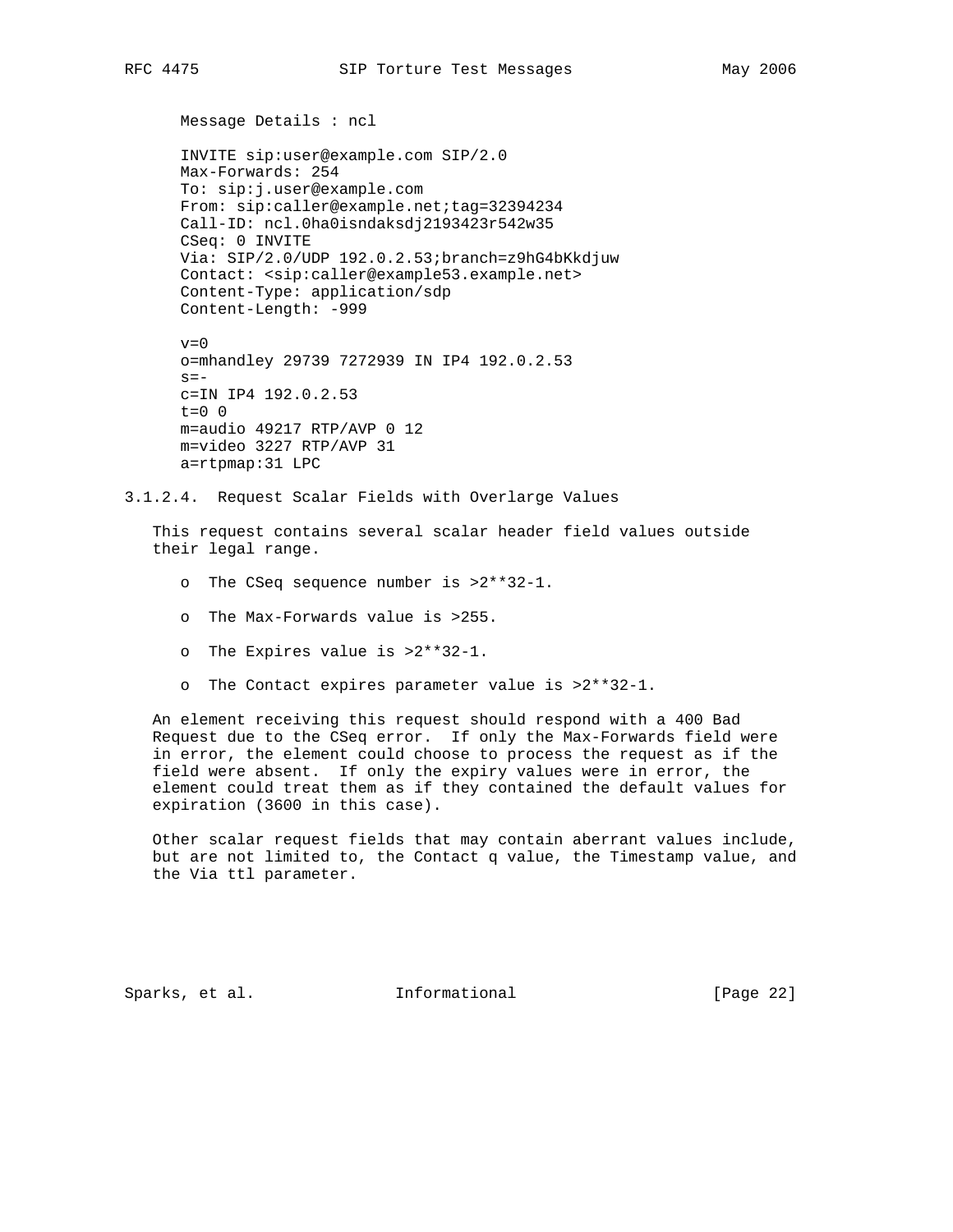Message Details : scalar02

 REGISTER sip:example.com SIP/2.0 Via: SIP/2.0/TCP host129.example.com;branch=z9hG4bK342sdfoi3 To: <sip:user@example.com> From: <sip:user@example.com>;tag=239232jh3 CSeq: 36893488147419103232 REGISTER Call-ID: scalar02.23o0pd9vanlq3wnrlnewofjas9ui32 Max-Forwards: 300 Expires: 1<repeat count=100>0</repeat> Contact: <sip:user@host129.example.com> ;expires=280297596632815 Content-Length: 0

3.1.2.5. Response Scalar Fields with Overlarge Values

 This response contains several scalar header field values outside their legal range.

- o The CSeq sequence number is >2\*\*32-1.
- o The Retry-After field is unreasonably large (note that RFC 3261 does not define a legal range for this field).
- o The Warning field has a warning-value with more than 3 digits.

An element receiving this response will simply discard it.

Message Details : scalarlg

 SIP/2.0 503 Service Unavailable <allOneLine> Via: SIP/2.0/TCP host129.example.com ;branch=z9hG4bKzzxdiwo34sw ;received=192.0.2.129 </allOneLine> To: <sip:user@example.com> From: <sip:other@example.net>;tag=2easdjfejw CSeq: 9292394834772304023312 OPTIONS Call-ID: scalarlg.noase0of0234hn2qofoaf0232aewf2394r Retry-After: 949302838503028349304023988 Warning: 1812 overture "In Progress" Content-Length: 0

Sparks, et al. **Informational** [Page 23]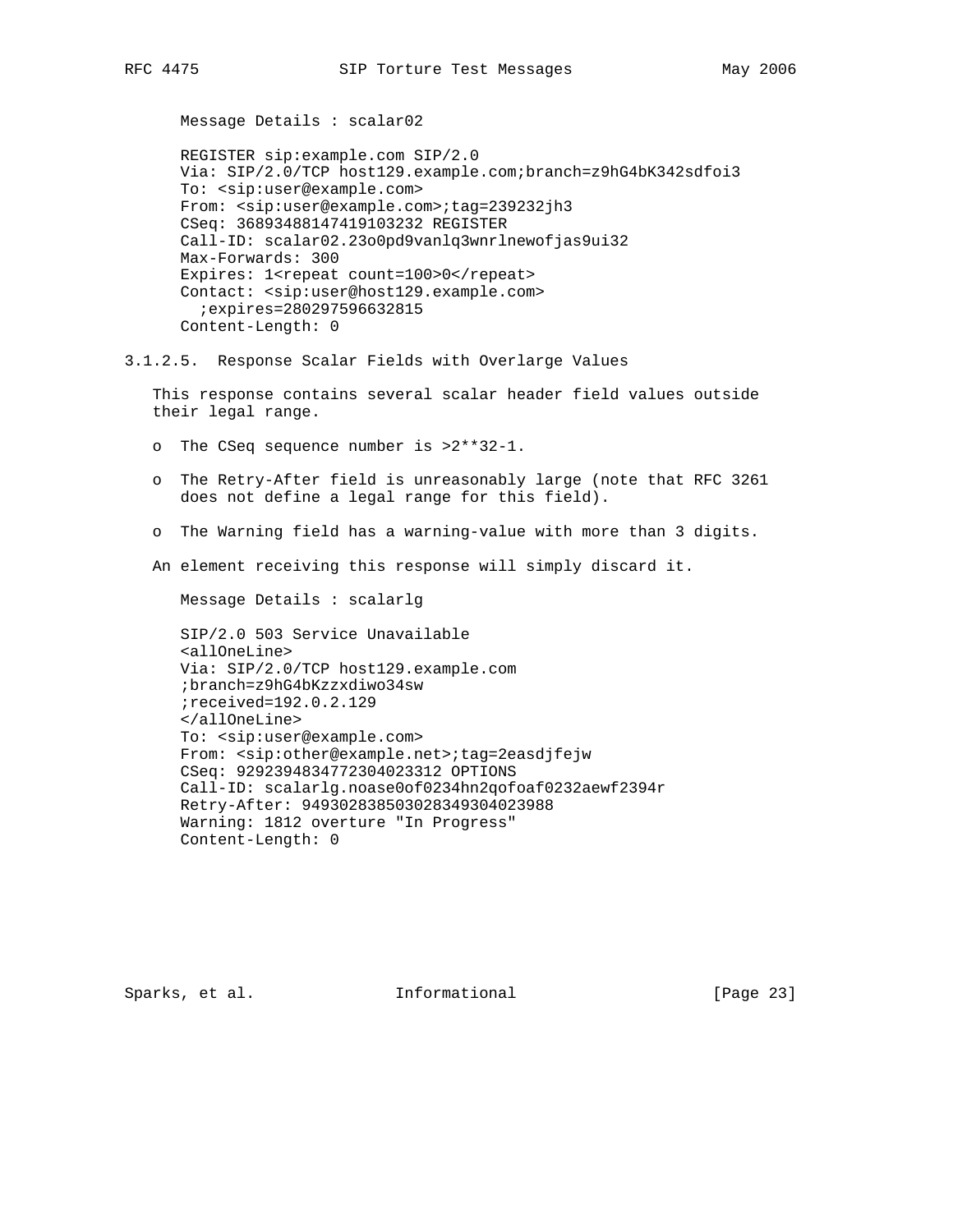3.1.2.6. Unterminated Quoted String in Display Name

 This is a request with an unterminated quote in the display name of the To field. An element receiving this request should return a 400 Bad Request error.

 An element could attempt to infer a terminating quote and accept the message. Such an element needs to take care that it makes a reasonable inference when it encounters

To: "Mr J. User <sip:j.user@example.com> <sip:realj@example.net>

Message Details : quotbal

 INVITE sip:user@example.com SIP/2.0 To: "Mr. J. User <sip:j.user@example.com> From: sip:caller@example.net;tag=93334 Max-Forwards: 10 Call-ID: quotbal.aksdj Contact: <sip:caller@host59.example.net> CSeq: 8 INVITE Via: SIP/2.0/UDP 192.0.2.59:5050;branch=z9hG4bKkdjuw39234 Content-Type: application/sdp Content-Length: 152

 $v=0$  o=mhandley 29739 7272939 IN IP4 192.0.2.15  $s =$  c=IN IP4 192.0.2.15  $t=0$  0 m=audio 49217 RTP/AVP 0 12 m=video 3227 RTP/AVP 31 a=rtpmap:31 LPC

Sparks, et al. 1nformational [Page 24]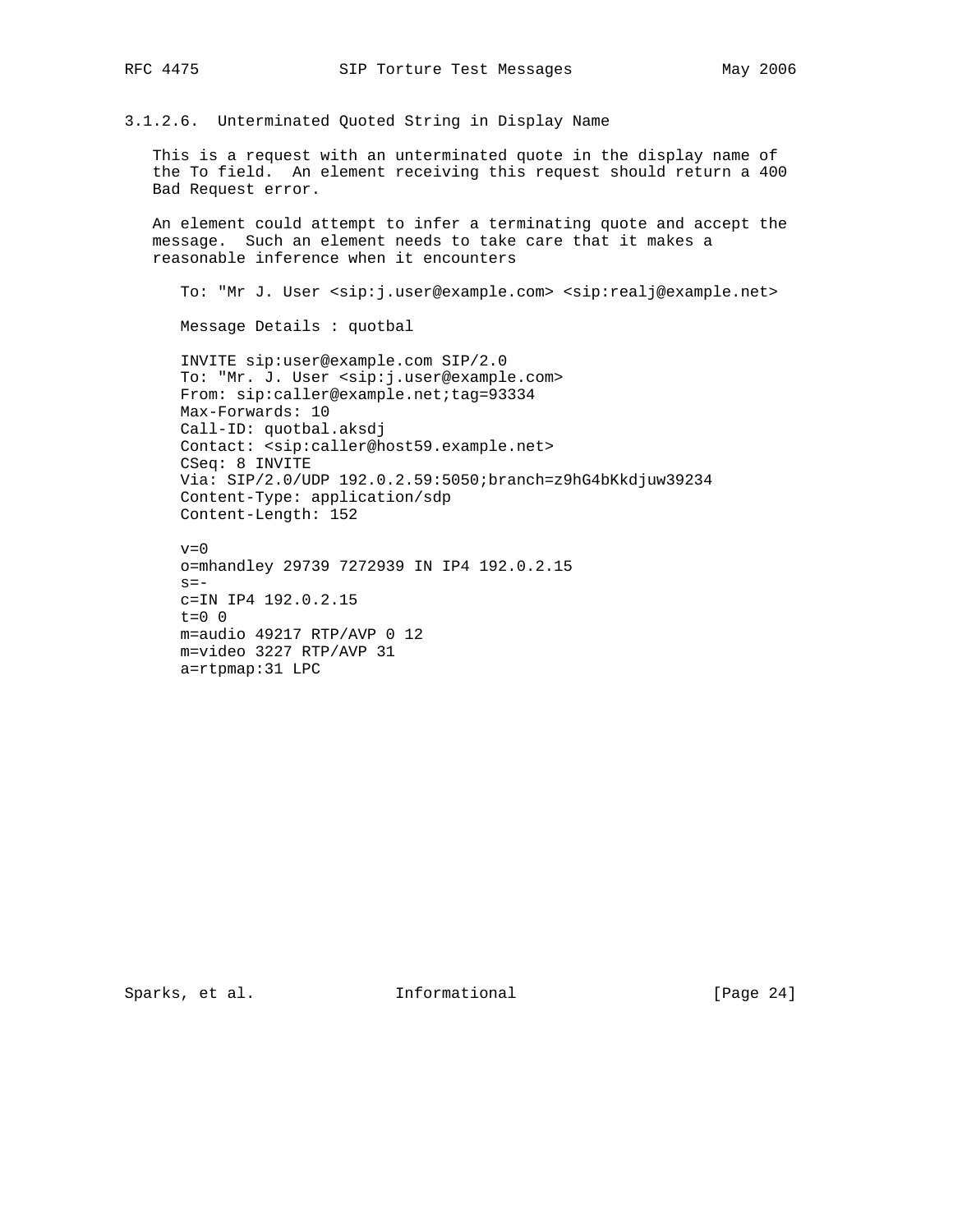# 3.1.2.7. <> Enclosing Request-URI

 This INVITE request is invalid because the Request-URI has been enclosed within in "<>".

 It is reasonable always to reject a request with this error with a 400 Bad Request. Elements attempting to be liberal with what they accept may choose to ignore the brackets. If the element forwards the request, it must not include the brackets in the messages it sends.

Message Details : ltgtruri

 INVITE <sip:user@example.com> SIP/2.0 To: sip:user@example.com From: sip:caller@example.net;tag=39291 Max-Forwards: 23 Call-ID: ltgtruri.1@192.0.2.5 CSeq: 1 INVITE Via: SIP/2.0/UDP 192.0.2.5 Contact: <sip:caller@host5.example.net> Content-Type: application/sdp Content-Length: 159

 $v=0$  o=mhandley 29739 7272939 IN IP4 192.0.2.5  $s=$  c=IN IP4 192.0.2.5 t=3149328700 0 m=audio 49217 RTP/AVP 0 12 m=video 3227 RTP/AVP 31 a=rtpmap:31 LPC

Sparks, et al. 1nformational [Page 25]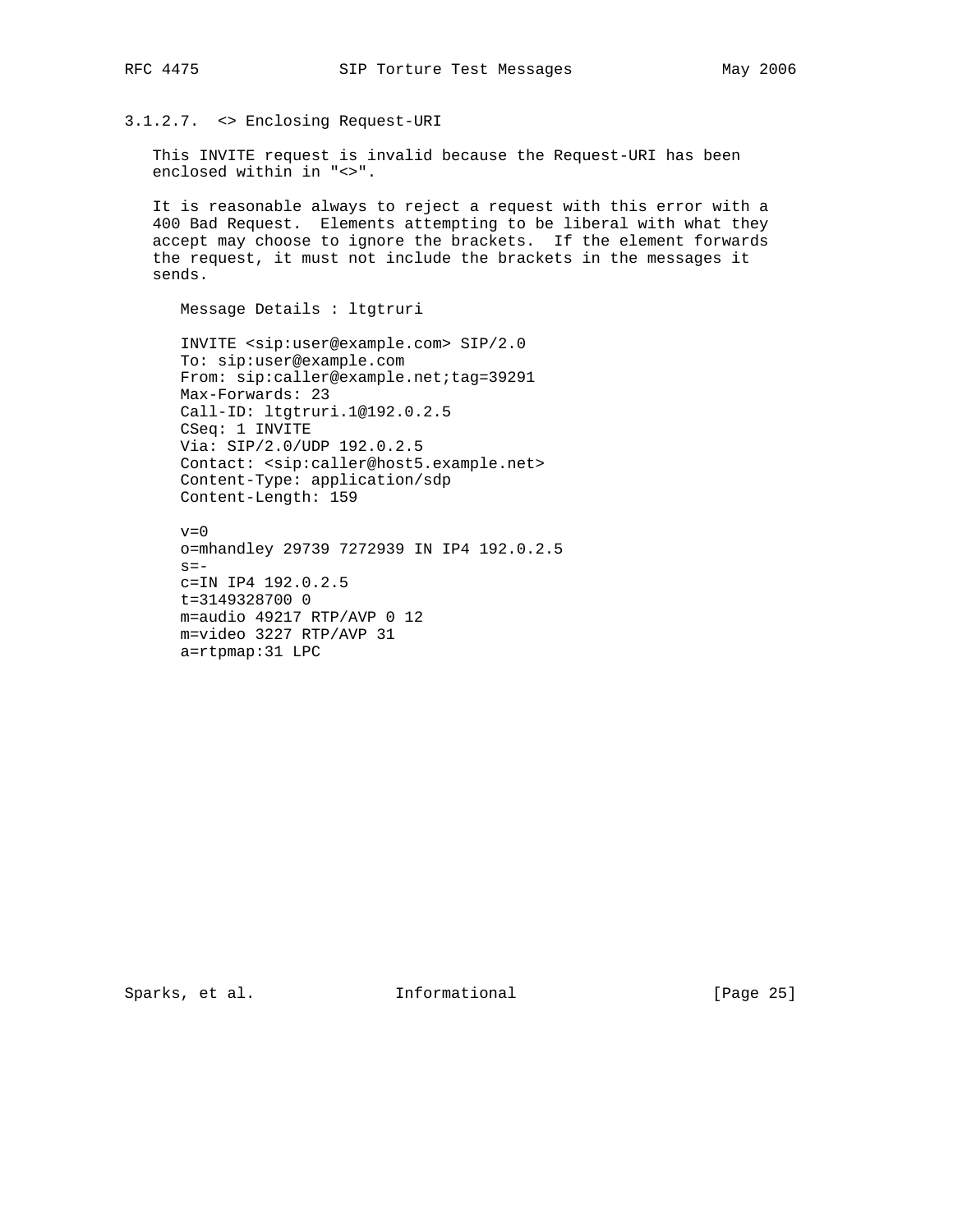3.1.2.8. Malformed SIP Request-URI (embedded LWS)

This INVITE has illegal LWS within the Request-URI.

 An element receiving this request should respond with a 400 Bad Request.

 An element could attempt to ignore the embedded LWS for those schemes (like SIP) where doing so would not introduce ambiguity.

Message Details : lwsruri

 INVITE sip:user@example.com; lr SIP/2.0 To: sip:user@example.com;tag=3xfe-9921883-z9f From: sip:caller@example.net;tag=231413434 Max-Forwards: 5 Call-ID: lwsruri.asdfasdoeoi2323-asdfwrn23-asd834rk423 CSeq: 2130706432 INVITE Via: SIP/2.0/UDP 192.0.2.1:5060;branch=z9hG4bKkdjuw2395 Contact: <sip:caller@host1.example.net> Content-Type: application/sdp Content-Length: 159

 $v=0$  o=mhandley 29739 7272939 IN IP4 192.0.2.1  $s =$  c=IN IP4 192.0.2.1 t=3149328700 0 m=audio 49217 RTP/AVP 0 12 m=video 3227 RTP/AVP 31 a=rtpmap:31 LPC

Sparks, et al. 1nformational [Page 26]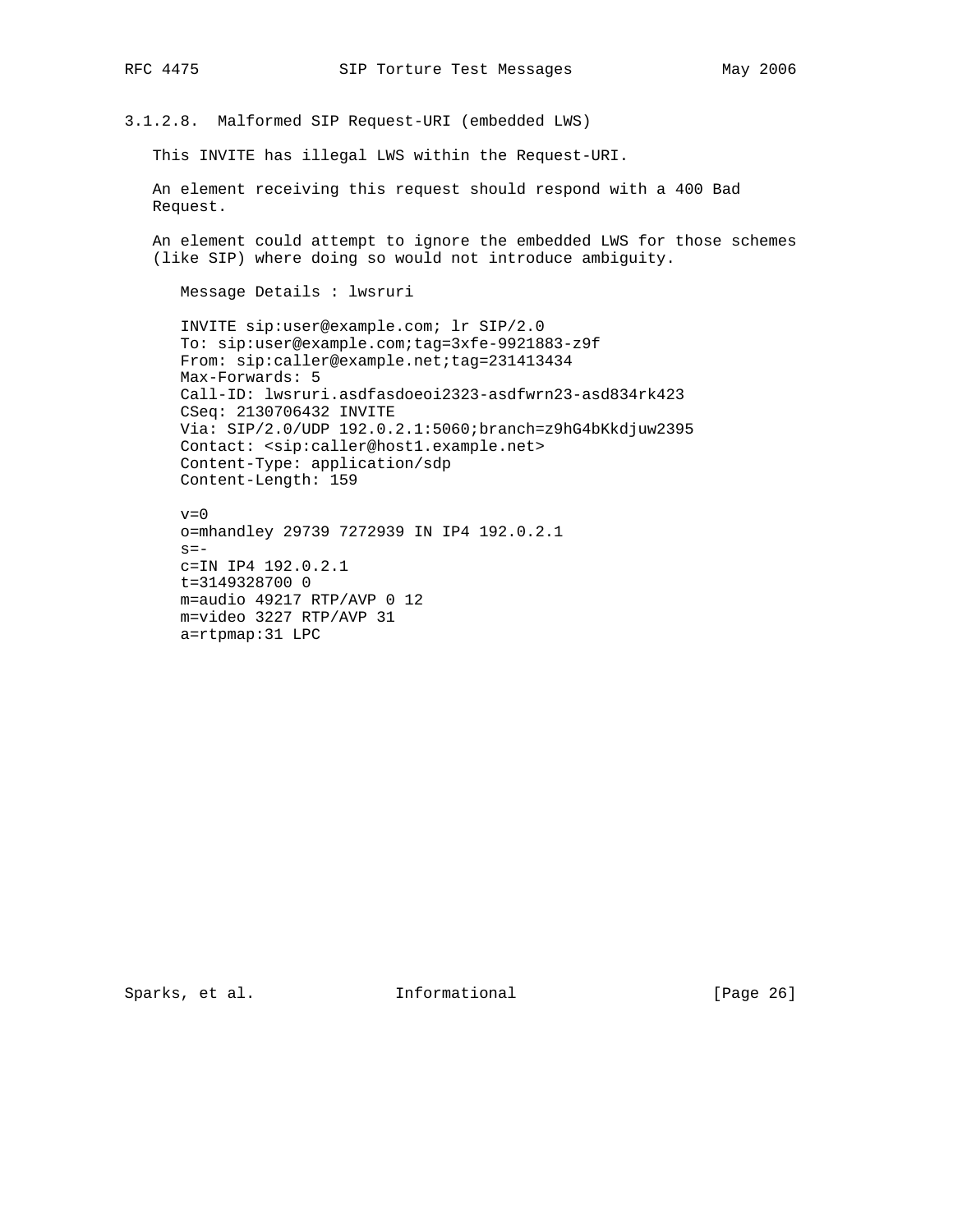3.1.2.9. Multiple SP Separating Request-Line Elements

 This INVITE has illegal multiple SP characters between elements of the start line.

 It is acceptable to reject this request as malformed. An element that is liberal in what it accepts may ignore these extra SP characters when processing the request. If the element forwards the request, it must not include these extra SP characters in the messages it sends.

Message Details : lwsstart

 INVITE sip:user@example.com SIP/2.0 Max-Forwards: 8 To: sip:user@example.com From: sip:caller@example.net;tag=8814 Call-ID: lwsstart.dfknq234oi243099adsdfnawe3@example.com CSeq: 1893884 INVITE Via: SIP/2.0/UDP host1.example.com;branch=z9hG4bKkdjuw3923 Contact: <sip:caller@host1.example.net> Content-Type: application/sdp Content-Length: 150

 $v=0$  o=mhandley 29739 7272939 IN IP4 192.0.2.1  $s=$  c=IN IP4 192.0.2.1  $t=0$  0 m=audio 49217 RTP/AVP 0 12 m=video 3227 RTP/AVP 31 a=rtpmap:31 LPC

Sparks, et al. 1nformational [Page 27]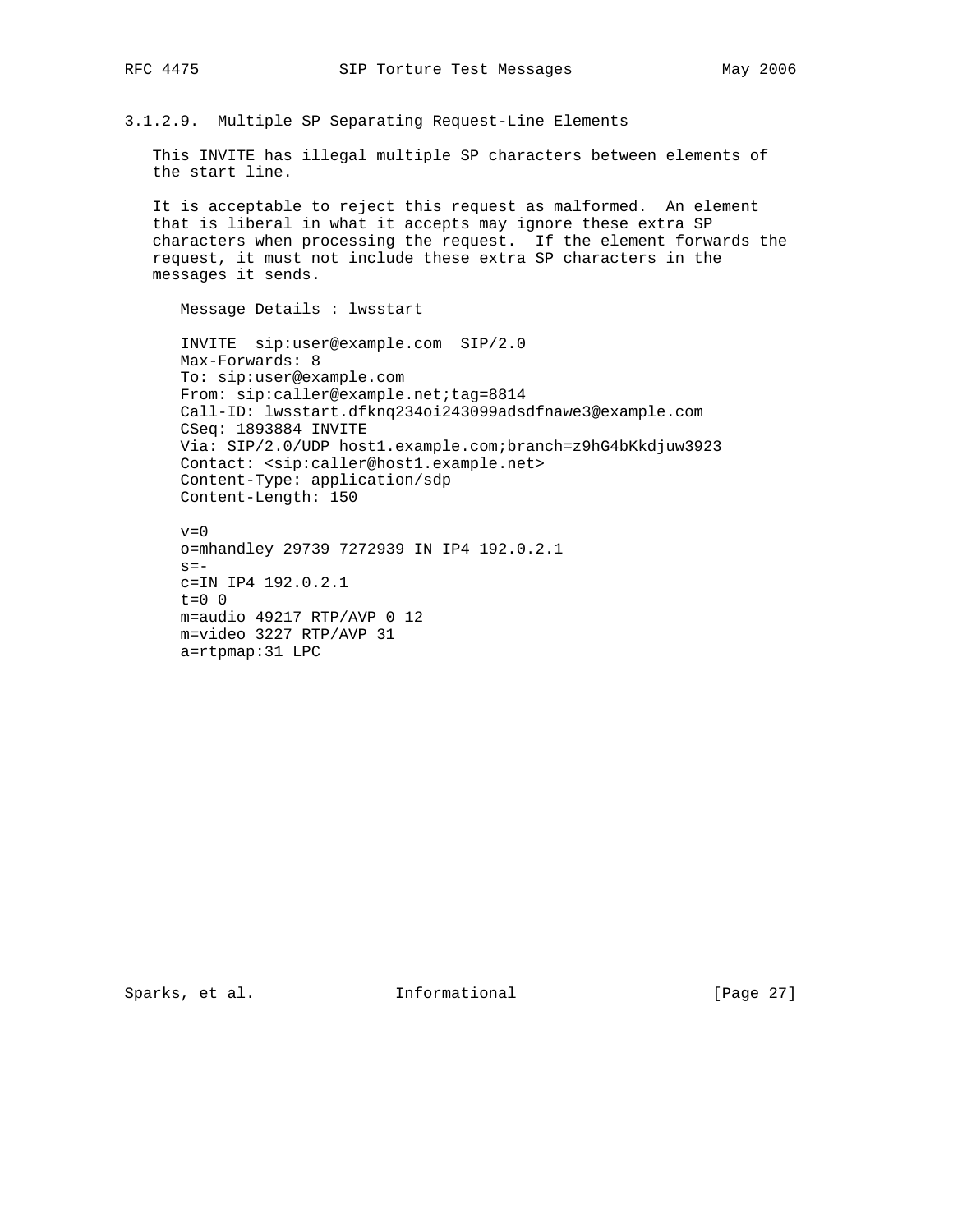3.1.2.10. SP Characters at End of Request-Line

 This OPTIONS request contains SP characters between the SIP-Version field and the CRLF terminating the Request-Line.

 It is acceptable to reject this request as malformed. An element that is liberal in what it accepts may ignore these extra SP characters when processing the request. If the element forwards the request, it must not include these extra SP characters in the messages it sends.

Message Details : trws

 OPTIONS sip:remote-target@example.com SIP/2.0<hex>2020</hex> Via: SIP/2.0/TCP host1.example.com;branch=z9hG4bK299342093 To: <sip:remote-target@example.com> From: <sip:local-resource@example.com>;tag=329429089 Call-ID: trws.oicu34958239neffasdhr2345r Accept: application/sdp CSeq: 238923 OPTIONS Max-Forwards: 70 Content-Length: 0

Sparks, et al. 1nformational [Page 28]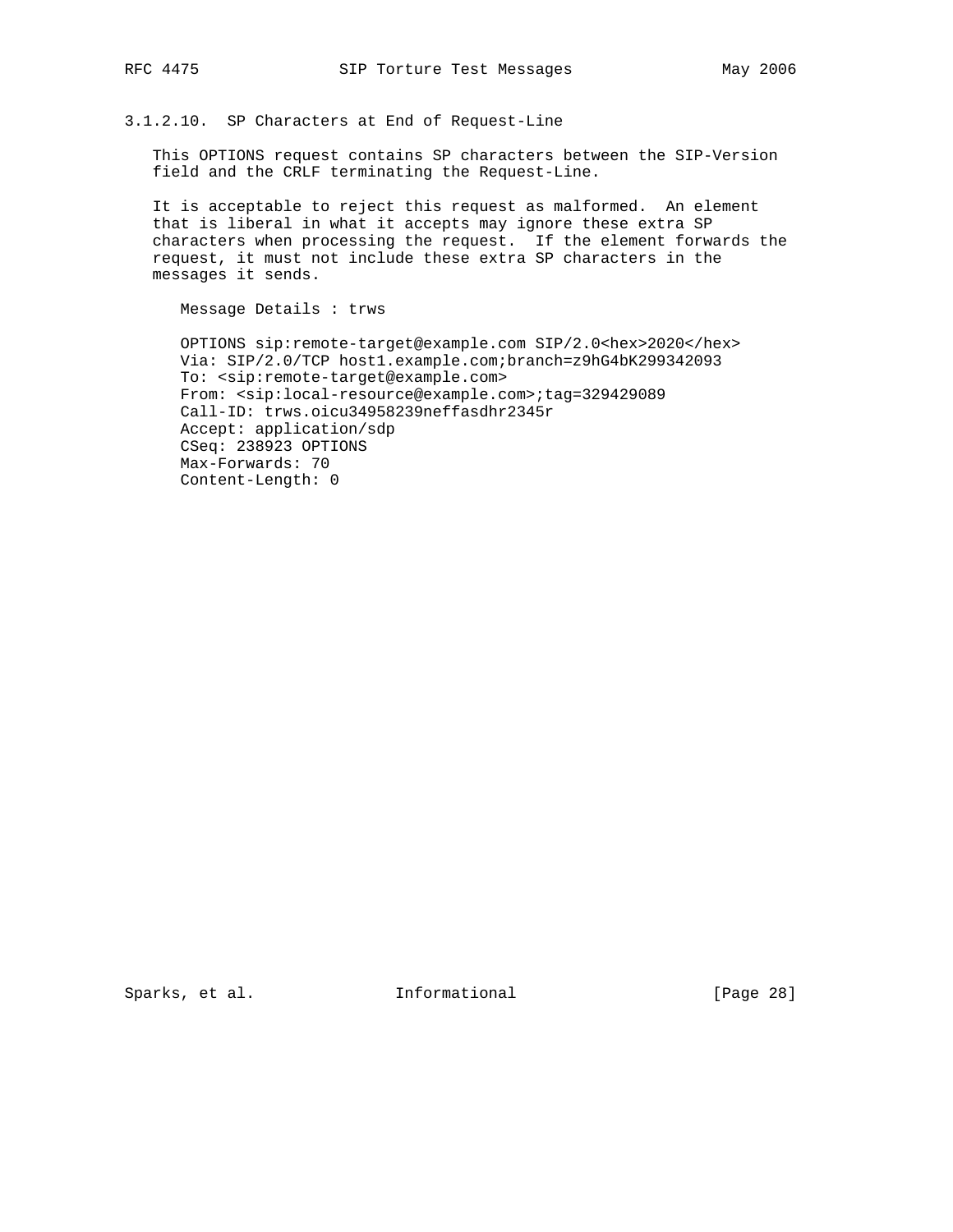3.1.2.11. Escaped Headers in SIP Request-URI

 This INVITE is malformed, as the SIP Request-URI contains escaped headers.

 It is acceptable for an element to reject this request with a 400 Bad Request. An element could choose to be liberal in what it accepts and ignore the escaped headers. If the element is a proxy, the escaped headers must not appear in the Request-URI of the forwarded request (and most certainly must not be translated into the actual header of the forwarded request).

Message Details : escruri

 INVITE sip:user@example.com?Route=%3Csip:example.com%3E SIP/2.0 To: sip:user@example.com From: sip:caller@example.net;tag=341518 Max-Forwards: 7 Contact: <sip:caller@host39923.example.net> Call-ID: escruri.23940-asdfhj-aje3br-234q098w-fawerh2q-h4n5 CSeq: 149209342 INVITE Via: SIP/2.0/UDP host-of-the-hour.example.com;branch=z9hG4bKkdjuw Content-Type: application/sdp Content-Length: 150

 $v=0$  o=mhandley 29739 7272939 IN IP4 192.0.2.1  $s =$  c=IN IP4 192.0.2.1  $t=0$  0 m=audio 49217 RTP/AVP 0 12 m=video 3227 RTP/AVP 31 a=rtpmap:31 LPC

Sparks, et al. 1nformational [Page 29]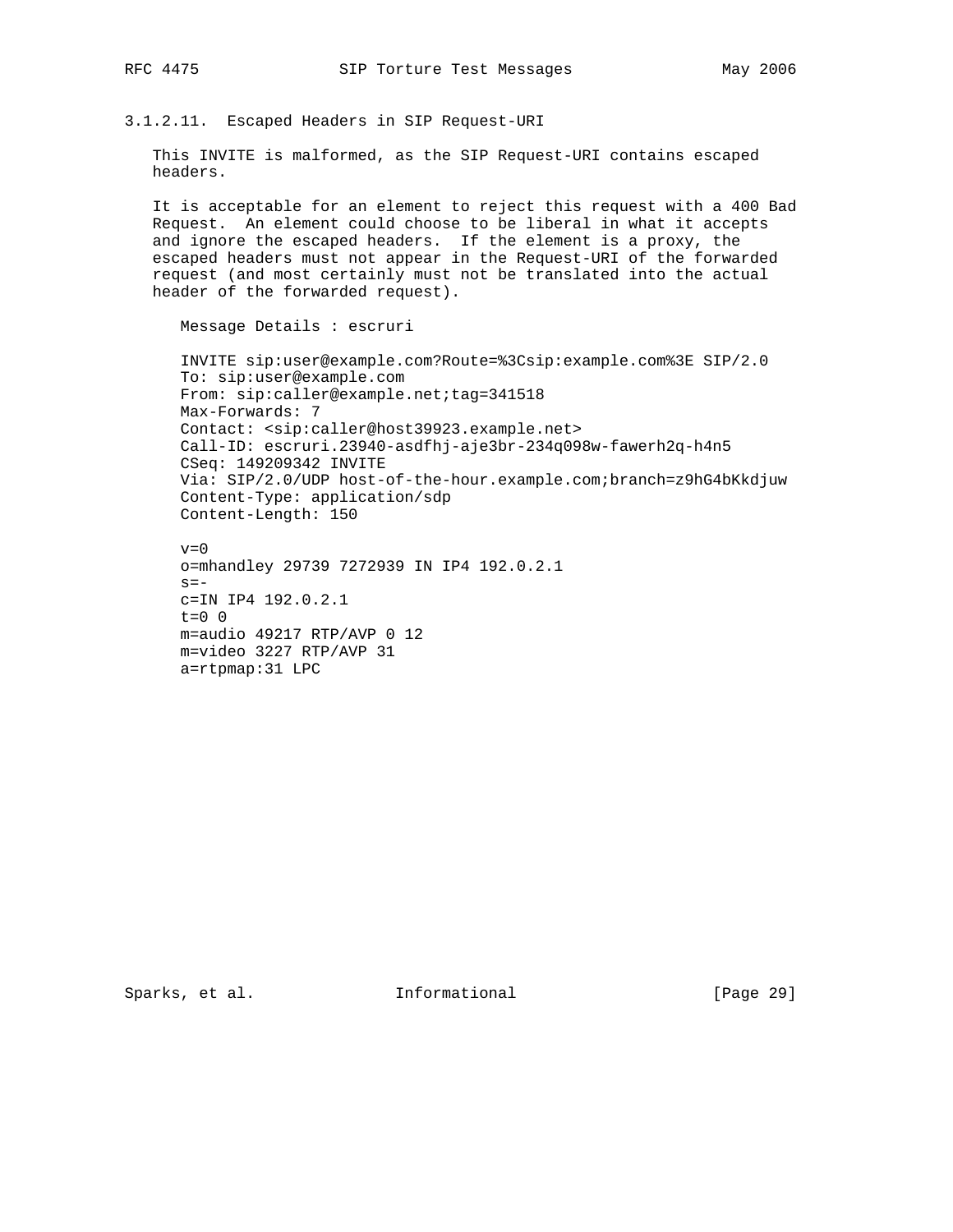3.1.2.12. Invalid Time Zone in Date Header Field

 This INVITE is invalid, as it contains a non-GMT time zone in the SIP Date header field.

 It is acceptable to reject this request as malformed (though an element shouldn't do that unless the contents of the Date header field were actually important to its processing). An element wishing to be liberal in what it accepts could ignore this value altogether if it wasn't going to use the Date header field anyway. Otherwise, it could attempt to interpret this date and adjust it to GMT.

 RFC 3261 explicitly defines the only acceptable time zone designation as "GMT". "UT", while synonymous with GMT per [RFC2822], is not valid. "UTC" and "UCT" are also invalid.

Message Details : baddate

 INVITE sip:user@example.com SIP/2.0 To: sip:user@example.com From: sip:caller@example.net;tag=2234923 Max-Forwards: 70 Call-ID: baddate.239423mnsadf3j23lj42--sedfnm234 CSeq: 1392934 INVITE Via: SIP/2.0/UDP host.example.com;branch=z9hG4bKkdjuw Date: Fri, 01 Jan 2010 16:00:00 EST Contact: <sip:caller@host5.example.net> Content-Type: application/sdp Content-Length: 150

 $v=0$  o=mhandley 29739 7272939 IN IP4 192.0.2.5  $s =$  c=IN IP4 192.0.2.5 t=0 0 m=audio 49217 RTP/AVP 0 12 m=video 3227 RTP/AVP 31 a=rtpmap:31 LPC

Sparks, et al. 1nformational [Page 30]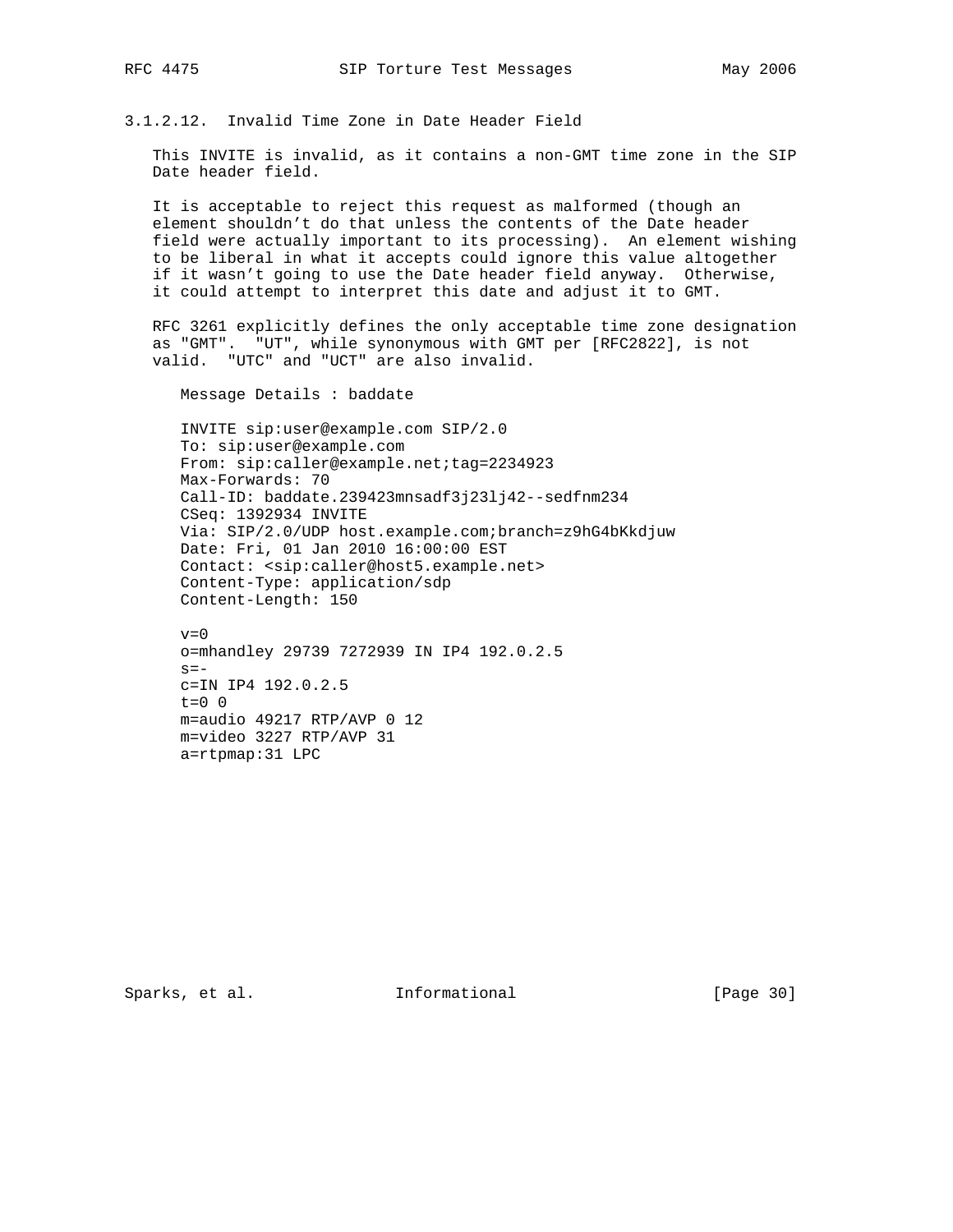3.1.2.13. Failure to Enclose name-addr URI in <>

 This REGISTER request is malformed. The SIP URI contained in the Contact Header field has an escaped header, so the field must be in name-addr form (which implies that the URI must be enclosed in <>).

 It is reasonable for an element receiving this request to respond with a 400 Bad Request. An element choosing to be liberal in what it accepts could infer the angle brackets since there is no ambiguity in this example. In general, that won't be possible.

Message Details : regbadct

 REGISTER sip:example.com SIP/2.0 To: sip:user@example.com From: sip:user@example.com;tag=998332 Max-Forwards: 70 Call-ID: regbadct.k345asrl3fdbv@10.0.0.1 CSeq: 1 REGISTER Via: SIP/2.0/UDP 135.180.130.133:5060;branch=z9hG4bKkdjuw Contact: sip:user@example.com?Route=%3Csip:sip.example.com%3E l: 0

3.1.2.14. Spaces within addr-spec

 This request is malformed, since the addr-spec in the To header field contains spaces. Parsers receiving this request must not break. It is reasonable to reject this request with a 400 Bad Request response. Elements attempting to be liberal may ignore the spaces.

Message Details : badaspec

 OPTIONS sip:user@example.org SIP/2.0 Via: SIP/2.0/UDP host4.example.com:5060;branch=z9hG4bKkdju43234 Max-Forwards: 70 From: "Bell, Alexander" <sip:a.g.bell@example.com>;tag=433423 To: "Watson, Thomas" < sip:t.watson@example.org > Call-ID: badaspec.sdf0234n2nds0a099u23h3hnnw009cdkne3 Accept: application/sdp CSeq: 3923239 OPTIONS l: 0

Sparks, et al. Informational [Page 31]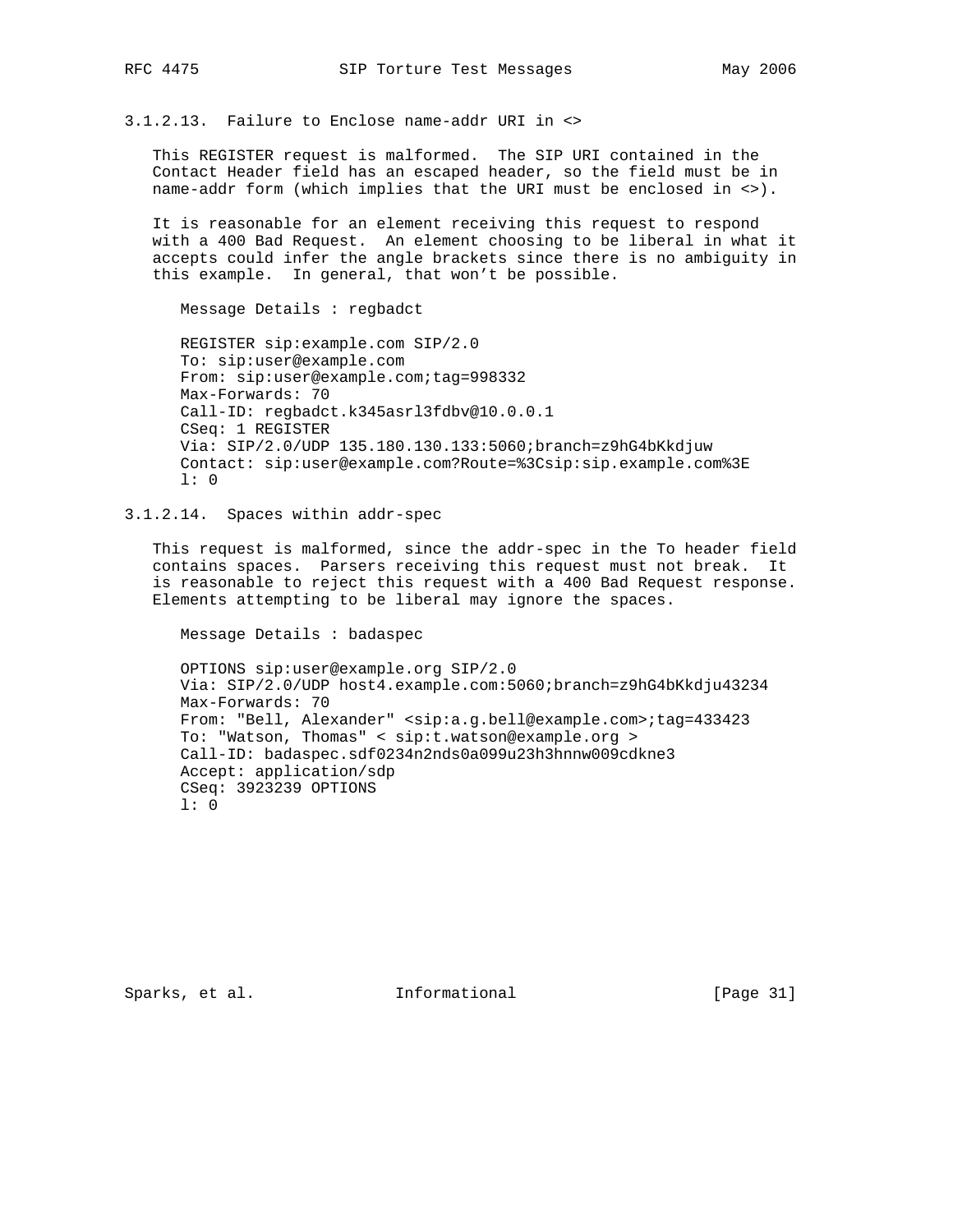3.1.2.15. Non-token Characters in Display Name

 This OPTIONS request is malformed, since the display names in the To and From header fields contain non-token characters but are unquoted.

 It is reasonable always to reject this kind of error with a 400 Bad Request response.

 An element may attempt to be liberal in what it receives and infer the missing quotes. If this element were a proxy, it must not propagate the error into the request it forwards. As a consequence, if the fields are covered by a signature, there's not much point in trying to be liberal - the message should simply be rejected.

Message Details : baddn

 OPTIONS sip:t.watson@example.org SIP/2.0 Via: SIP/2.0/UDP c.example.com:5060;branch=z9hG4bKkdjuw Max-Forwards: 70 From: Bell, Alexander <sip:a.g.bell@example.com>;tag=43 To: Watson, Thomas <sip:t.watson@example.org> Call-ID: baddn.31415@c.example.com Accept: application/sdp CSeq: 3923239 OPTIONS l: 0

3.1.2.16. Unknown Protocol Version

 To an element implementing [RFC3261], this request is malformed due to its high version number.

 The element should respond to the request with a 505 Version Not Supported error.

 Message Details : badvers OPTIONS sip:t.watson@example.org SIP/7.0 Via: SIP/7.0/UDP c.example.com;branch=z9hG4bKkdjuw Max-Forwards: 70 From: A. Bell <sip:a.g.bell@example.com>;tag=qweoiqpe To: T. Watson <sip:t.watson@example.org> Call-ID: badvers.31417@c.example.com CSeq: 1 OPTIONS l: 0

Sparks, et al. **Informational** [Page 32]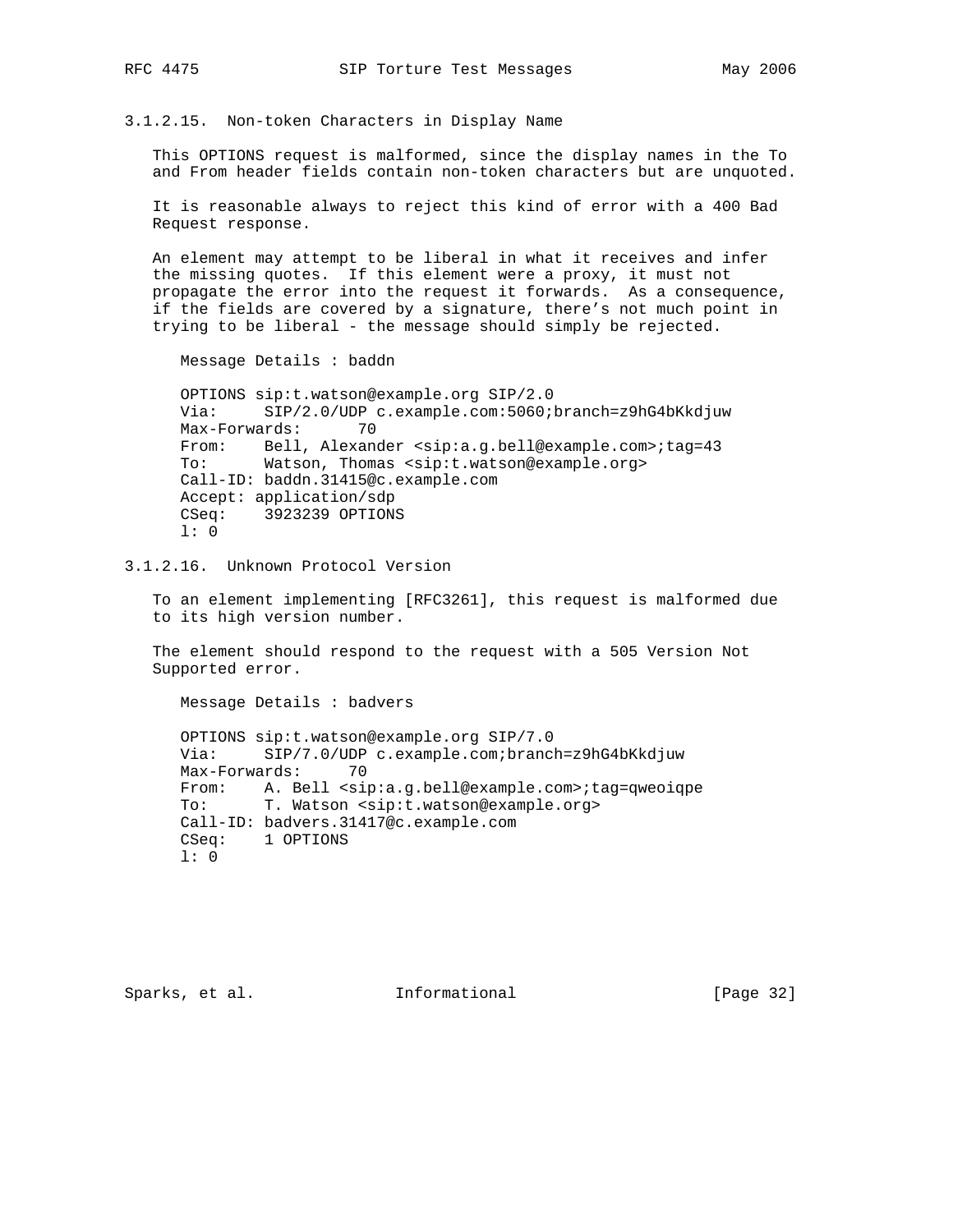3.1.2.17. Start Line and CSeq Method Mismatch

 This request has mismatching values for the method in the start line and the CSeq header field. Any element receiving this request will respond with a 400 Bad Request.

 Message Details : mismatch01 OPTIONS sip:user@example.com SIP/2.0 To: sip:j.user@example.com From: sip:caller@example.net;tag=34525 Max-Forwards: 6 Call-ID: mismatch01.dj0234sxdfl3 CSeq: 8 INVITE Via: SIP/2.0/UDP host.example.com;branch=z9hG4bKkdjuw l: 0

3.1.2.18. Unknown Method with CSeq Method Mismatch

 This message has an unknown method in the start line, and a CSeq method tag that does not match.

 Any element receiving this response should respond with a 501 Not Implemented. A 400 Bad Request is also acceptable, but choosing a 501 (particularly at proxies) has better future-proof characteristics.

Message Details : mismatch02

 NEWMETHOD sip:user@example.com SIP/2.0 To: sip:j.user@example.com From: sip:caller@example.net;tag=34525 Max-Forwards: 6 Call-ID: mismatch02.dj0234sxdfl3 CSeq: 8 INVITE Contact: <sip:caller@host.example.net> Via: SIP/2.0/UDP host.example.net;branch=z9hG4bKkdjuw Content-Type: application/sdp l: 138  $v=0$ 

 o=mhandley 29739 7272939 IN IP4 192.0.2.1 c=IN IP4 192.0.2.1 m=audio 49217 RTP/AVP 0 12 m=video 3227 RTP/AVP 31 a=rtpmap:31 LPC

Sparks, et al. **Informational** [Page 33]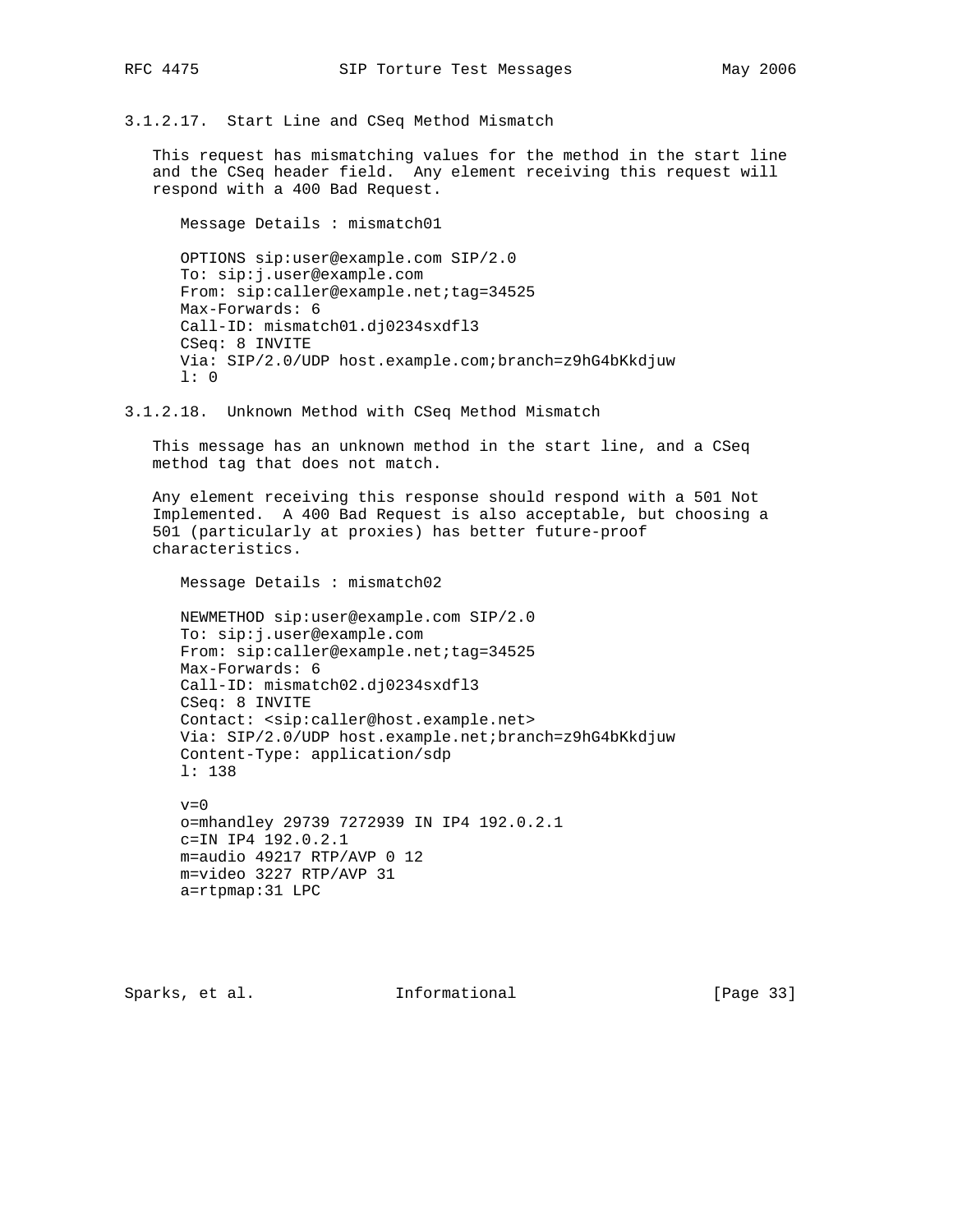## 3.1.2.19. Overlarge Response Code

 This response has a response code larger than 699. An element receiving this response should simply drop it.

Message Details : bigcode

 SIP/2.0 4294967301 better not break the receiver Via: SIP/2.0/UDP 192.0.2.105;branch=z9hG4bK2398ndaoe Call-ID: bigcode.asdof3uj203asdnf3429uasdhfas3ehjasdfas9i CSeq: 353494 INVITE From: <sip:user@example.com>;tag=39ansfi3 To: <sip:user@example.edu>;tag=902jndnke3 Content-Length: 0 Contact: <sip:user@host105.example.com>

3.2. Transaction Layer Semantics

 This section contains tests that exercise an implementation's parser and transaction-layer logic.

3.2.1. Missing Transaction Identifier

 This request indicates support for RFC 3261-style transaction identifiers by providing the z9hG4bK prefix to the branch parameter, but it provides no identifier. A parser must not break when receiving this message. An element receiving this request could reject the request with a 400 Response (preferably statelessly, as other requests from the source are likely also to have a malformed branch parameter), or it could fall back to the RFC 2543-style transaction identifier.

Message Details : badbranch

 OPTIONS sip:user@example.com SIP/2.0 To: sip:user@example.com From: sip:caller@example.org;tag=33242 Max-Forwards: 3 Via: SIP/2.0/UDP 192.0.2.1;branch=z9hG4bK Accept: application/sdp Call-ID: badbranch.sadonfo23i420jv0as0derf3j3n CSeq: 8 OPTIONS l: 0

Sparks, et al. **Informational** [Page 34]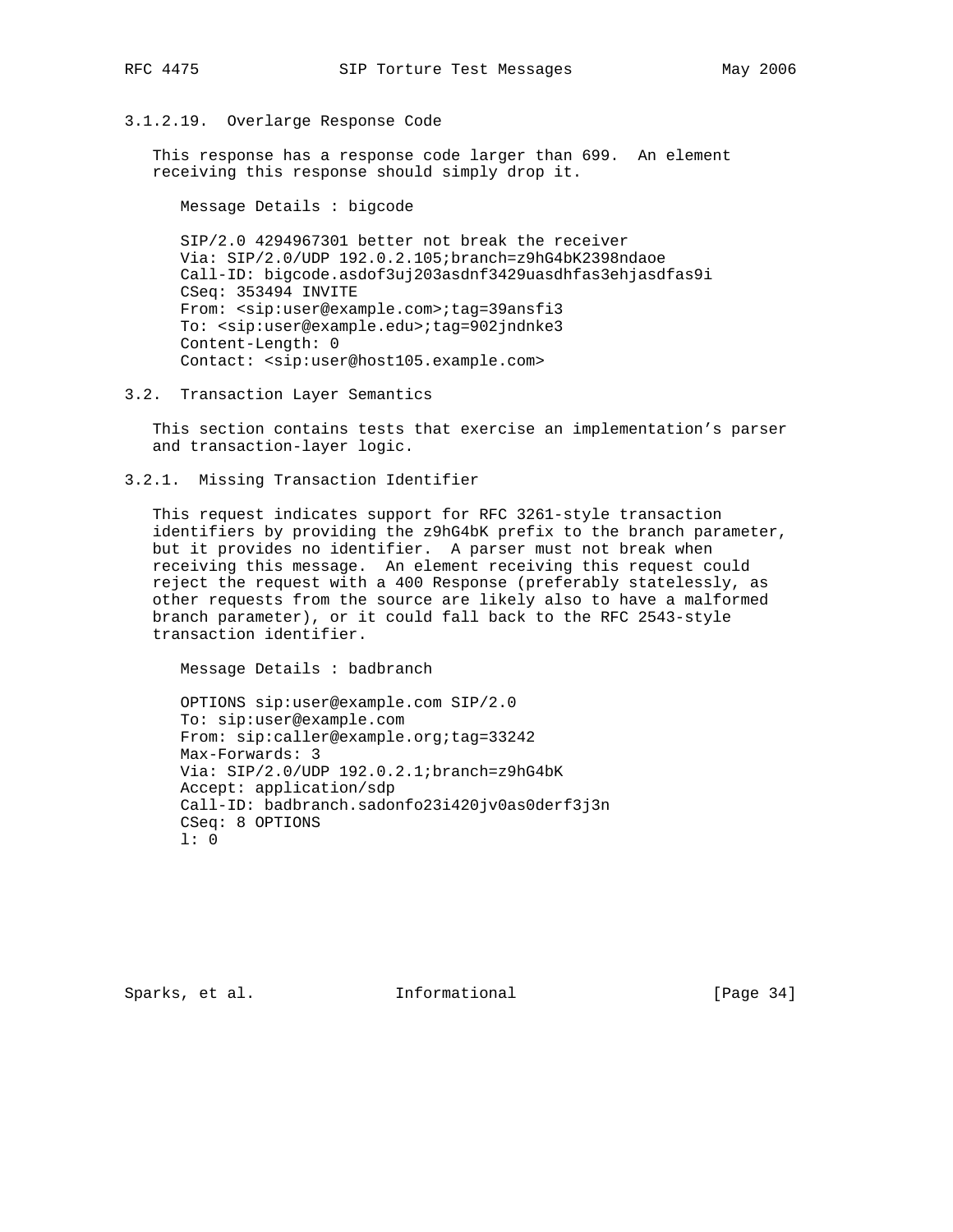3.3. Application-Layer Semantics

 This section contains tests that exercise an implementation's parser and application-layer logic.

3.3.1. Missing Required Header Fields

This request contains no Call-ID, From, or To header fields.

 An element receiving this message must not break because of the missing information. Ideally, it will respond with a 400 Bad Request error.

Message Details : insuf

 INVITE sip:user@example.com SIP/2.0 CSeq: 193942 INVITE Via: SIP/2.0/UDP 192.0.2.95;branch=z9hG4bKkdj.insuf Content-Type: application/sdp l: 152

 $v=0$  o=mhandley 29739 7272939 IN IP4 192.0.2.95  $s=$  c=IN IP4 192.0.2.95 t=0 0 m=audio 49217 RTP/AVP 0 12 m=video 3227 RTP/AVP 31 a=rtpmap:31 LPC

Sparks, et al. 1nformational [Page 35]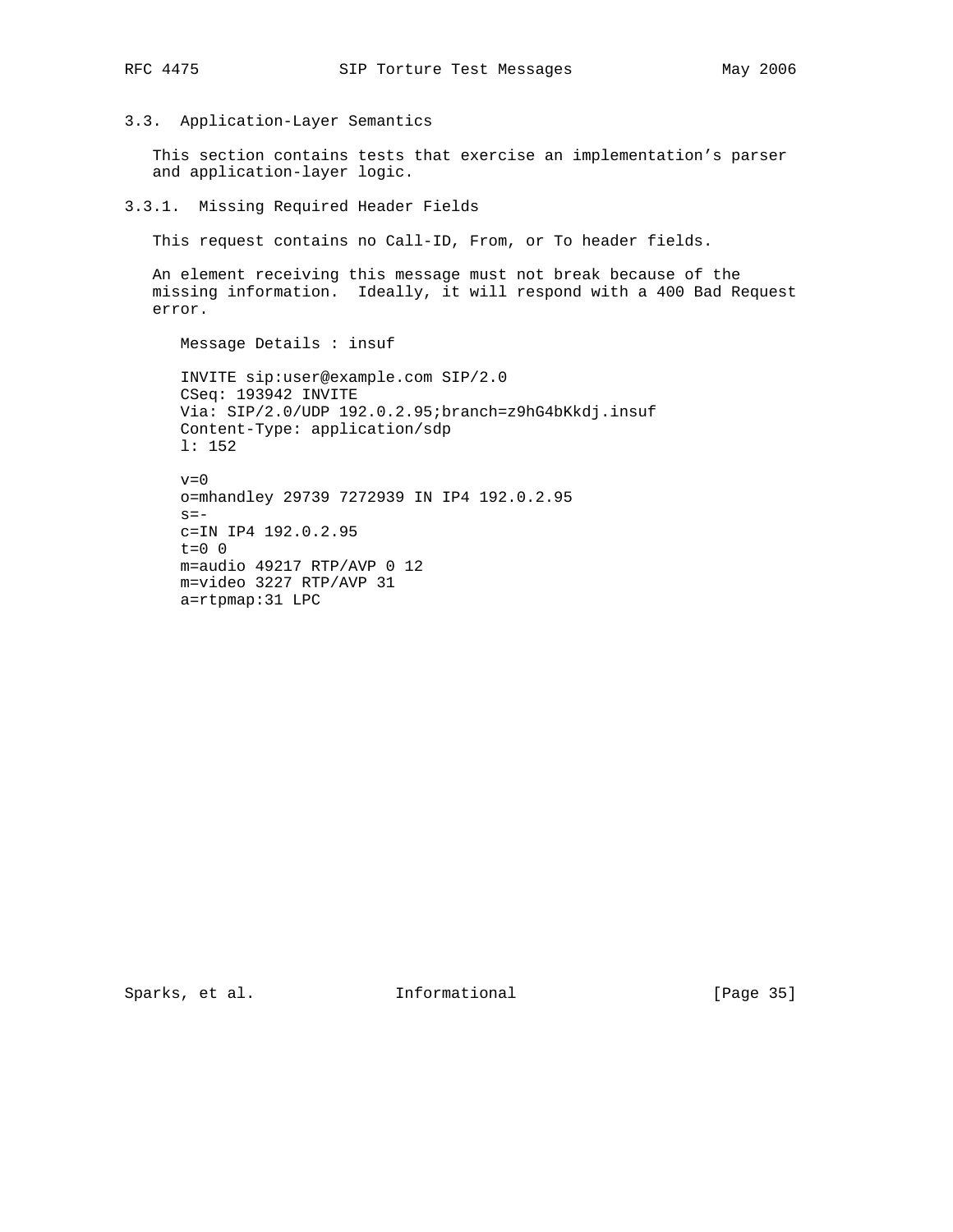## 3.3.2. Request-URI with Unknown Scheme

 This OPTIONS contains an unknown URI scheme in the Request-URI. A parser must accept this as a well-formed SIP request.

 An element receiving this request will reject it with a 416 Unsupported URI Scheme response.

 Some early implementations attempt to look at the contents of the To header field to determine how to route this kind of request. That is an error. Despite the fact that the To header field and the Request URI frequently look alike in simplistic first-hop messages, the To header field contains no routing information.

Message Details : unkscm

Message Details : novelsc

 OPTIONS nobodyKnowsThisScheme:totallyopaquecontent SIP/2.0 To: sip:user@example.com From: sip:caller@example.net;tag=384 Max-Forwards: 3 Call-ID: unkscm.nasdfasser0q239nwsdfasdkl34 CSeq: 3923423 OPTIONS Via: SIP/2.0/TCP host9.example.com;branch=z9hG4bKkdjuw39234 Content-Length: 0

### 3.3.3. Request-URI with Known but Atypical Scheme

 This OPTIONS contains an Request-URI with an IANA-registered scheme that does not commonly appear in Request-URIs of SIP requests. A parser must accept this as a well-formed SIP request.

 If an element will never accept this scheme as meaningful in a Request-URI, it is appropriate to treat it as unknown and return a 416 Unsupported URI Scheme response. If the element might accept some URIs with this scheme, then a 404 Not Found is appropriate for those URIs it doesn't accept.

 OPTIONS soap.beep://192.0.2.103:3002 SIP/2.0 To: sip:user@example.com From: sip:caller@example.net;tag=384 Max-Forwards: 3 Call-ID: novelsc.asdfasser0q239nwsdfasdkl34 CSeq: 3923423 OPTIONS Via: SIP/2.0/TCP host9.example.com;branch=z9hG4bKkdjuw39234 Content-Length: 0

Sparks, et al. **Informational** [Page 36]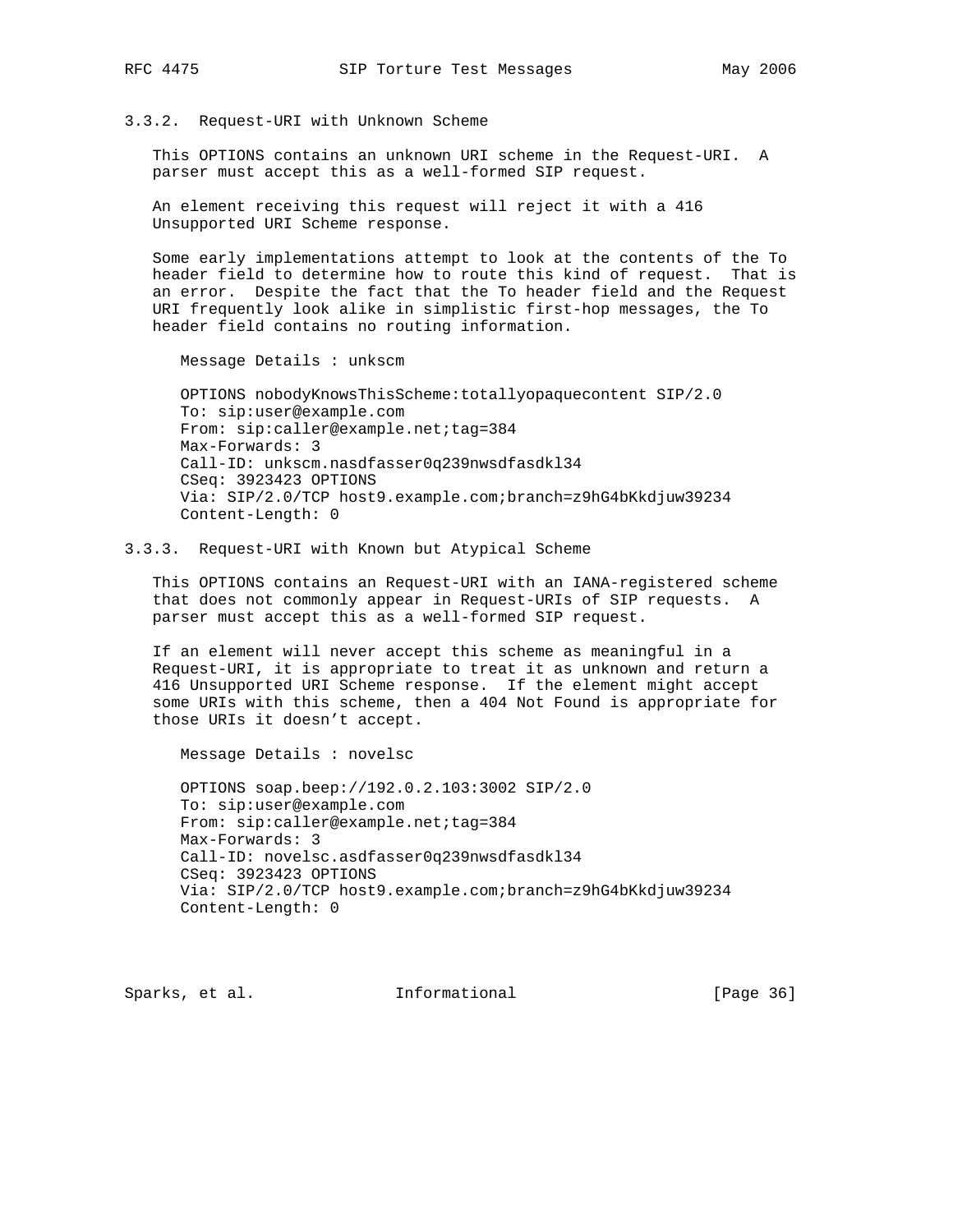3.3.4. Unknown URI Schemes in Header Fields

 This message contains registered schemes in the To, From, and Contact header fields of a request. The message is syntactically valid. Parsers must not fail when receiving this message.

 Proxies should treat this message as they would any other request for this URI. A registrar would reject this request with a 400 Bad Request response, since the To: header field is required to contain a SIP or SIPS URI as an AOR.

 REGISTER sip:example.com SIP/2.0 To: isbn:2983792873 From: <http://www.example.com>;tag=3234233 Call-ID: unksm2.daksdj@hyphenated-host.example.com CSeq: 234902 REGISTER Max-Forwards: 70 Via: SIP/2.0/UDP 192.0.2.21:5060;branch=z9hG4bKkdjuw Contact: <name:John\_Smith> l: 0

3.3.5. Proxy-Require and Require

Message Details : unksm2

 This request tests proper implementation of SIP's Proxy-Require and Require extension mechanisms.

 Any element receiving this request will respond with a 420 Bad Extension response, containing an Unsupported header field listing these features from either the Require or Proxy-Require header field, depending on the role in which the element is responding.

Message Details : bext01

 OPTIONS sip:user@example.com SIP/2.0 To: sip:j\_user@example.com From: sip:caller@example.net;tag=242etr Max-Forwards: 6 Call-ID: bext01.0ha0isndaksdj Require: nothingSupportsThis, nothingSupportsThisEither Proxy-Require: noProxiesSupportThis, norDoAnyProxiesSupportThis CSeq: 8 OPTIONS Via: SIP/2.0/TLS fold-and-staple.example.com;branch=z9hG4bKkdjuw Content-Length: 0

Sparks, et al. **Informational** [Page 37]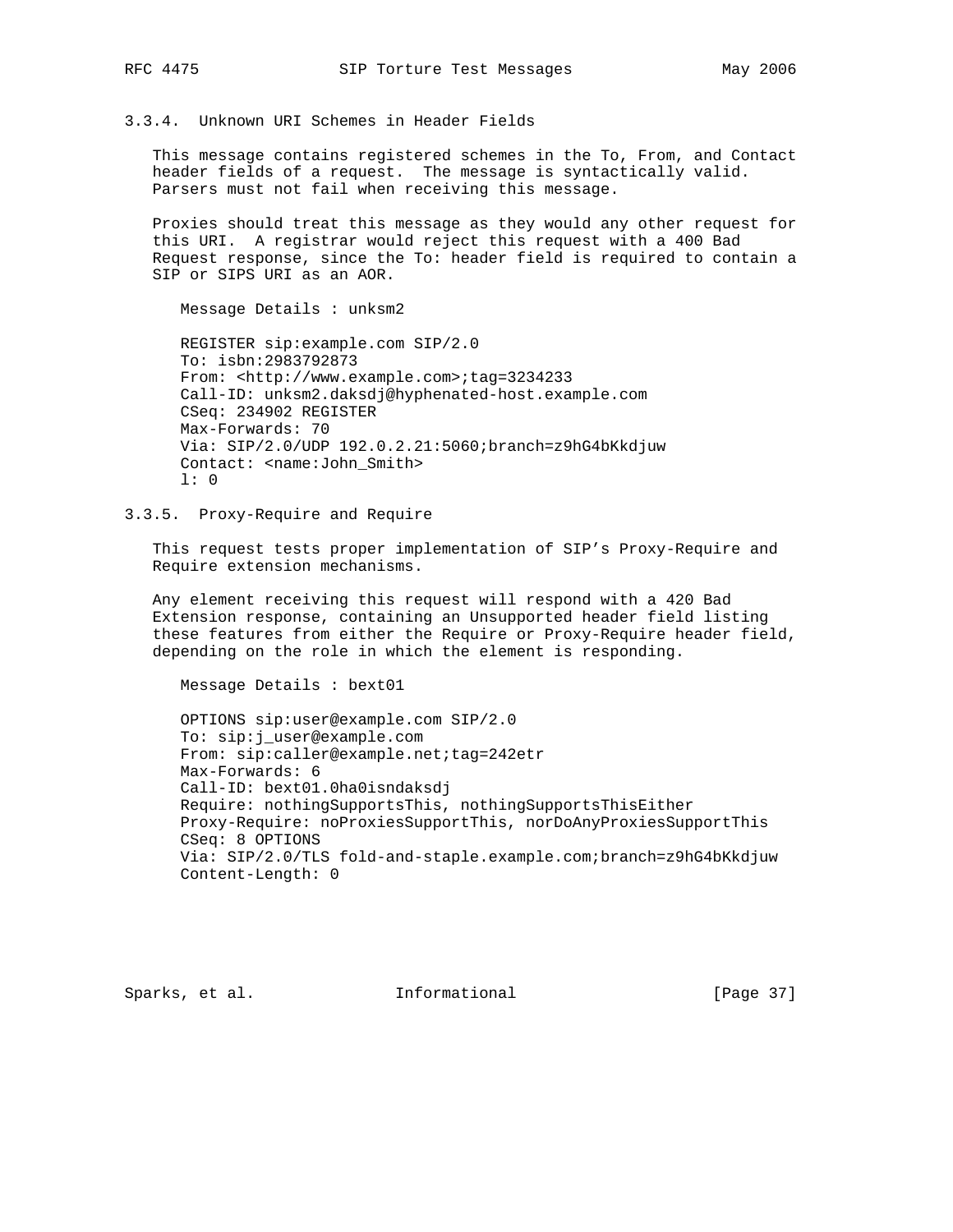# 3.3.6. Unknown Content-Type

 This INVITE request contains a body of unknown type. It is syntactically valid. A parser must not fail when receiving it.

 A proxy receiving this request would process it just as it would any other INVITE. An endpoint receiving this request would reject it with a 415 Unsupported Media Type error.

Message Details : invut

 INVITE sip:user@example.com SIP/2.0 Contact: <sip:caller@host5.example.net> To: sip:j.user@example.com From: sip:caller@example.net;tag=8392034 Max-Forwards: 70 Call-ID: invut.0ha0isndaksdjadsfij34n23d CSeq: 235448 INVITE Via: SIP/2.0/UDP somehost.example.com;branch=z9hG4bKkdjuw Content-Type: application/unknownformat Content-Length: 40

 <audio>  $<$ pcmu port="443"/> </audio>

3.3.7. Unknown Authorization Scheme

 This REGISTER request contains an Authorization header field with an unknown scheme. The request is well formed. A parser must not fail when receiving it.

 A proxy will treat this request as it would any other REGISTER. If it forwards the request, it will include this Authorization header field unmodified in the forwarded messages.

 A registrar that does not care about challenge-response authentication will simply ignore the Authorization header field, processing this registration as if the field were not present. A registrar that does care about challenge-response authentication will reject this request with a 401, issuing a new challenge with a scheme it understands.

 Endpoints choosing not to act as registrars will simply reject the request. A 405 Method Not Allowed is appropriate.

Sparks, et al. **Informational** [Page 38]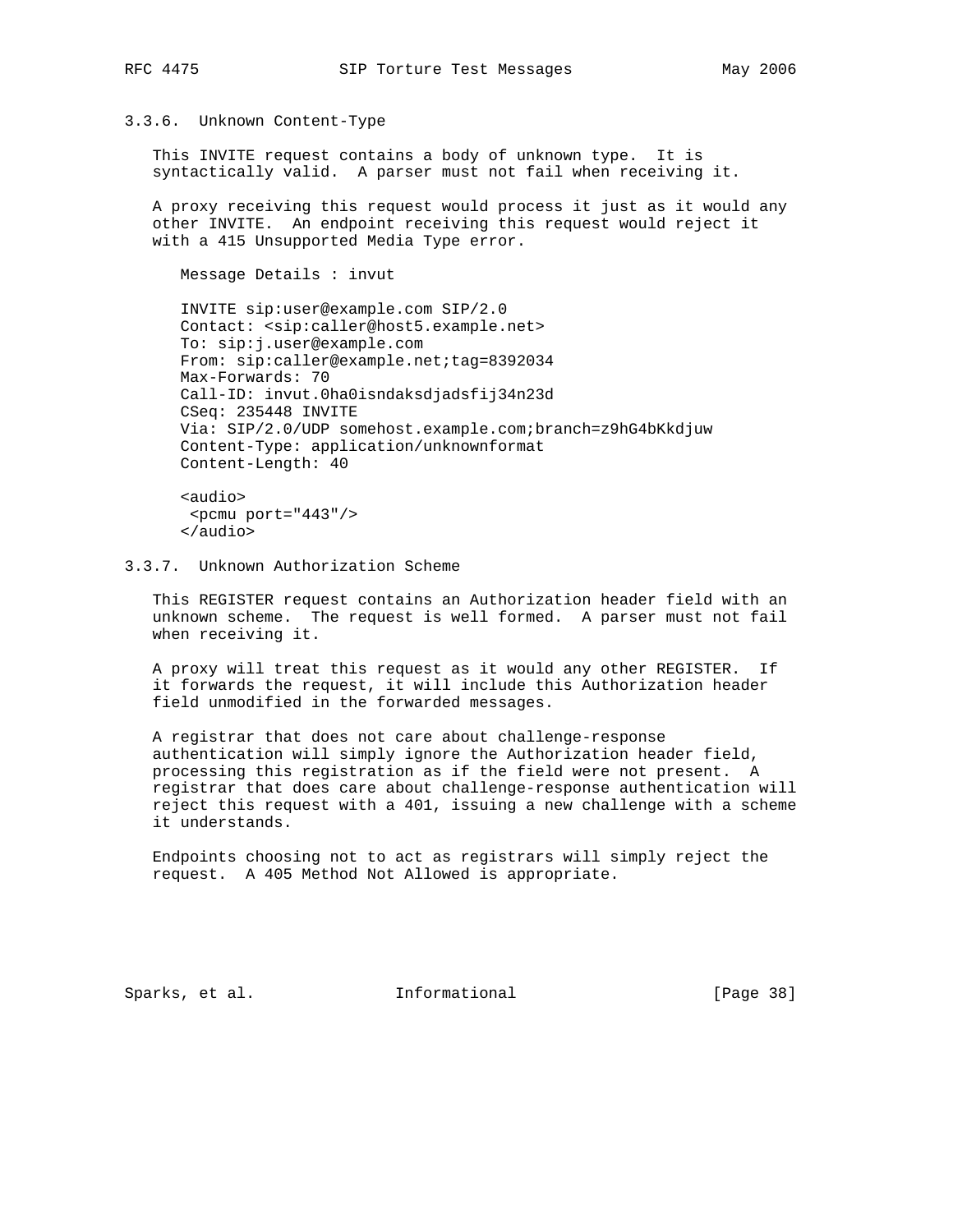Message Details : regaut01

 REGISTER sip:example.com SIP/2.0 To: sip:j.user@example.com From: sip:j.user@example.com;tag=87321hj23128 Max-Forwards: 8 Call-ID: regaut01.0ha0isndaksdj CSeq: 9338 REGISTER Via: SIP/2.0/TCP 192.0.2.253;branch=z9hG4bKkdjuw Authorization: NoOneKnowsThisScheme opaque-data=here Content-Length:0

3.3.8. Multiple Values in Single Value Required Fields

 The message contains a request with multiple Call-ID, To, From, Max- Forwards, and CSeq values. An element receiving this request must not break.

 An element receiving this request would respond with a 400 Bad Request error.

Message Details : multi01

 INVITE sip:user@company.com SIP/2.0 Contact: <sip:caller@host25.example.net> Via: SIP/2.0/UDP 192.0.2.25;branch=z9hG4bKkdjuw Max-Forwards: 70 CSeq: 5 INVITE Call-ID: multi01.98asdh@192.0.2.1 CSeq: 59 INVITE Call-ID: multi01.98asdh@192.0.2.2 From: sip:caller@example.com;tag=3413415 To: sip:user@example.com To: sip:other@example.net From: sip:caller@example.net;tag=2923420123 Content-Type: application/sdp l: 154 Contact: <sip:caller@host36.example.net> Max-Forwards: 5  $v=0$ 

 o=mhandley 29739 7272939 IN IP4 192.0.2.25  $s =$  c=IN IP4 192.0.2.25  $t=0$  0 m=audio 49217 RTP/AVP 0 12 m=video 3227 RTP/AVP 31 a=rtpmap:31 LPC

Sparks, et al. **Informational** [Page 39]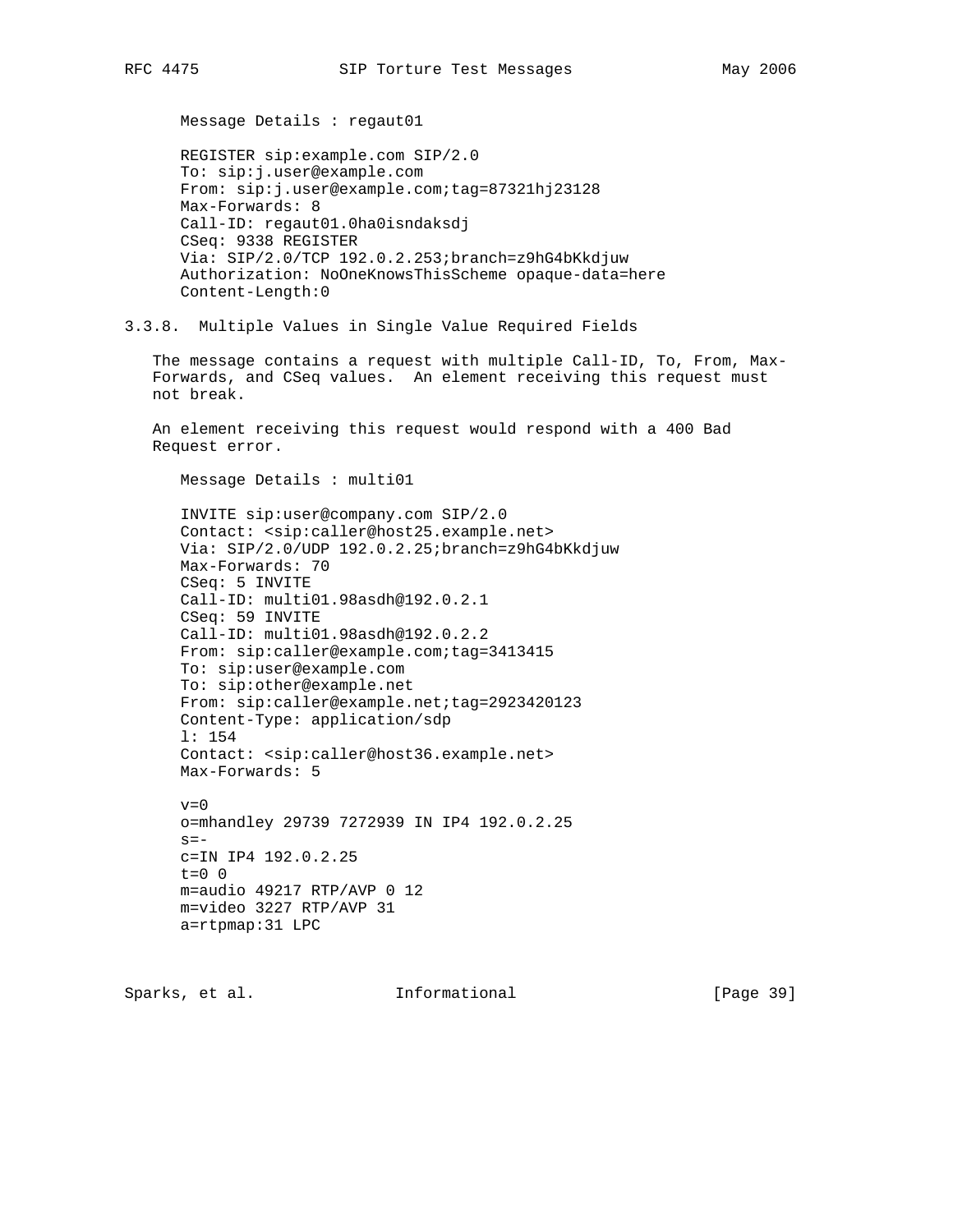# 3.3.9. Multiple Content-Length Values

 Multiple conflicting Content-Length header field values appear in this request.

 From a framing perspective, this situation is equivalent to an invalid Content-Length value (or no value at all).

 An element receiving this message should respond with an error. This request appeared over UDP, so the remainder of the datagram can simply be discarded. If a request like this arrives over TCP, the framing error is not recoverable, and the connection should be closed.

Message Details : mcl01

 OPTIONS sip:user@example.com SIP/2.0 Via: SIP/2.0/UDP host5.example.net;branch=z9hG4bK293423 To: sip:user@example.com From: sip:other@example.net;tag=3923942 Call-ID: mcl01.fhn2323orihawfdoa3o4r52o3irsdf CSeq: 15932 OPTIONS Content-Length: 13 Max-Forwards: 60 Content-Length: 5 Content-Type: text/plain

There's no way to know how many octets are supposed to be here.

3.3.10. 200 OK Response with Broadcast Via Header Field Value

 This message is a response with a 2nd Via header field value's sent by containing 255.255.255.255. The message is well formed; parsers must not fail when receiving it.

 Per [RFC3261], an endpoint receiving this message should simply discard it.

 If a proxy followed normal response processing rules blindly, it would forward this response to the broadcast address. To protect against this as an avenue of attack, proxies should drop such responses.

Sparks, et al. **Informational** [Page 40]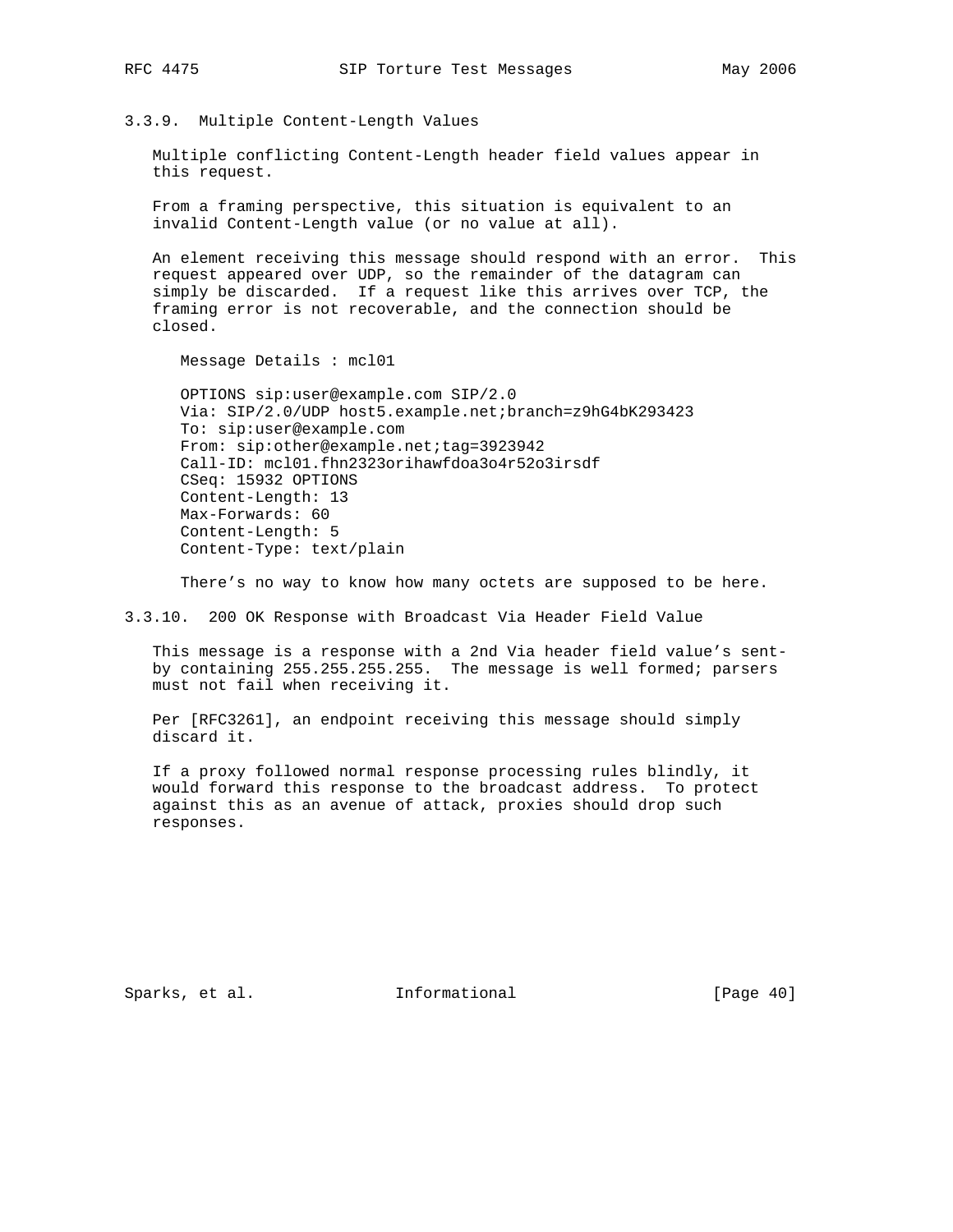Message Details : bcast

 SIP/2.0 200 OK Via: SIP/2.0/UDP 192.0.2.198;branch=z9hG4bK1324923 Via: SIP/2.0/UDP 255.255.255.255;branch=z9hG4bK1saber23 Call-ID: bcast.0384840201234ksdfak3j2erwedfsASdf CSeq: 35 INVITE From: sip:user@example.com;tag=11141343 To: sip:user@example.edu;tag=2229 Content-Length: 154 Content-Type: application/sdp Contact: <sip:user@host28.example.com>

 $v=0$  o=mhandley 29739 7272939 IN IP4 192.0.2.198  $s=$  c=IN IP4 192.0.2.198  $t=0$  0 m=audio 49217 RTP/AVP 0 12 m=video 3227 RTP/AVP 31 a=rtpmap:31 LPC

3.3.11. Max-Forwards of Zero

 This is a legal SIP request with the Max-Forwards header field value set to zero.

 A proxy should not forward the request and should respond 483 (Too Many Hops). An endpoint should process the request as if the Max- Forwards field value were still positive.

Message Details : zeromf

 OPTIONS sip:user@example.com SIP/2.0 To: sip:user@example.com From: sip:caller@example.net;tag=3ghsd41 Call-ID: zeromf.jfasdlfnm2o2l43r5u0asdfas CSeq: 39234321 OPTIONS Via: SIP/2.0/UDP host1.example.com;branch=z9hG4bKkdjuw2349i Max-Forwards: 0 Content-Length: 0

Sparks, et al. **Informational** [Page 41]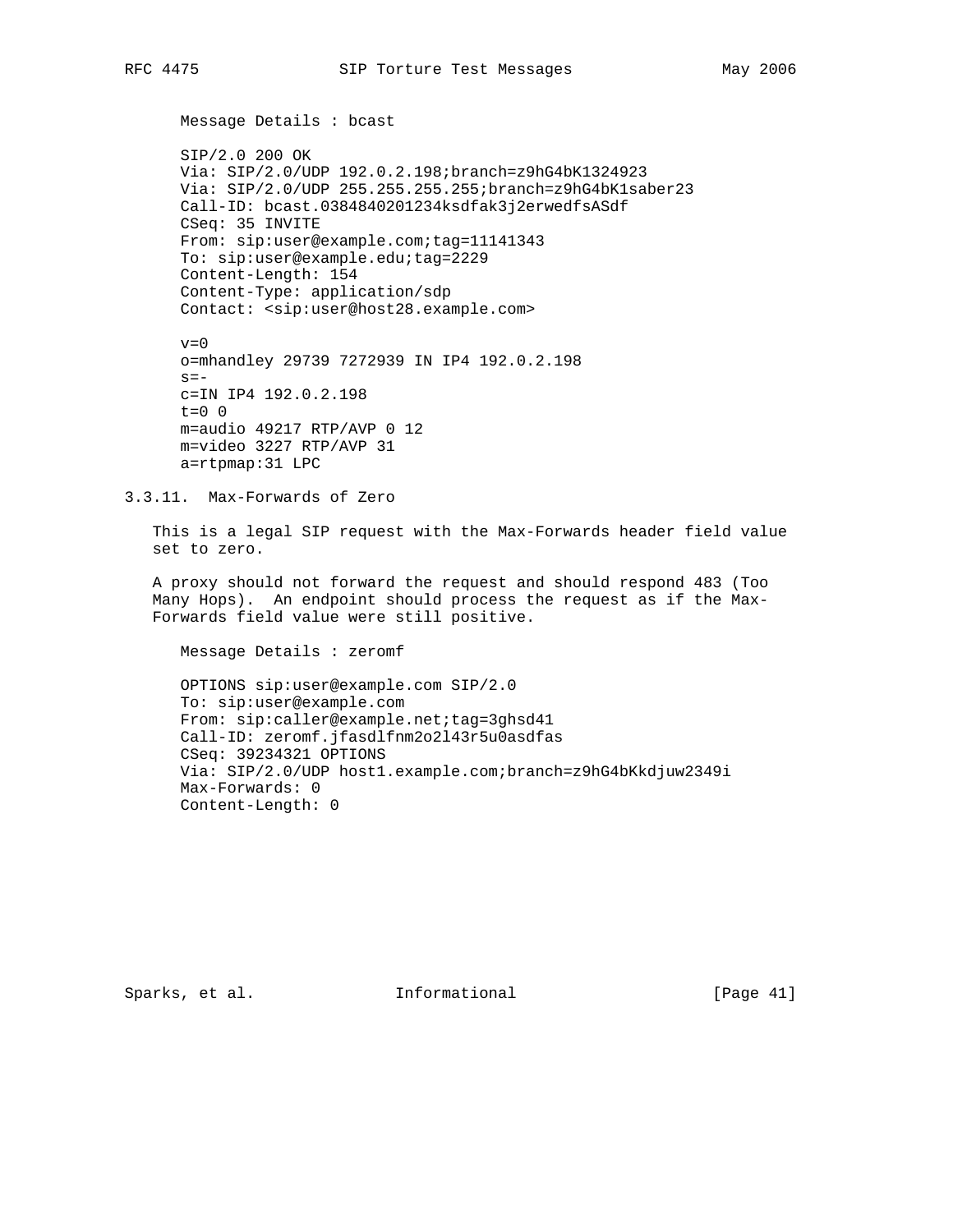3.3.12. REGISTER with a Contact Header Parameter

 This register request contains a contact where the 'unknownparam' parameter must be interpreted as a contact-param and not a url-param.

 This REGISTER should succeed. The response must not include "unknownparam" as a url-parameter for this binding. Likewise, "unknownparam" must not appear as a url-parameter in any binding during subsequent fetches.

 Behavior is the same, of course, for any known contact-param parameter names.

Message Details : cparam01

 REGISTER sip:example.com SIP/2.0 Via: SIP/2.0/UDP saturn.example.com:5060;branch=z9hG4bKkdjuw Max-Forwards: 70 From: sip:watson@example.com;tag=DkfVgjkrtMwaerKKpe To: sip:watson@example.com Call-ID: cparam01.70710@saturn.example.com CSeq: 2 REGISTER Contact: sip:+19725552222@gw1.example.net;unknownparam l: 0

3.3.13. REGISTER with a url-parameter

 This register request contains a contact where the URI has an unknown parameter.

 The register should succeed, and a subsequent retrieval of the registration must include "unknownparam" as a url-parameter.

Behavior is the same, of course, for any known url-parameter names.

Message Details : cparam02

 REGISTER sip:example.com SIP/2.0 Via: SIP/2.0/UDP saturn.example.com:5060;branch=z9hG4bKkdjuw Max-Forwards: 70 From: sip:watson@example.com;tag=838293 To: sip:watson@example.com Call-ID: cparam02.70710@saturn.example.com CSeq: 3 REGISTER Contact: <sip:+19725552222@gw1.example.net;unknownparam> l: 0

Sparks, et al. **Informational** [Page 42]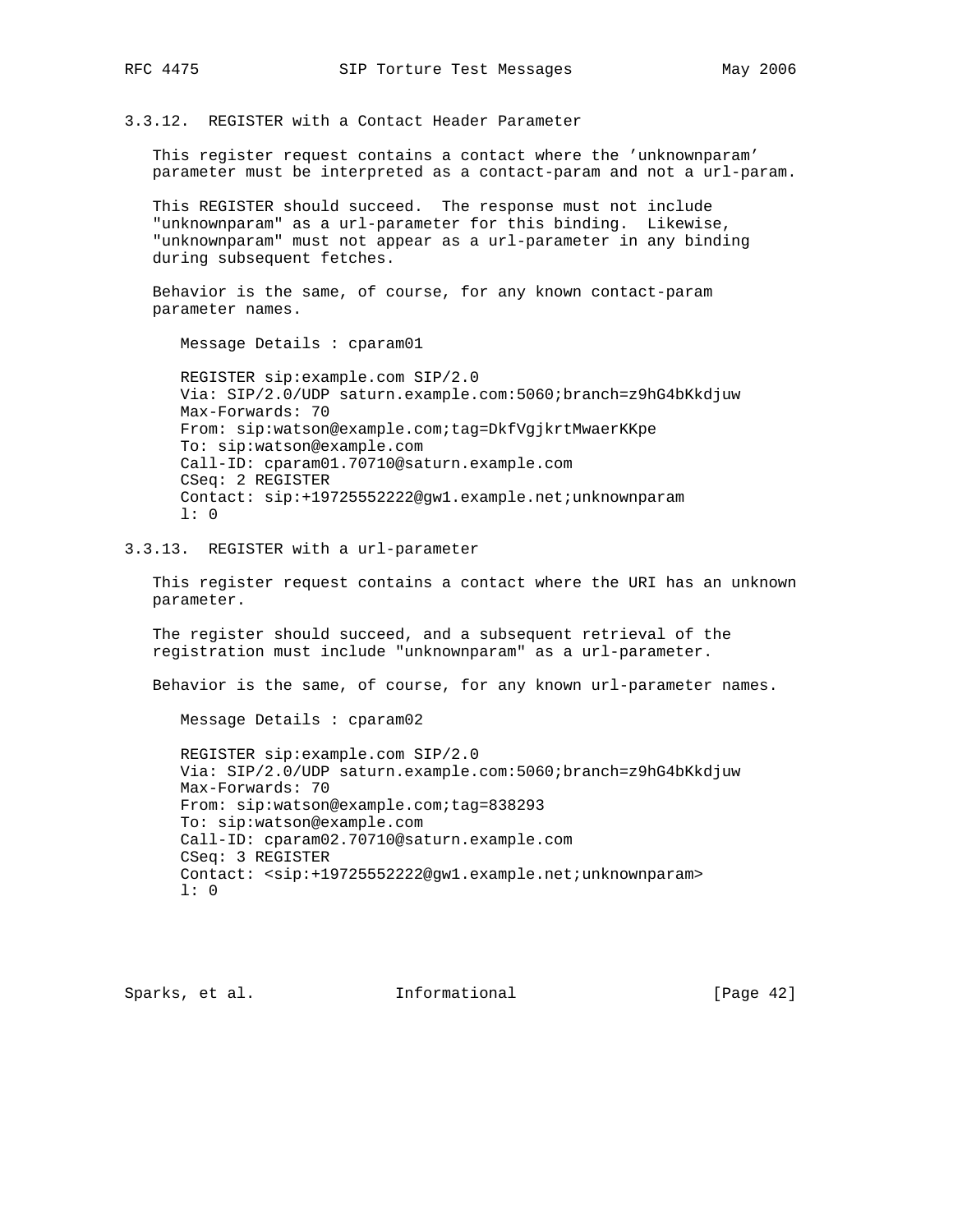# 3.3.14. REGISTER with a URL Escaped Header

 This register request contains a contact where the URI has an escaped header.

 The register should succeed, and a subsequent retrieval of the registration must include the escaped Route header in the contact URI for this binding.

Message Details : regescrt

 REGISTER sip:example.com SIP/2.0 To: sip:user@example.com From: sip:user@example.com;tag=8 Max-Forwards: 70 Call-ID: regescrt.k345asrl3fdbv@192.0.2.1 CSeq: 14398234 REGISTER Via: SIP/2.0/UDP host5.example.com;branch=z9hG4bKkdjuw M: <sip:user@example.com?Route=%3Csip:sip.example.com%3E>  $L:0$ 

Sparks, et al. 1nformational [Page 43]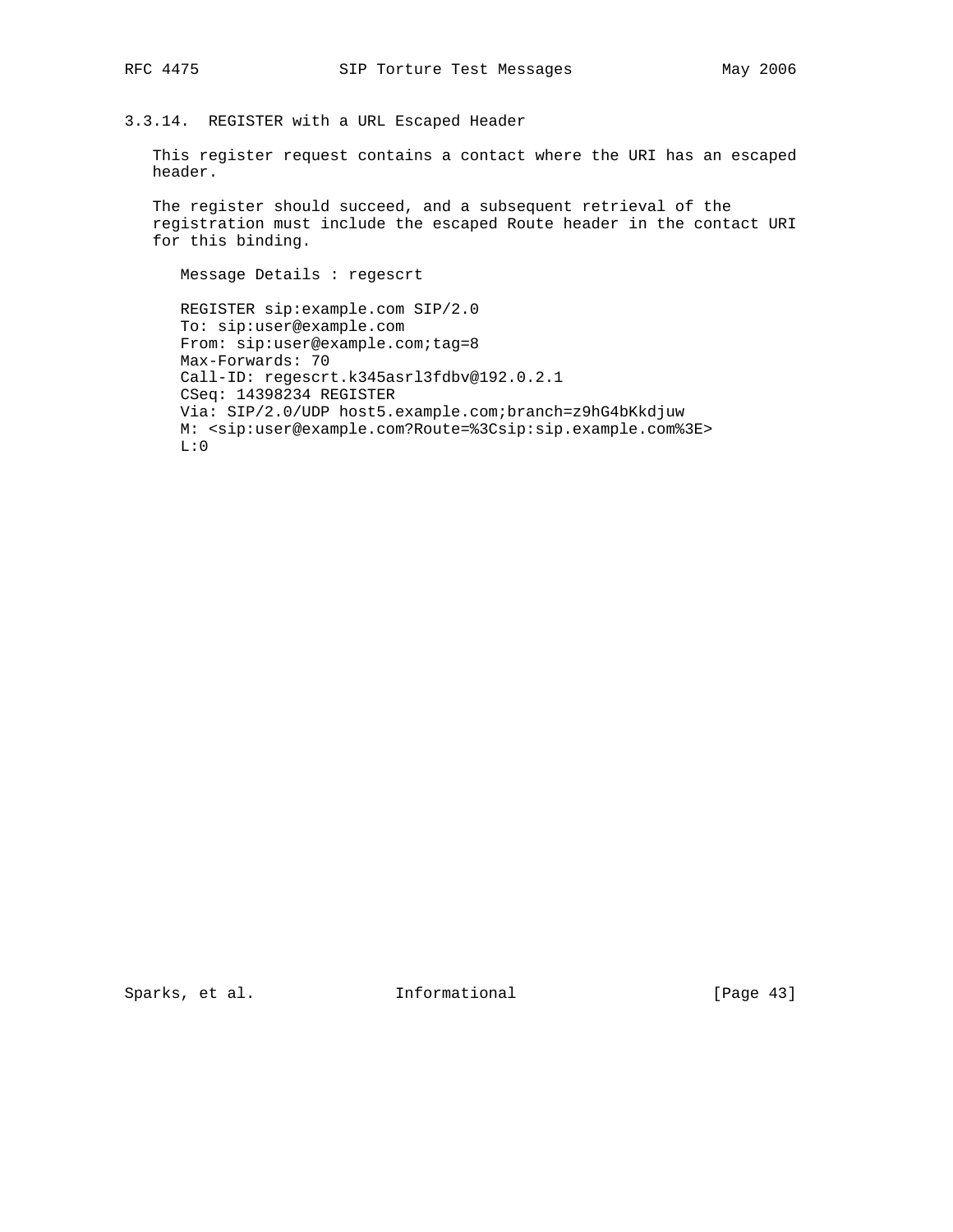## 3.3.15. Unacceptable Accept Offering

 This request indicates that the response must contain a body in an unknown type. In particular, since the Accept header field does not contain application/sdp, the response may not contain an SDP body. The recipient of this request could respond with a 406 Not Acceptable, with a Warning/399 indicating that a response cannot be formulated in the formats offered in the Accept header field. It is also appropriate to respond with a 400 Bad Request, since all SIP User-Agents (UAs) supporting INVITE are required to support application/sdp.

Message Details : sdp01

 INVITE sip:user@example.com SIP/2.0 To: sip:j\_user@example.com Contact: <sip:caller@host15.example.net> From: sip:caller@example.net;tag=234 Max-Forwards: 5 Call-ID: sdp01.ndaksdj9342dasdd Accept: text/nobodyKnowsThis CSeq: 8 INVITE Via: SIP/2.0/UDP 192.0.2.15;branch=z9hG4bKkdjuw Content-Length: 150 Content-Type: application/sdp

 $v=0$  o=mhandley 29739 7272939 IN IP4 192.0.2.5  $s =$  c=IN IP4 192.0.2.5  $t=0$  0 m=audio 49217 RTP/AVP 0 12 m=video 3227 RTP/AVP 31 a=rtpmap:31 LPC

3.4. Backward Compatibility

3.4.1. INVITE with RFC 2543 Syntax

 This is a legal message per RFC 2543 (and several bis versions) that should be accepted by RFC 3261 elements that want to maintain backwards compatibility.

o There is no branch parameter at all on the Via header field value.

o There is no From tag.

Sparks, et al. **Informational** [Page 44]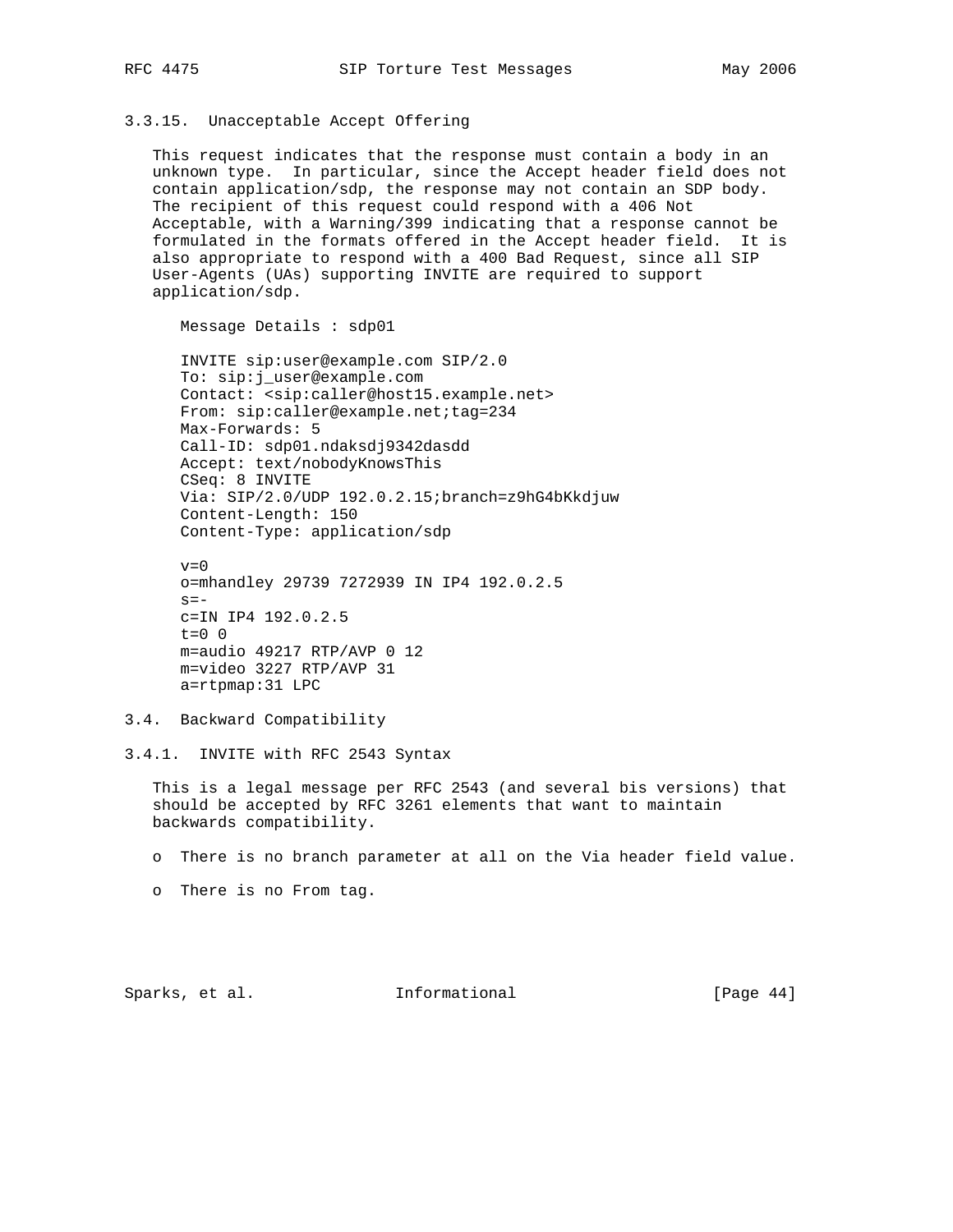- o There is no explicit Content-Length. (The body is assumed to be all octets in the datagram after the null-line.)
- o There is no Max-Forwards header field.

Message Details : inv2543

 INVITE sip:UserB@example.com SIP/2.0 Via: SIP/2.0/UDP iftgw.example.com From: <sip:+13035551111@ift.client.example.net;user=phone> Record-Route: <sip:UserB@example.com;maddr=ss1.example.com> To: sip:+16505552222@ss1.example.net;user=phone Call-ID: inv2543.1717@ift.client.example.com CSeq: 56 INVITE Content-Type: application/sdp

 $v=0$  o=mhandley 29739 7272939 IN IP4 192.0.2.5  $s =$  c=IN IP4 192.0.2.5  $t=0$  0 m=audio 49217 RTP/AVP 0

4. Security Considerations

 This document presents NON-NORMATIVE examples of SIP session establishment. The security considerations in [RFC3261] apply.

 Parsers must carefully consider edge conditions and malicious input as part of their design. Attacks on many Internet systems use crafted input to cause implementations to behave in undesirable ways. Many of the messages in this document are designed to stress a parser implementation at points traditionally used for such attacks. However, this document does not attempt to be comprehensive. It should be considered a seed to stimulate thinking and planning, not simply a set of tests to be passed.

Sparks, et al. **Informational** [Page 45]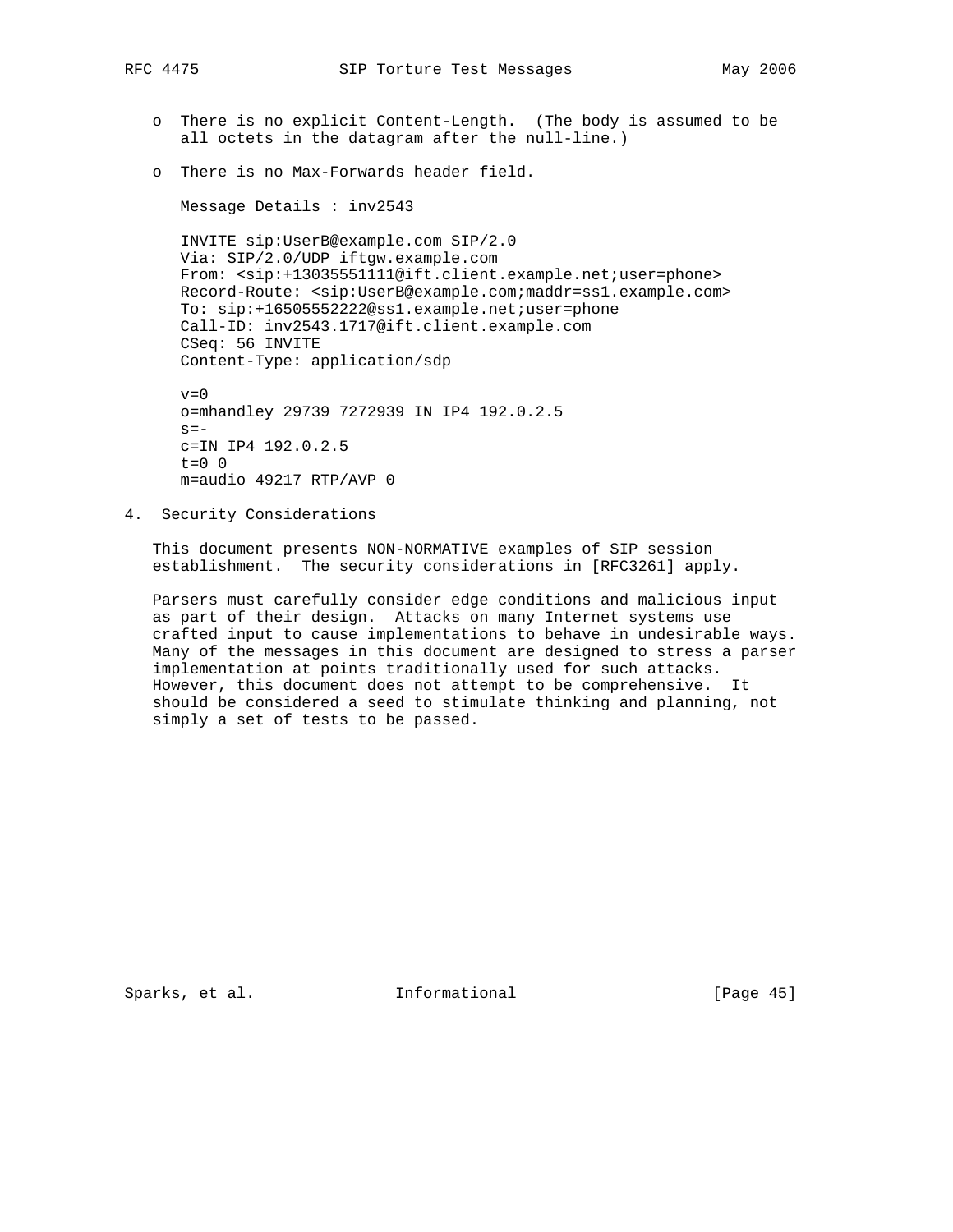## 5. Acknowledgements

 The final detailed review of this document was performed by Diego Besprosvan, Vijay Gurbani, Shashi Kumar, Derek MacDonald, Gautham Narasimhan, Nils Ohlmeier, Bob Penfield, Reinaldo Penno, Marc Petit-Huguenin, Richard Sugarman, and Venkatesh Venkataramanan.

 Earlier versions of this document were reviewed by Aseem Agarwal, Rafi Assadi, Gonzalo Camarillo, Ben Campbell, Cullen Jennings, Vijay Gurbani, Sunitha Kumar, Rohan Mahy, Jon Peterson, Marc Petit-Huguenin, Vidhi Rastogi, Adam Roach, Bodgey Yin Shaohua, and Tom Taylor.

 Thanks to Cullen Jennings and Eric Rescorla for their contribution to the multipart/mime sections of this document and their work constructing S/MIME examples in [SIP-SEC]. Thanks to Neil Deason for contributing several messages and to Kundan Singh for performing parser validation of messages in earlier versions.

 The following individuals provided significant comments during the early phases of the development of this document: Jean-Francois Mule, Hemant Agrawal, Henry Sinnreich, David Devanatham, Joe Pizzimenti, Matt Cannon, John Hearty, the whole MCI IPOP Design team, Scott Orton, Greg Osterhout, Pat Sollee, Doug Weisenberg, Danny Mistry, Steve McKinnon, and Denise Ingram, Denise Caballero, Tom Redman, Ilya Slain, Pat Sollee, John Truetken, and others from MCI, 3Com, Cisco, Lucent, and Nortel.

- 6. Informative References
	- [RFC2822] Resnick, P., "Internet Message Format", RFC 2822, April 2001.
	- [RFC3261] Rosenberg, J., Schulzrinne, H., Camarillo, G., Johnston, A., Peterson, J., Sparks, R., Handley, M., and E. Schooler, "SIP: Session Initiation Protocol", RFC 3261, June 2002.
	- [RFC3264] Rosenberg, J. and H. Schulzrinne, "An Offer/Answer Model with Session Description Protocol (SDP)", RFC 3264, June 2002.
	- [RFC3986] Berners-Lee, T., Fielding, R., and L. Masinter, "Uniform Resource Identifier (URI): Generic Syntax", STD 66, RFC 3986, January 2005.
	- [SIP-SEC] Jennings, C. and K. Ono, "Example call flows using SIP security mechanisms", Work in Progress, July 2005.

Sparks, et al. 1nformational 1998 [Page 46]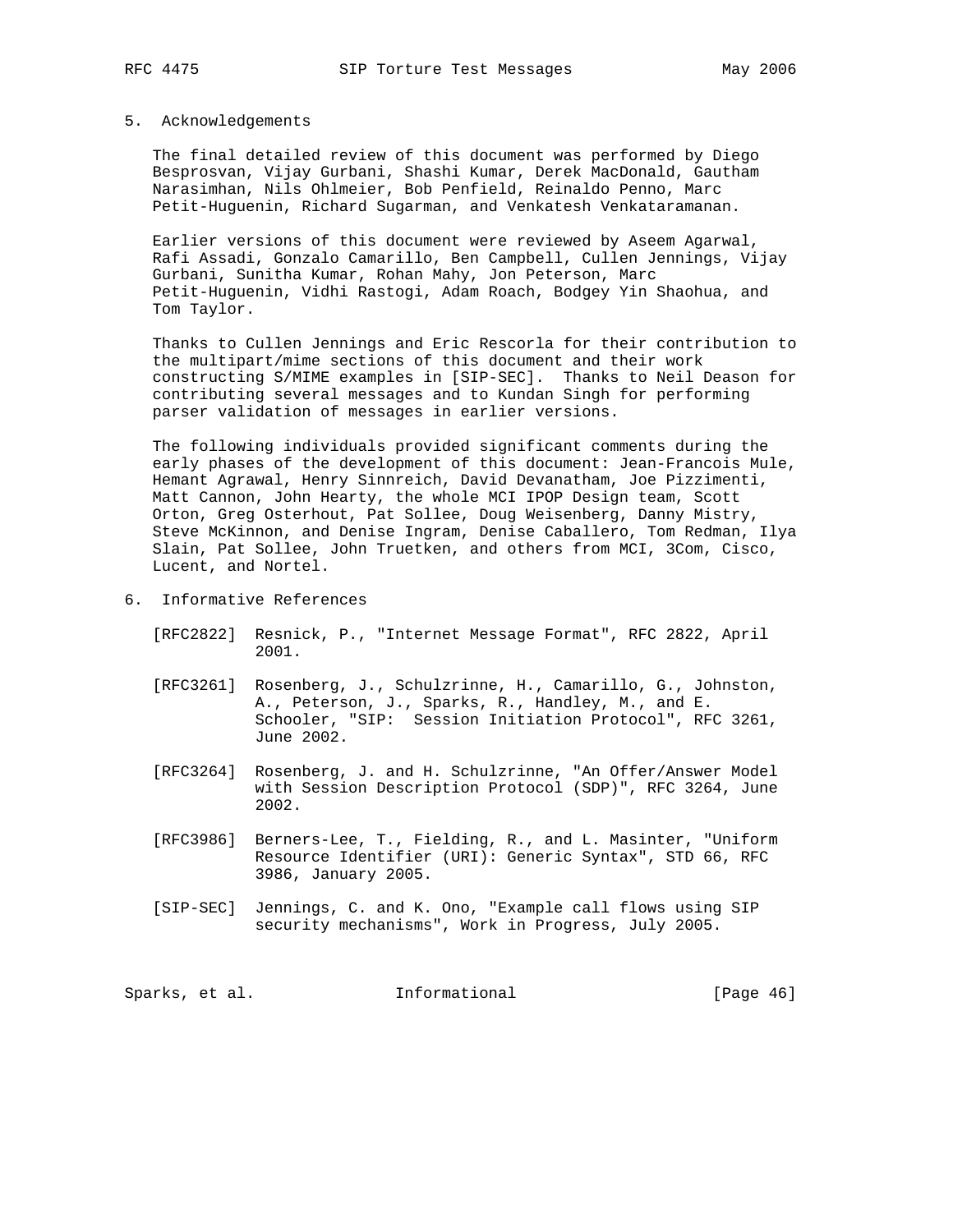Appendix A. Bit-Exact Archive of Each Test Message

 The following text block is an encoded, gzip-compressed TAR archive of files that represent each of the example messages discussed in Section 3.

 To recover the compressed archive file intact, the text of this document may be passed as input to the following Perl script (the output should be redirected to a file or piped to "tar -xzvf -").

```
 #!/usr/bin/perl
 use strict;
 my $bdata = "";
use MIME::Base64;
while(\langle \rangle) {
if (/-- BEGIN MESSAGE ARCHIVE --/ .. /-- END MESSAGE ARCHIVE --/) {
     if ( m/\uparrow\s*[\uparrow\s]+\s*$/) {
          $bdata = $bdata . $ }
   }
 }
 print decode_base64($bdata);
```
Figure 58

 Alternatively, the base-64 encoded block can be edited by hand to remove document structure lines and fed as input to any base-64 decoding utility.

Sparks, et al. 1nformational [Page 47]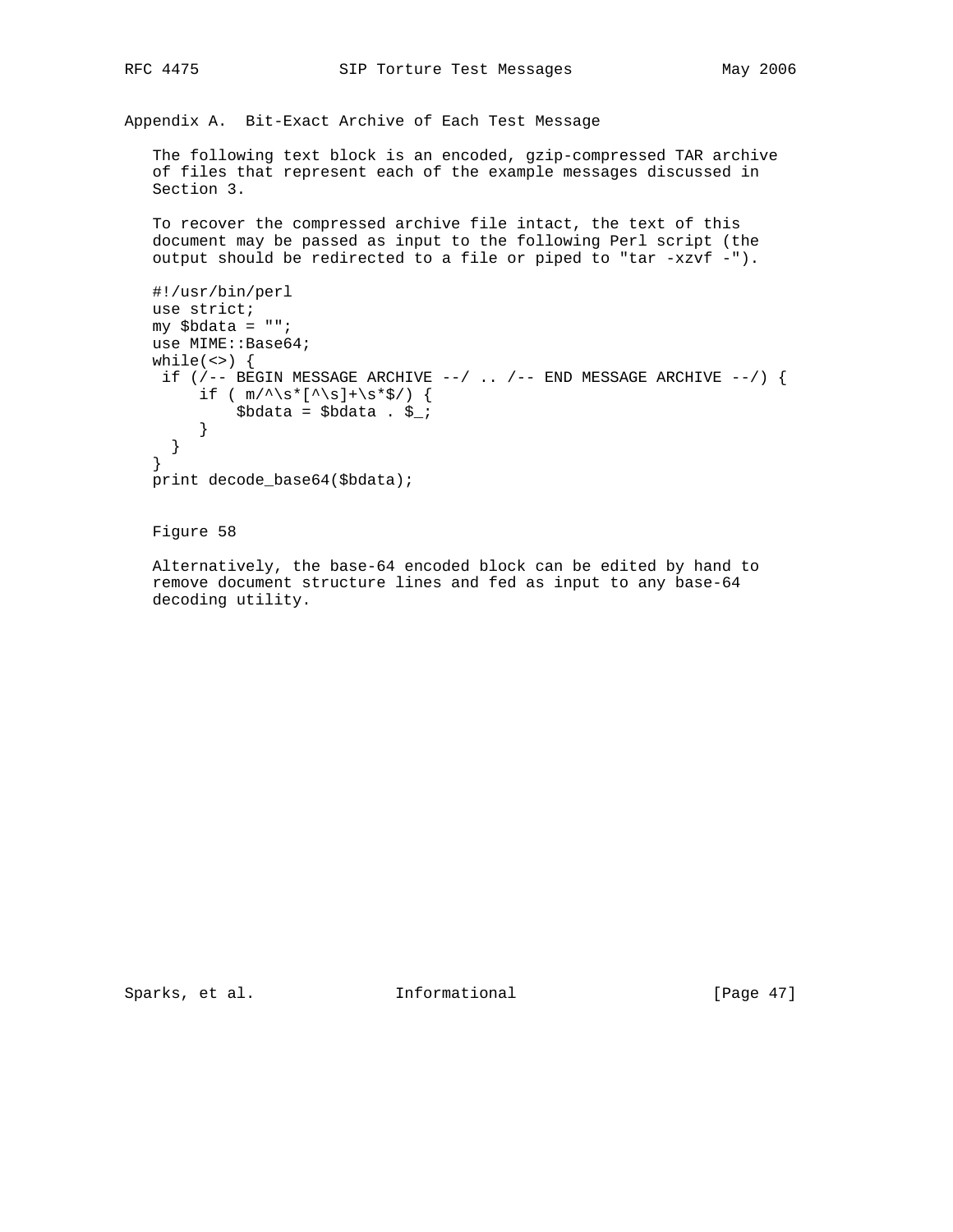# A.1. Encoded Reference Messages

### -- BEGIN MESSAGE ARCHIVE --

 H4sIAEDwcEMCA+xdW2zc2Hm2nexNG6UN3LRF0QfaiKJdyxwdnkMOhyOPVrIt 27It22tdvHYTeM8MDzWc4ZAjkqORvK2bbIAAedmHtEHRdlvkoUCLFAjSlyLF 9rJPLYoWrTdAg6JFHwp0i+5D0SIoEAQFuj2HnAuH5GgoW3PxmgcazYU/b4f/ //3Xc04Rq9ipk1JGxe6xITVAW1YUvXc5K/W8syYheEygP0lIECWJ0gkSkMAx DhwbQWs4LrY57phdcerYrjr96AZtb91L5/0paTdvbazevLHOOXo933CIvUT2 cK1ukIxlb3Prq7fmYQZMT23pON/+Nr958RZXthxXzLRpS1YtL4EsWCja2CyV Cw+U8mWxeK2qVhoigkicnlrDe/wly25iW3XynEwPecmmO3GnzxPDOMstG/RQ pkrs09w5diU4s50p0i1LgTMsLrh4uyAiJEI0PbVh0Z3vYNexzLPcRtmqYYfu 692Gm2l6v/fcyuL01AVsGPzqxTxXbPO8o2qAXp4JTdUBGChKA6IyKptmEwCl pFZNQs+0XCqRupvncL1u6CXs6pY576h1erx1spPnkALpLSpcqyOnp4w8R29v eurpeP60L/yHNkQAGCT/IsiG5R8KMJX/sco/lbiu/DNpi6NoizHbVqLi1Ysf nsAiBEUYBgAUAymCQj9lYEYIochBEhiQ6BYXO1i1TM2CSBchqOwC7AAKKxqq ILMtsbmnVVaHJP9U8Mkw1f8g+RcAFI+xf6IIBJRFVP7FbDbV/yNpqze2VjdW jl78TeJ64g+pflWYwo5aAEHp9XiQqlGq22smlWEqsBAZFRHyvENUzax5VoQv vwJVuQoSOf/S+xgnQdskxixpTk9dpKfMc5ds/SwHBO4qNjlIWZETsnkA6B+3 sr5Bz2iZLi5R7DkXuEd2fCkTuNNFn5CYLr+xXydxSNXafJ2Y226Z3oPk4c5u gb5ZhVqZGj8G2eegIlNTQoYyvUGF3iC3ekvsAKM0PeUU+OmpUiG6wS0AhmS1 Am6ousXRLhdk7vbGrfnlrVscvSnItu3qKrE4BGF3ExKmp3DBdus1XM8jgbt+ 68KzjIbPJv6bQ0X/BP6fgEL2n4gkKcX/Udt/sY5Trw/IWhBqS0l8wGYY/b3W dQJpC7mBg71AXyl5rdcL9HeNu5WQC0jZnvKbIC313MNAf4+2Pi7f0yr/urkL hHHGf2QEwvafDFAq/xNn/1Uyj2EBCkgUstSiF6CYjZiBvSLpcyIoY6A7poqr jlrBDrUFWYwGO13/ra/l1/EhpYWFswtnzwYMuNNXLdKKLlUs0oMLC7TFmWhw oFl3SAtO6GvCCeOy4Wiv7xLbGaf/B0QxqP8lT/5RNpX/idH/ckT/y3H6P6nq 79H8yxlP+Q/S+DtNYuk7dRLQ+xuZlupPrPI9TmdKXw4r/Y5uF56x4FCxhKmz PFb7n4p+JP6Dsqn8j6S1tCcHAeBuXjtIpSq5kHwLCPqhncg+UJIygVd4PwcX ic127Mqmx4UA5cScCCAQqMKnyl/DVVSBxG4SVXOW11Wtk3OROiZA1/wImya+ 8SFQaUdtdyFCRtRGK0oFlTgLQEwU2OkGiLyDs/AQzAXxZfHwloKS62sqsE1p vCdtR4P/ZM8drveXIP4jS2H7T4RCiv+Tl/+r3H+cFIAIiWuHDcFsEP59Juxx /KanbpOdhm5T0DUtt6yb2+uNet2yXWejrDtn435c0d0yoSe6ZVt7+3xgd/aD TpwWbXt/+6K1bO5Ht8XkCXs03Mb1dU6zDJWnQM5T7vEUySArOKxbJsWyLOrb JUsda/4PSIIY8f/S+M9o7T8RKqKSlREQqDS6LrGZgHFFm+AqR6WKs0mJ6LtM uvpbiCBs6UGk5Kg4WyQo6y2Gw45qaahRgQDRj6aG6BU06Keyhh1Eyl7gBzuK 3rX5kKiIIbvvXBxs+Q4jUrDpaHrL8jsXZ/r5hAqAFVM1q6zWJ0ZK+xh49GYj Ft7TqP9LFLHtMed/5CwM+3/UaE/lf2Liv72aO/ekEWGF5fnpPwv2S7A3zG17 P5xhbyOIz7I9xkKT6JiihVpFCYLEven7qMbmWX5H5CGSIDp0Yl+h7THiwgcE hocbGS5Rpsa18eZ/JCBE9b+cyv8o2u2Vy6vrGyu3PXmNFf6I/DjYbdjmYyV+ u5FfdrpQvLYds7lY1ba2K1XbXWtiYl+71g76xu8SBIY2L1PuEcBS9Drb4AC5 9m0HAIgdfk5QZEhZENK2tN0UghC00DCrptU0vZN8YqLDrT6D45R/MStH5B+m +v9Zlf8cylEleTiZhwNlHsXJ/LlDCf3iJzAnpBYNm+yMNf4nICkbtv+ltP5r UuQ/makf3doq1IKSUEEVBCODgHLTU6t5rsV/Pda8ojDfXzMNZFQhQqIAQ2q6 dbJwnW/X9u+Kev9oBZTiEMsrV+4TrqMX3PWWgkUkPf3Vvsbe7UkKZajTi+K6 qQN24c5SZJnKleJJ01KwlOQwhTIxnYBywK+3Hn5R85OXxHCJPZ800xVtxCkN O/0zOP+P5DD+wzT+M/L4D305M2iZQeuMCALYFUSqqF6YkSWHzMgwDu08+2p1 BlLE2iX0jXZhiTjB47VisCgXwT15ekrPcz5/spEhQPFCwtVK1YTIMukXwKPA sBDIBoaKScM+DHTjEzUHJPmnp7hOnGomeyFuKMgC/Z12xoI5kxVqpLBL34wG

Sparks, et al. **Informational** [Page 48]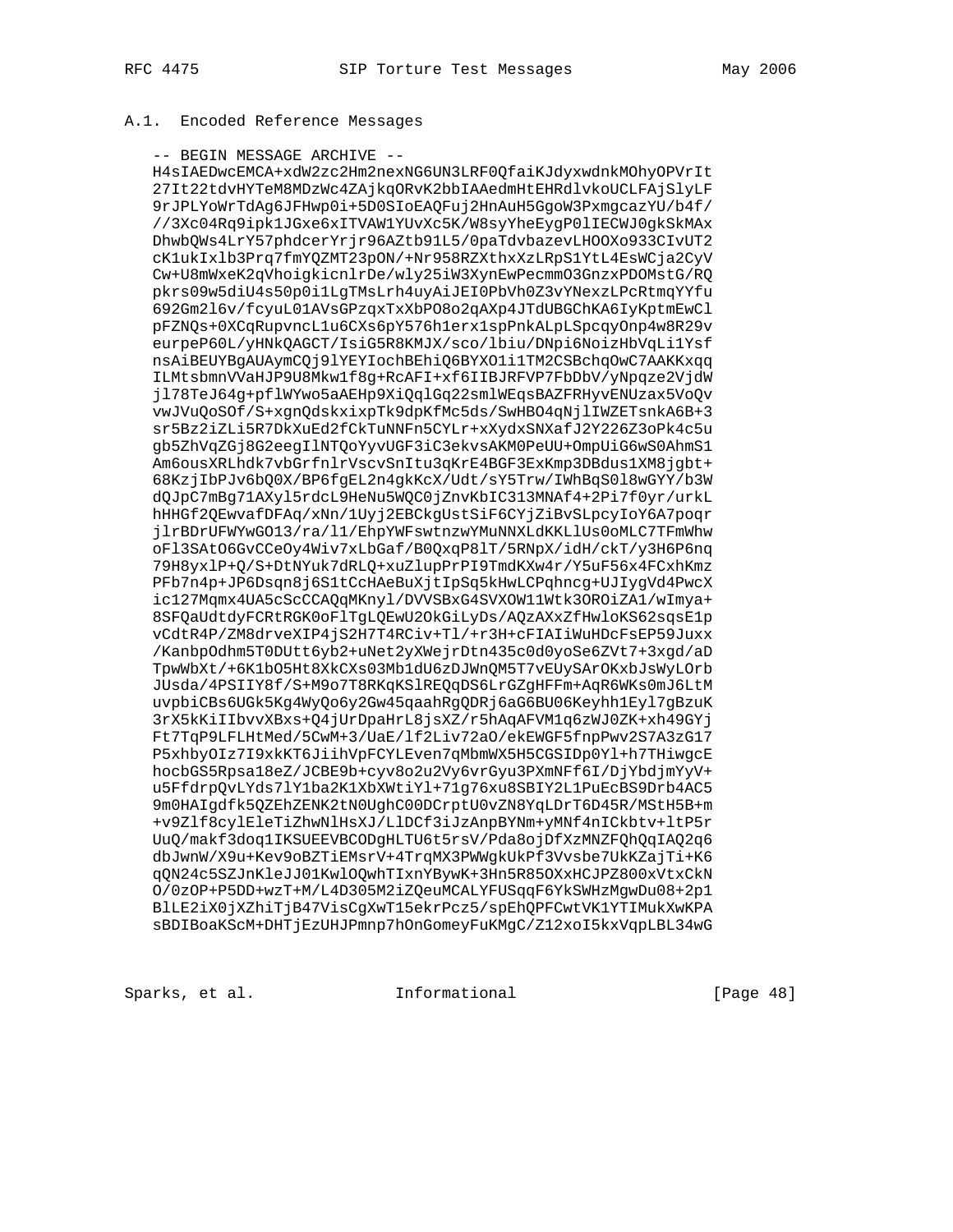vXVpBokzSFg8ItTsC5ppaUDaDov/cMzx/2zU/6eSnOL/aOz/GVGmtvKMKPk+ gE22dce1sZ3p6w2cnrlHyVvF1DZxrIZd6jF2FzvD+wdSevCvQQQrWNUqPUVh Pmsy0Dd3mhYS7R2IdCRWbJYbLJkGRKZtVE2H1YX1JugvDBwDCIEyoz1wTGIE NYiCRJEL9kjssMWe4AE2dOwIfkowlBC8MJO9FCGFfnlYmDR6TOQRohDhkccf aCebDcMYb/5fjMb/sun4/wnz/xmb8DMA8OxDP9e2L1Ersqco0J+/44DhwG2W RAoEyFS13WpFxY5W3UFN0XLtHYBVR6OggHfVzpBgESk5Zv0d4PgPSvsFCnW6 okhvZSmy42IMVT/C6/nJjhfSzrYbtj7e8f9iJP4nS6n+H7X/Fw7gvXbbarik MIMuhLBhBq0cydwASBQkIRc3JqzfqHsPP/rVBbRZ2XMWeWY3lCs8rhBUtHmK DTtAyTV5DTeJXYY7fFk0pS58UKihyh8e7D3ylsa7ZcKXqRmTvOJvmMGz1A1M 25M13XQa2pj9PzEbGf8rpvnfseN/F+NbKOnVbQ3OKSgxOYWMx2cDQdFoDbs9 JA4qfZMISjo3yiD5d2vELY/V/oM99V9Z3/5L/b+RtFOUAYhNHFc3t/k1ygmW 6g2/k7JyTrl/Zu7NzIxuqoSosw89kBDuN8yG08BGZvP26sNXXIsvklNOwyav flF3zFl3Tne/MF+y8YP9187OLyycyX9Rd+fK2CkIZ5tEt9VTZ+rY+ULTeqje dy0r84pqEbYbr7uvLg0uP2lHdoSDyjczp2ay2TP3596cfdiKV51fuZ7/0gvc jU36doy7yL79aisoddj7iQ1zuVaVmMLDN/0PcHbuvv8JnZk5leH9E9UaporN UPBLo7vfYqUls7MP587cp8QzhdMffOXR9x790aM//+DtR9/74J0PvvHo+4/+ 5LRnMN/3jvpQmJ17kx6ZzwSM37YcNy1bnbl3jT+VoT0wu8S+vvnw1VcWz+W/ NH/6y7/02q+8FZhGS4AQ5STuEDwQNtYhK08lexTTHQriVwhWiU3PPXNm7j7t /vx/vfcXH/7e73/41Xc/+u33JncMzLNt/+1CSURjjf9lvfF/IfsvHf83avtv k9p/55eS1QDqmrvdzPTL+M4JCCBJkgTalihppmToVPB7C+vo2Qr1smWSRTbU r0SBivcCDq1jRK5moYZV1S44TjjO3o5AzAlZCbTr+IJkvafrAU2f+QVZkOOu M1BTJGU7hu/Rzgnz+LP6HQl20i5ouOPO/wE5bP+J6fyfk+T/JZ0F84mGBeW8 gL94YG7AZ9feGaJUR9MrbBZvpHZrQSRRPKD8zbFqJNksof2FvVUZrFl2DbtR 40b0rJtznuTSnuHO1Uu1BsfGGBdOiyI6PU9/PDff3jy2529Y5vawC4AHyH82 K6NI/D/N/02Q/HtO1CrHirg4zDE6zsQ1wlkaR21/m9TIE75xddtiokHl6nTs mN58lvZpTzG+UNgl9j5j36N87WKjQRbYJ+8k7C6H/So4ZXrn/omHcUtxL8/n JNTpu0Hf7uhu+Ya1xS6AebQ+RuMafkDdQcO7HB+w2cUO8+doQTRUcpP4J0Kx zYplz+MdCq8U/FMEzuDxyNH8a1+/99QN4jidWzjyDwHt3VY21Aq3Cf1xf/T/ 2yynd2wFlGOVA6BjLGz6PcNfp5RH+eKZrOW5VsfzRy3SvP9ch3f8ehszeA/7 C6M4k3dPMTFAilAI9bppu1EK2EuxFaUQQhRx5wFhmuUIDVRCNKvR4/TOCMZo Yo4jh+4p5npgNkwTcxwpRBN3PWKYJuY4oT7e4vJchCbUy7txNOF+5rjouUD4 OFEaQYk8rxiiXJQohkoe/OiFbAIaKQGNmIAGJaCBCWgSsLQABtMog0lyg0kS dHKCPk7QxQl6OEEHJ+nfASQRr7I1cY5a6MR12o7mqIy9Ubz8W2rB9cCa2THY lo+xZofxLBTlGO62O+wCwIHz/0Tmf5WEtP5vpP5//ERaR1Plp0BFiOQNg4X+ HR4UlgLB71aWcnC9iTTMZXqUIw7oI0FUEMzJYEKAwGg6qu7Ux5r/QzKL/7OB 3jKbDNqP/6X1XyNpR7P+ny9x52JQoDsf34Cq/zYjssIDXCypSxr1L/fjUnFZ 0GdiTgYKkb3iw/rpwn9d+R9//T8K5/8lANL5P8Yd/1/gDHswBPjCvacRXqFK LJdD/ANFSzIrMPJnZo/k+6ReUPC4058MVLWIpbOll7zi/qZt+p9ySLSr3qCi VvJPQNSkzIooQa2q0HfqIoiUgwwLYfSGxcGOxaQZFml7WvCfAaA7Vv9PhhH/ T07rP0aJ//H2X98ZYJ/IIczlBLEX41scqFXNHWr9UYwXEVAUrLKh37hJ0FKM FSjkFJTLDZjvQxhkCSKlPcfrcFB+4sNHtZIx7vl/gCRnw/Vf6fwPE+X/HXoy HTaVAkTJYMJiqzbEhY3YcKMAUPisqpVNZgJatl7GTU21MLJEW4IW0m2nu0IQ ta+o+ddxEyOCGfFFsyBKJYUF3iV77nzdwLrJxHqDXjaZdTjT4pp4n3MtjuVD adc0uRo29zmr5BLX4bBNOIetLuEQlREVCcd2zEyG+1nTnRp2S+VhgsDA+I8k huRfgmn95yTGfx6rrhOJEpQOWv4lyIMVNvOgs6dqRtKp3NNgz5HIPxyf/Mve +L8e+59+SeV/FO3Gyp21lY0rNy9OBgLAAQjQ11IPGeoHI0X/yf8GZ4TZTIWH N+njrPmJiNHUKFMPewG4AfIPRYH5/wjK9Mkj4M3/JKX6fzRtbWV9ffmyHwCu Nmp61Yqs/hvvAQhQpowMvAiqHI6g8mpOlkTEiypWCciqoKgWBYEQXuDbmxZs

Sparks, et al. 1nformational [Page 49]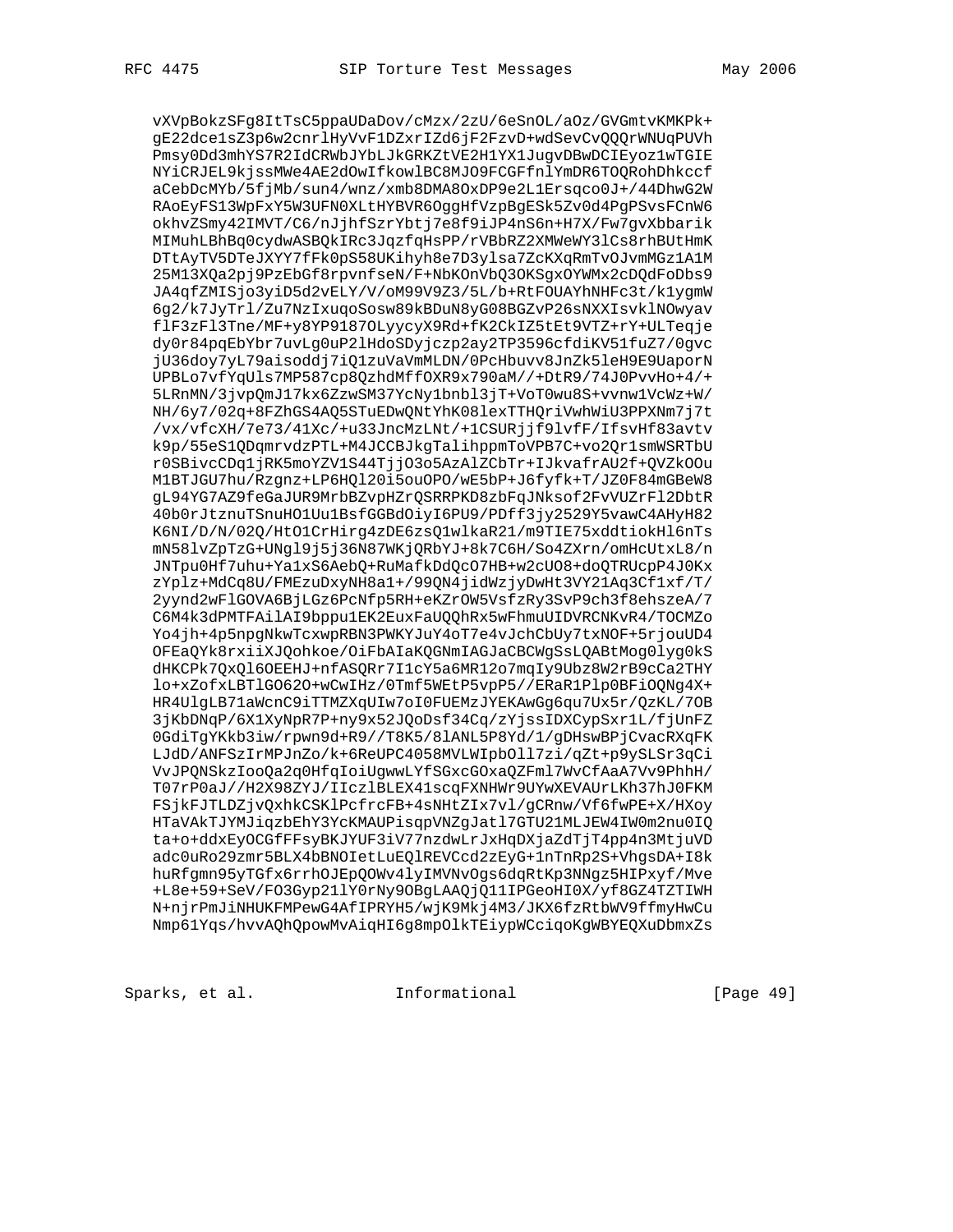VvAdlxIKjgILniUHqGCvqlQ+dXc/z9lSrWmT6439i7fvntfnwYZ+q7ni3EX2 ypZTnb8M7+yVtze2hFuX5PKVxvXVa+Duna1r98rXdpW1Sm6TvLFTXdsqmls7 SL5wcS4noO3du5XS+U18z9x+vfZGSblz4976xRuXLzxYntPuGMrayuaVO6v3 LOECuUqK6t35N4zta2QDg5vG7g6wXRm8LlX0da24s3a19vollxB9d7NcXbtz d3O5EAYuzWho2v5Sbx8uBpaqij6KxZ4Rdq0DRLJsUCsCtVRSAtiKVEXMSVgF JVHJSUpx6V5tT7hXuyddvyOU7+6DvRu65BThjXJxOZPppt1bjBHARJstqEVs fsUsWapubrO1vExs74dhs9YwXJ3BynxN3yPqQtFiQ5/t/YKMlVKRlAAsEaJl 2cjhi5g96XXsnqUeG3ez5LJ1aCUOiHlRzEtZ7vLaxvQUGwnIL2/TE3gcqNfq rD/mvZQ690qpYTvEeTXGe5MQQ2qej562v1eX4Ganp64Qw7CSHDmoQDxvkHdc m7DVQxKdB7x9/PbzL535+pWv/3j6+Asnvv328Qv0p9dOHD8uvAReeP65uc9+ 6sQvgJe7JMeFt49zlOQXKQn4ZVAXXgYvPf+pzU8/f/LE5rpwEnyOfXnxJOMN XbNsU8fC58BPsR9fOPniOja5q9RJFT4LPsN+mjr5HOU03RVeBbPs+8snuXX2 ndsgjstdILara+zmCLfccMvUH3f3T7x4/FvHdk6g4ye7lzfdubzjx5879umv fuWd/9F+cuW/b/M/+PA33vmdb33nox/93+e/rd3dKX7zP/7pzB/8ozRV/ruP v3vuz+Y+/tnGv/yD+s7dwg8vv/KjIvfjj5bd30XTv/X5//zDf/61Dz5z/qcz b9nf+MG77//1dzP/+1fv//1Pfm5+4cTDm+/P/utG7d/++Dv59xa1v/2bL//w L6997Ws/8+73//3jn+d//eaHb5E//c1Hz8U9OJ5/Vr0DT1jHq/8FCILjv0Rf /6frP40l/0s1SR2b+wnHf0JpkN3dtnfjV1uIrQjxx1t3Tf6Ok9BiVSXHlolc CljSrV2UxPvAA5yWTk6bpafZIgT9Y5jtLZEIZpL8tzcTJptnI1khqnjQtHjZ 0GOIZNQP6bHAvkVs8KgnVErDMmNtZskYcvYnQfynZ/5PD/9BWv83HvxPsP4n ZFj0ZPEgL7WDgllgxoc9w/qh4KWQbEmETdQpBwYJyoFRkol9e69MQk+W6OUf Z9VP5p/0qRRGIxsqYFrUIXEsc6zr/0EYyP/IXv0HSuV/JK29/jftf+6J1/bu MBOmUsxW9tbZ7PyKAiGbx7u7kne6ivfk6H9rlxhOaaz1/yKUQvKf1v+PPP9r 4XqmSEg9Pz/fFXqURwDAoxkGlItU+qIe6PD50K/0pYcHOxRhzKZf+Fs1uqt0 IH8JgT5jANpjMJUklV9iOifhTsNyi3i863/IohS2/+V0/c8Jsv+9+X/W7Ax3 NcOxaLyvRaOm/2ICHFBQzCKXQnAkUJslPTfgoLF9SthoT7rqpaTkJSCBBLCQ uNATjmHly6PIEdtkGzeGnABONv97r/4X0/k/R9KGvP5vTkZQKFcgEmDuoJVt O2zYEwNoizTFjL5r+jKF3w1O9vH9WxmqB54I57kb1k2TXDOtprNR1p31UplN QWbV8U6D8FQOcIEVaEak/BNpGtCOL2K15I5X/lHY/wdp/mfS5P8g6Y+VfUXJ IQQPHPTb4b4qEiXs2AbS1OLukgD8sohuNcJBC3ojKSPkKDViL9R3QF9oDfGD Vzuir0zvikef0DJS+gTYuknjlX8pG43/pfWfT7v85waJvs94IdEPZ3X/v72j 2W3bBt8L9B2IALsEcUqRki05c9Fi2LB2a7I169JDgUKxKFv+oRxSspqctp4H 7F2G9bjtFZI3Gj9RdiXZlpN2tZNVbFLHlCjJ9Pf/+x+29nu2wtS4DvXvQBu/ Dx5SKVSu+LQtgNfq/9RckP9Jjf+3BP+XN2AhVQY2ahLp+eFqs33eVlBh/Seg jZNBfx4ITpu2Q01IIFUKogMxw5TkCMOcuMyhmtAQTzxn6vLRGU24GHGWhP7A lU4cLMomFKvP+/WbSSBYapTYwFjtmijuMJQQRwdMP1uH2Jg4LctpNimxDesj zJh6p0a9beJ/U+d/ENLEoCim8n9t/9us/8/CFB0zMQ26DL3g7tQNRu7piH0Q +l9cvPEC6Ngtk8Xyh2rptanCQlxVRhaYK72BzwbJ3EBA0mxRm5qtFqHYhEQC I5//WSQMCtx56EqGQx+STfqcnIV+6MIb4rLEh2sJ6EoSifPGYz9iQt3CdCgm NrXVTsErvIX7OLaSc05cwdPgXcNWtw2nTESxYGjnCUc/iLCnUFbu3E5fg/Qm W8//blkL8T+E1vr/7bL/p0a+14tKwOraCeXY0GuUBKosBqRBNTMNQnCQp8iA d//e426XTaIsjp+Hp6F3Prft3cApYFjVOWGFog63pQfQRzsCJBsHW67/ha1W Tv5vZvX/mjX+b2KU878P1IfsxF+YOIecNycKK1E9FD0dDUCJSariAWZwudQf YL/n7DPkL6HgXmFiMuzKVmMcjNkeiNF6lNKU9nITMuhxNZM7VzFwt8fUAXXl 3BtfuL0qknL789EjJj91+6/19r98/ReN/6RV+/82zf+VZMwfKdU4HAdZesMR UohVntW4LdzRpF9E+mfuy4Z/JE7c596xgnDczDv4UjgrIHPe1Pfy/OLivEHU aYpnI/WjBH/E4/EpE2olRzpCQJ9F23Nenk4UFHX1FMzVorgfhuhUfbXqa4On DkN4I9KXJUzdvi5Pj3Sf1E6auHH37X8RJCBCJq7cYv2HZquE/5ZV2/+3w/8/

Sparks, et al. 1nformational [Page 50]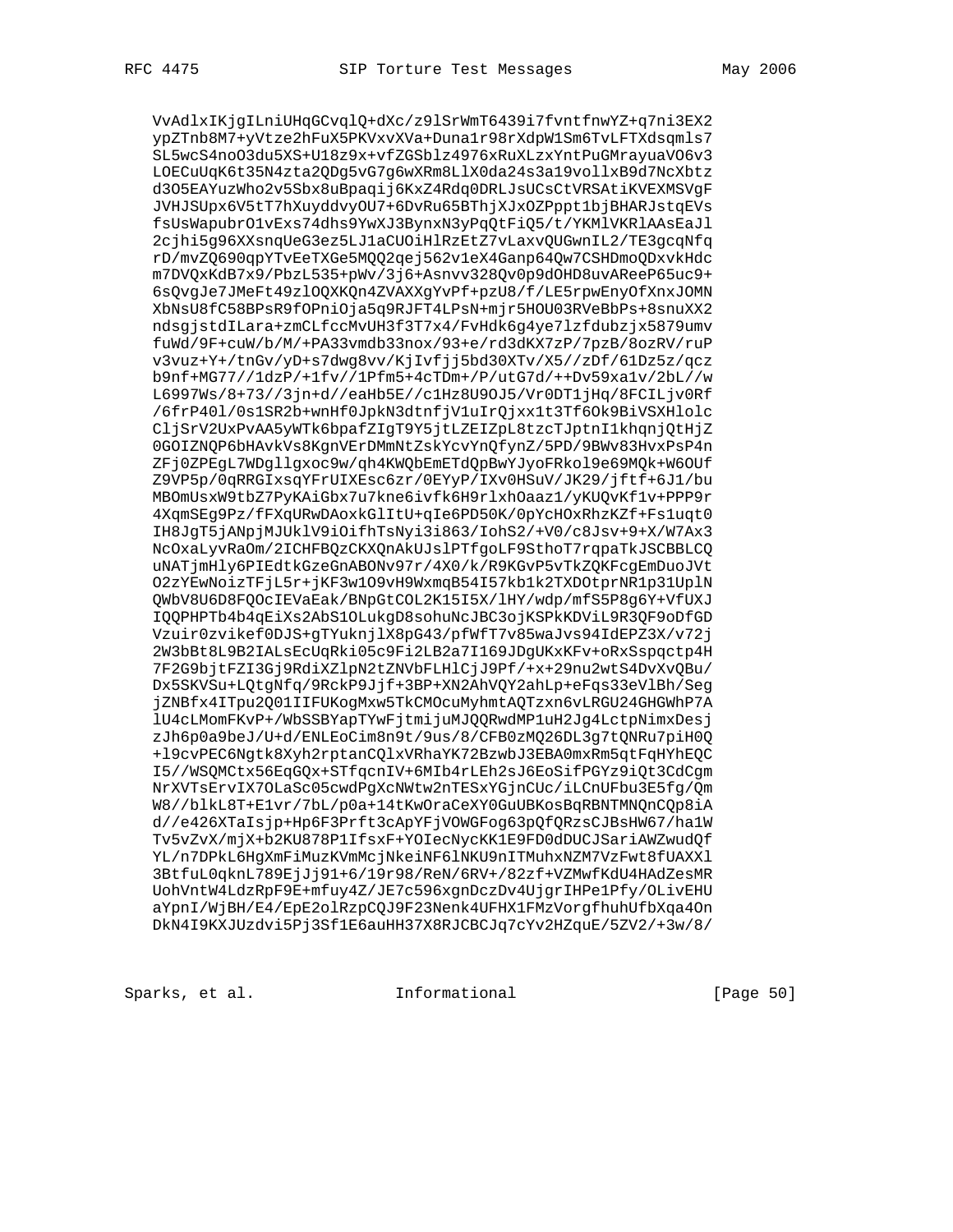rP7vR1X+RTkYHAaDvukOPe6eDYYJ4550pQ+MfwWfv1ZN4PVl4EqLjr/6Sa0i VatGrhx4fb9sH/n+GEW0Yh1xbBxzDz5R8TEPvzs8OjlEkVmxWKk72KeMLzHK VLo/sOsEns8ZWyJ6RCKR2+b/Fi7jv0lxjf8bx3/BxmHEGmo/esuFfoQq+7Gv gHhQ1bGT9wWsvFHR/DcKFUlpCCbDWHTZMsLimMTBdr7aQQrPYdCNqelYNoQQ Mx8iiPsCGpqLtYSEUNvJBxcv72Xy/4kYjvlQdseflgKslf9NWsb/Zo3/m8X/ kt1Mx8S1ozCCpnk6NK6rAX8T2QAZVPI6G2AT+D8mW8Z/Ssr4b5Fa/78l/n/A 8kCe8raSXWnLIXaLzrl0P4ogYShJkv1lYr9CzDJWp7CWqv/980mfcTdiXqNc xvE9MzYdnHfwL3Lj1QUnjOtEAn4JzcHaT8M+f308DqL+w8+tWmTMt57/a2Cj 7P+zDFrXf9vImEn2BGPUQWR3l6JdZO3uEnT51+Xf6OrXq7fq5fLPy3eXf1z9 DnOlqau3V7+hBrr85+qX2bHLd1U2cccu4aRBiemQIqHIgBKaAQ2B6Q/pgDCR MM+Xj48rUolXBiMahm43skJqYV6sXZAEwhMWXX7XSwlaFsbj2AsZxjdLE3Ls lXlCcOj2tRSsxx0aiQz4dLvxH0bLMsrxH0oArOn/hv0/02DKhr1H3b4biIbH RbegNGXdvtPe3Dnh8Ai1799bvxwdIIQUgQVnakcRMMOGf5Ty+/d8AZ1GUBvt PEXPQ8n4KRM99OrVq52dzPuqs009AQcfLcREwn9w5Q6CIl8Dz17jidIQv8QJ VaT66SOlsR5dmVaewdiBW+XiSLK20gg9UCen24GA1Wm38VwOnXE76mCZiZ8S Nu2QJd+4vDdi3rfM9SDEDCHOEl/PoayXLgKtO+Cxmlk8mLWq1+tPlPj6gscy dkc/w+E2OjjY21O/B2t5l664qm6W7rTUYYCy8PWPxAwCEnWfjm42P+sAz0Pd qf1h2oZ9tiepwfABAh0chpwEwO4KUJF9fXqHADIQyoQCJxgObITABz/fYn1F 9SfIE+kGG017n1jWvuLucK3sQh21aBaJDBF6igO2d36MQ6VqIBmJgCvw2gHw WglY6lJqtzWsd2ZhAGom/ZT6mSXYQzx9ygE6U8+O9ym9MXtfWQPI3Axrv2AK /fwt6/8EL9r/av3/Dvn/qix9vb70TCNHgDOQG4Apb+TzMQnJyKTCirE29xVM e5QYFZ69a/V4AitCULYd4Lr0Rz3qUY/PfPwLcaRGXQDwAAA= -- END MESSAGE ARCHIVE --

Sparks, et al. 1nformational [Page 51]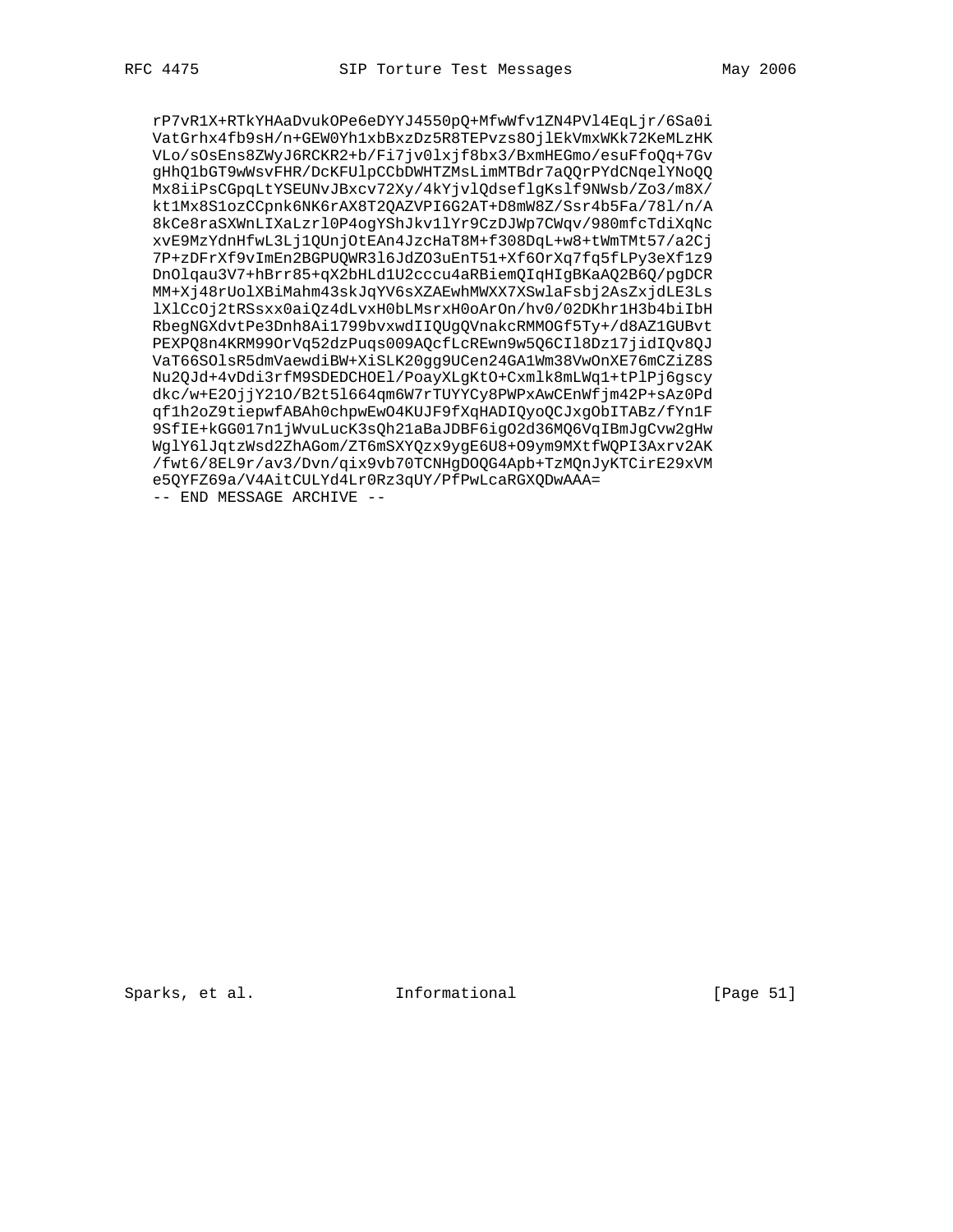Authors' Addresses Robert J. Sparks (editor) Estacado Systems EMail: RjS@estacado.net Alan Hawrylyshen Ditech Networks 200 - 1167 Kensington Cr. NW Calgary, Alberta T2N 1X7 Canada Phone : +1.403.806.3366 EMail : ahawrylyshen@ditechcom.com Alan Johnston Avaya St. Louis, MO 63124 EMail: alan@sipstation.com Jonathan Rosenberg Cisco Systems 600 Lanidex Plaza Parsippany, NJ 07052 Phone: +1 973 952 5000 EMail: jdrosen@cisco.com URI: http://www.jdrosen.net Henning Schulzrinne Columbia University Department of Computer Science 450 Computer Science Building New York, NY 10027 US Phone: +1 212 939 7042 EMail: hgs@cs.columbia.edu URI: http://www.cs.columbia.edu

Sparks, et al. **Informational** [Page 52]